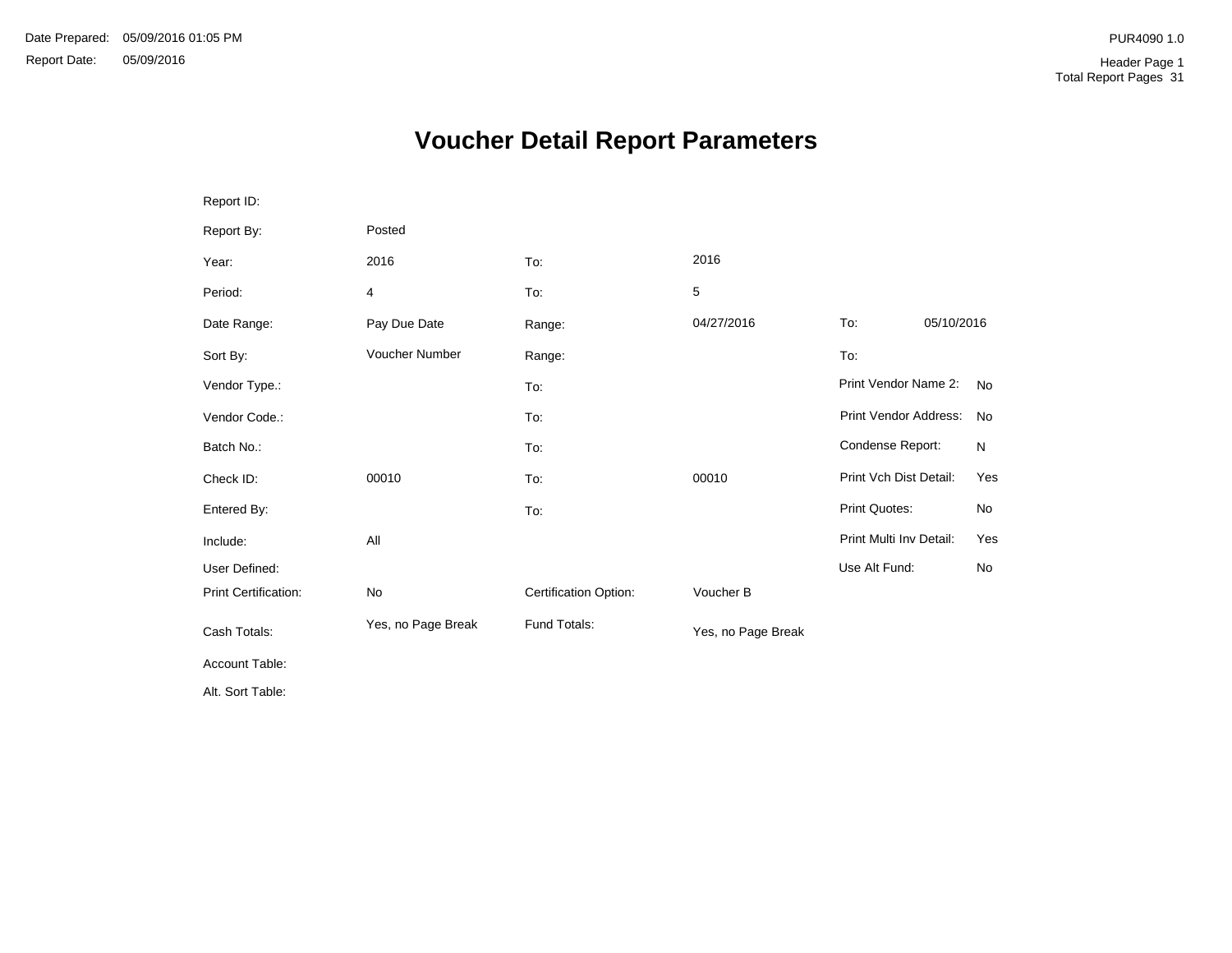Report Date: 05/09/2016

#### **TOWN OF OSSINING**

### **Voucher Detail Report**

Prepared By: SHARON Page 1 of 31

| Voucher No.                                | <b>Stub-Description</b>             |                                                                                   |                                                          | <b>Vendor Code</b>       |                | <b>Vendor Name</b>         |                                                                                                   |   |                                           | Voucher Amt.          |                                        | Pay Due           | Approved                          |
|--------------------------------------------|-------------------------------------|-----------------------------------------------------------------------------------|----------------------------------------------------------|--------------------------|----------------|----------------------------|---------------------------------------------------------------------------------------------------|---|-------------------------------------------|-----------------------|----------------------------------------|-------------------|-----------------------------------|
| <b>Voucher Date</b><br><b>Invoice Date</b> | <b>Batch</b><br><b>Invoice No.</b>  | Req. No.<br><b>Recur Months</b>                                                   | Req. Date<br><b>Refund Year</b>                          | PO No.<br><b>Taxable</b> |                | PO Date<br>Ref No          | <b>Ordered By</b><br><b>Approved By</b>                                                           |   | Fisc Year Check ID<br>Period Contract No. |                       | <b>Check No. Check Date</b><br>Disc. % | Non Disc.         | <b>Cash Account</b><br>Disc. Amt. |
| 20160743                                   |                                     |                                                                                   | TAX CERT REFUND YEARS 2012-2015, BRIARCLIF 0000270076    |                          |                |                            | <b>GELLERT &amp; RODNER, ESQ.</b>                                                                 |   |                                           | 1,264.93              |                                        | 04/28/2016        |                                   |
| 04/12/2016                                 |                                     |                                                                                   |                                                          |                          |                |                            |                                                                                                   |   | 2016 00010                                |                       | 96400 04/12/2016                       |                   | 0200.0000.0000                    |
|                                            |                                     |                                                                                   |                                                          |                          |                |                            |                                                                                                   | 4 |                                           |                       | 0.00                                   | 0.00              | 0.00                              |
| Prepaid                                    |                                     |                                                                                   |                                                          |                          |                |                            |                                                                                                   |   |                                           |                       |                                        |                   |                                   |
| <b>Multi Inv Num</b><br>01012012           |                                     | <b>Multi Inv Date</b><br>02/18/2016                                               |                                                          | Multi Inv Amt.<br>308.79 |                | <b>Multi Inv Stub Desc</b> | TAX CERT REFUND YEARS 2012, BRIARCLIFF SELF STORAGE, INC. 554201 97.19-002-                       |   |                                           |                       |                                        |                   |                                   |
| 01012013                                   |                                     | 02/18/2016                                                                        |                                                          | 236.98                   | 0001<br>0001   |                            | TAX CERT REFUND YEARS 2013, BRIARCLIFF SELF STORAGE, INC. 554201 97.19-002-                       |   |                                           |                       |                                        |                   |                                   |
| 01012014                                   |                                     | 02/18/2016                                                                        |                                                          | 180.85                   | 0001           |                            | TAX CERT REFUND YEARS 2014, BRIARCLIFF SELF STORAGE, INC. 554201 97.19-002-                       |   |                                           |                       |                                        |                   |                                   |
| 01012015                                   |                                     | 02/18/2016                                                                        |                                                          | 538.31                   | 0001           |                            | TAX CERT REFUND YEARS 2015, BRIARCLIFF SELF STORAGE, INC. 554201 97.19-002-                       |   |                                           |                       |                                        |                   |                                   |
| <b>Detail Item</b><br>$\mathbf{1}$         | <b>Item Description</b>             |                                                                                   | TAX CERT REFUND YEARS 2012-2015, BRIARCLIFF SELF         |                          | <b>Taxable</b> |                            | Quantity Unit<br>$\Omega$                                                                         |   | <b>Unit Cost</b><br>0.0000                | Ext. Cost<br>1,264.93 | Disc. %<br>0.00                        | Non Disc.<br>0.00 | Disc. Amt.<br>0.00                |
|                                            |                                     | STORAGE, INC. 554201 97.19-002-0001                                               |                                                          |                          |                |                            |                                                                                                   |   |                                           |                       |                                        |                   |                                   |
|                                            | <b>Account No.</b>                  |                                                                                   | <b>Account Description</b>                               |                          |                | <b>Note</b>                |                                                                                                   |   |                                           |                       | <b>Percent</b>                         |                   | Amount                            |
|                                            | 010.1930.0438                       |                                                                                   | JUDGEMENTS AND CLAIMS                                    |                          |                |                            |                                                                                                   |   |                                           |                       | 100.00                                 |                   | 1,264.93                          |
| 20160843                                   |                                     |                                                                                   | TAX CERT REFUND TAX YEAR 2012-2016 1360 PL 0000701483    |                          |                |                            | <b>SAVAD CHURGIN LLP</b>                                                                          |   |                                           | 2,628.44              |                                        | 05/10/2016        |                                   |
| 04/26/2016                                 |                                     |                                                                                   |                                                          |                          |                |                            |                                                                                                   |   | 2016 00010                                |                       |                                        |                   | 0200.0000.0000                    |
|                                            |                                     |                                                                                   |                                                          |                          |                |                            |                                                                                                   |   | 5                                         |                       | 0.00                                   | 0.00              | 0.00                              |
| <b>Multi Inv Num</b><br>2013               |                                     | <b>Multi Inv Date</b><br>03/11/2016                                               |                                                          | Multi Inv Amt.<br>640.97 |                | <b>Multi Inv Stub Desc</b> | TAX CERT REFUND TAX YEAR 2013 (ASSMNT YR 2012) 1360 PLEASANTVILLE RD LLC.,                        |   |                                           |                       |                                        |                   |                                   |
|                                            |                                     |                                                                                   |                                                          |                          |                | 98.10-001-003              |                                                                                                   |   |                                           |                       |                                        |                   |                                   |
| 2014                                       |                                     | 03/11/2016                                                                        |                                                          | 685.34                   |                | 98.10-001-003              | TAX CERT REFUND TAX YEAR 2014 (ASSMNT YR 2013) 1360 PLEASANTVILLE RD LLC.,                        |   |                                           |                       |                                        |                   |                                   |
| 2015                                       |                                     | 03/11/2016                                                                        |                                                          | 695.46                   |                | 98.10-001-003              | TAX CERT REFUND TAX YEAR 2015 (ASSMNT YR 2014) 1360 PLEASANTVILLE RD LLC.,                        |   |                                           |                       |                                        |                   |                                   |
| 2012                                       |                                     | 03/11/2016                                                                        |                                                          | 606.67                   |                | 98.10-001-003              | TAX CERT REFUND TAX YEAR 2012 (ASSMNT YR 2011) 1360 PLEASANTVILLE RD LLC.,                        |   |                                           |                       |                                        |                   |                                   |
| <b>Detail Item</b><br>$\mathbf{1}$         | <b>Item Description</b>             | TAX CERT REFUND TAX YEAR 2012-2016 1360<br>PLEASANTVILLE ROAD LLC., 98.10-001-003 |                                                          |                          | <b>Taxable</b> |                            | <b>Quantity Unit</b><br>$\Omega$                                                                  |   | <b>Unit Cost</b><br>0.0000                | Ext. Cost<br>2,628.44 | Disc. %<br>0.00                        | Non Disc.<br>0.00 | Disc. Amt.<br>0.00                |
|                                            | <b>Account No.</b><br>010.1950.0438 |                                                                                   | <b>Account Description</b><br>TAXES ON ASSESSED PROPERTY |                          |                | <b>Note</b>                |                                                                                                   |   |                                           |                       | <b>Percent</b><br>100.00               |                   | Amount<br>2,628.44                |
| 20160844                                   |                                     |                                                                                   | TAX CERT REFUND FOR TAX YEARS 2010-2011, 1 0000701483    |                          |                |                            | <b>SAVAD CHURGIN LLP</b>                                                                          |   |                                           | 1,220.36              |                                        | 05/10/2016        |                                   |
| 04/26/2016                                 |                                     |                                                                                   |                                                          |                          |                |                            |                                                                                                   |   | 2016 00010                                |                       |                                        |                   | 0200.0000.0000                    |
|                                            |                                     |                                                                                   |                                                          |                          |                |                            |                                                                                                   |   | 5                                         |                       | 0.00                                   | 0.00              | 0.00                              |
| <b>Multi Inv Num</b>                       |                                     | <b>Multi Inv Date</b>                                                             |                                                          | Multi Inv Amt.           |                | <b>Multi Inv Stub Desc</b> |                                                                                                   |   |                                           |                       |                                        |                   |                                   |
| 2010                                       |                                     | 01/27/2016                                                                        |                                                          | 612.82                   |                |                            | TAX CERT REFUND FOR TAX YEAR 2010 (ASSMNT YR 2009), 137 OPERATORS HOLDING<br>CORP; 98.-10-001.003 |   |                                           |                       |                                        |                   |                                   |
| 2011                                       |                                     | 01/27/2016                                                                        |                                                          | 607.54                   |                |                            | TAX CERT REFUND FOR TAX YEAR 2011 (ASSMNT YR 2010), 137 OPERATORS HOLDING<br>CORP: 98.-10-001.003 |   |                                           |                       |                                        |                   |                                   |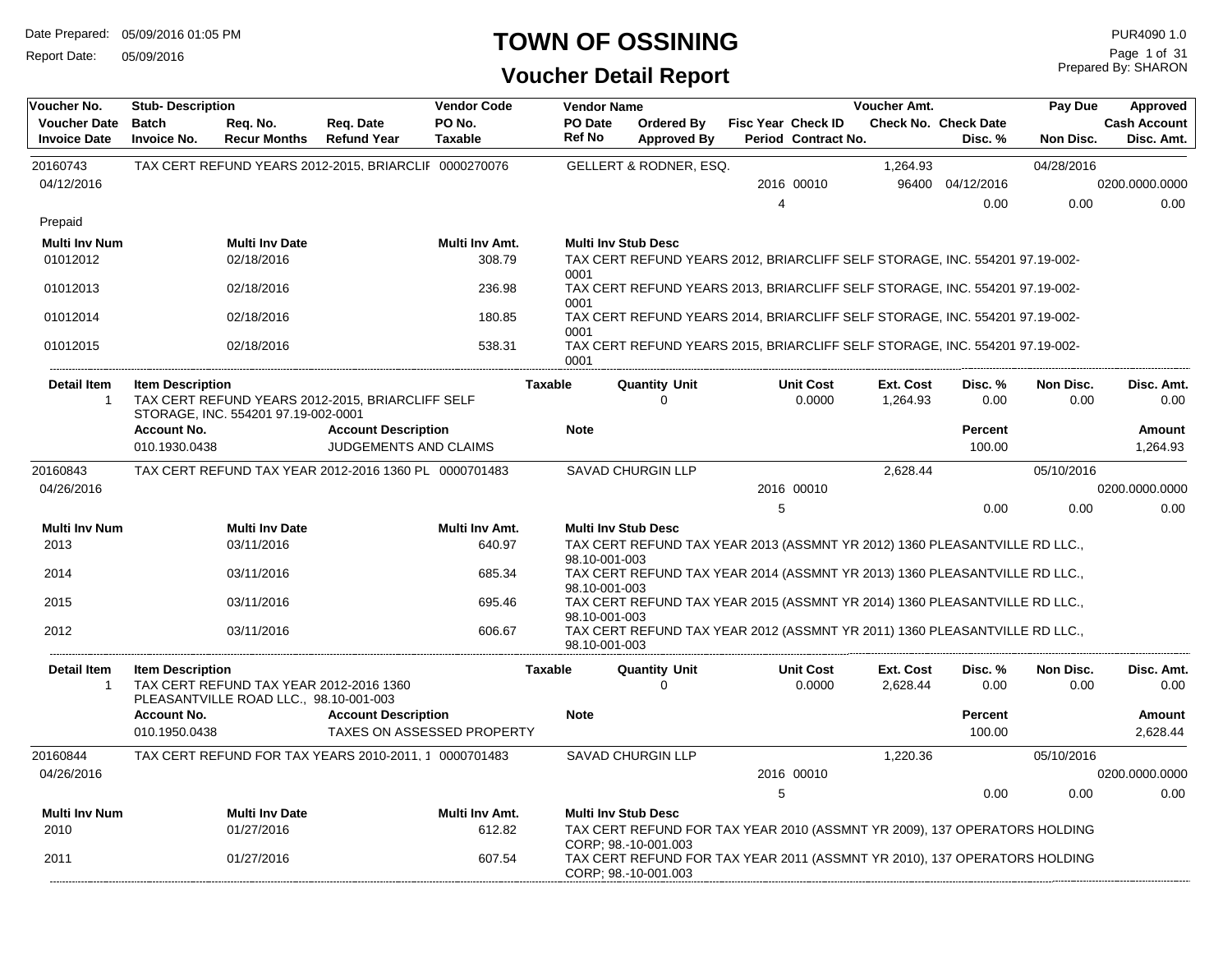Report Date: 05/09/2016

### **TOWN OF OSSINING**

| Voucher No.                                | <b>Stub-Description</b>                       |                                        |                                                                            | <b>Vendor Code</b>       | <b>Vendor Name</b>     |                                                                                               |                    |                            | Voucher Amt.                 |                                        | Pay Due           | Approved                          |
|--------------------------------------------|-----------------------------------------------|----------------------------------------|----------------------------------------------------------------------------|--------------------------|------------------------|-----------------------------------------------------------------------------------------------|--------------------|----------------------------|------------------------------|----------------------------------------|-------------------|-----------------------------------|
| <b>Voucher Date</b><br><b>Invoice Date</b> | <b>Batch</b><br><b>Invoice No.</b>            | Req. No.<br><b>Recur Months</b>        | Req. Date<br><b>Refund Year</b>                                            | PO No.<br><b>Taxable</b> | PO Date<br>Ref No      | Ordered By<br><b>Approved By</b>                                                              | Fisc Year Check ID | Period Contract No.        |                              | <b>Check No. Check Date</b><br>Disc. % | Non Disc.         | <b>Cash Account</b><br>Disc. Amt. |
| 20160844                                   |                                               |                                        | TAX CERT REFUND FOR TAX YEARS 2010-2011, 1 0000701483                      |                          |                        | <b>SAVAD CHURGIN LLP</b>                                                                      |                    |                            |                              |                                        |                   |                                   |
| <b>Detail Item</b><br>-1                   | <b>Item Description</b><br><b>Account No.</b> | OPERATORS HOLDING CORP; 98.-10-001.003 | TAX CERT REFUND FOR TAX YEARS 2010-2011, 137<br><b>Account Description</b> |                          | Taxable<br><b>Note</b> | <b>Quantity Unit</b><br>0                                                                     |                    | <b>Unit Cost</b><br>0.0000 | <b>Ext. Cost</b><br>1,220.36 | Disc.%<br>0.00<br><b>Percent</b>       | Non Disc.<br>0.00 | Disc. Amt.<br>0.00<br>Amount      |
|                                            | 010.1930.0438                                 |                                        | JUDGEMENTS AND CLAIMS                                                      |                          |                        |                                                                                               |                    |                            |                              | 100.00                                 |                   | 1,220.36                          |
| 20160845                                   |                                               |                                        | TAX CERT REFUND TAX YEARS 2011-2016, 529 N 0000701484                      |                          |                        | JOSEPH ALBERT, ESQ.                                                                           |                    |                            | 28,278.92                    |                                        | 05/10/2016        |                                   |
| 04/26/2016                                 |                                               |                                        |                                                                            |                          |                        |                                                                                               |                    | 2016 00010                 |                              |                                        |                   | 0200.0000.0000                    |
|                                            |                                               |                                        |                                                                            |                          |                        |                                                                                               | 5                  |                            |                              | 0.00                                   | 0.00              | 0.00                              |
| <b>Multi Inv Num</b>                       |                                               | <b>Multi Inv Date</b>                  |                                                                            | Multi Inv Amt.           |                        | <b>Multi Inv Stub Desc</b>                                                                    |                    |                            |                              |                                        |                   |                                   |
| 2012                                       |                                               | 04/04/2016                             |                                                                            | 4,726.98                 |                        | TAX CERT REFUND TAX YEARS 2011-2016, 529 NORTH STATE ROAD ASSOCIATES,<br>554289 90.15-001-036 |                    |                            |                              |                                        |                   |                                   |
| 2013                                       |                                               | 04/04/2016                             |                                                                            | 4,837.85                 |                        | TAX CERT REFUND TAX YEARS 2011-2016, 529 NORTH STATE ROAD ASSOCIATES,<br>554289 90.15-001-036 |                    |                            |                              |                                        |                   |                                   |
| 2014                                       |                                               | 04/04/2016                             |                                                                            | 4,201.56                 |                        | TAX CERT REFUND TAX YEARS 2011-2016, 529 NORTH STATE ROAD ASSOCIATES,<br>554289 90.15-001-036 |                    |                            |                              |                                        |                   |                                   |
| 2015                                       |                                               | 04/04/2016                             |                                                                            | 4,724.79                 |                        | TAX CERT REFUND TAX YEARS 2011-2016, 529 NORTH STATE ROAD ASSOCIATES,<br>554289 90.15-001-036 |                    |                            |                              |                                        |                   |                                   |
| 2016                                       |                                               | 04/04/2016                             |                                                                            | 5,071.01                 |                        | TAX CERT REFUND TAX YEARS 2011-2016, 529 NORTH STATE ROAD ASSOCIATES,<br>554289 90.15-001-036 |                    |                            |                              |                                        |                   |                                   |
| 2011                                       |                                               | 04/04/2016                             |                                                                            | 4,716.73                 |                        | TAX CERT REFUND TAX YEARS 2011-2016, 529 NORTH STATE ROAD ASSOCIATES,<br>554289 90.15-001-036 |                    |                            |                              |                                        |                   |                                   |
| Detail Item                                | <b>Item Description</b>                       |                                        |                                                                            |                          | Taxable                | <b>Quantity Unit</b>                                                                          |                    | <b>Unit Cost</b>           | Ext. Cost                    | Disc. %                                | Non Disc.         | Disc. Amt.                        |
| -1                                         |                                               | ROAD ASSOCIATES, 554289 90.15-001-036  | TAX CERT REFUND TAX YEARS 2011-2016, 529 NORTH STATE                       |                          |                        | $\Omega$                                                                                      |                    | 0.0000                     | 28,278.92                    | 0.00                                   | 0.00              | 0.00                              |
|                                            | <b>Account No.</b>                            |                                        | <b>Account Description</b>                                                 |                          | <b>Note</b>            |                                                                                               |                    |                            |                              | <b>Percent</b>                         |                   | Amount                            |
|                                            | 010.1930.0438                                 |                                        | JUDGEMENTS AND CLAIMS                                                      |                          |                        |                                                                                               |                    |                            |                              |                                        |                   | 1,767.50                          |
|                                            | 010.0010.1001                                 |                                        | REAL PROPERTY TAXES                                                        |                          |                        |                                                                                               |                    |                            |                              |                                        |                   | 408.43                            |
|                                            | 020.1930.0438                                 |                                        | JUDGEMENTS AND CLAIMS                                                      |                          |                        |                                                                                               |                    |                            |                              |                                        |                   | 8,439.44                          |
|                                            | 020.0020.1001                                 |                                        | REAL PROPERTY TAXES                                                        |                          |                        |                                                                                               |                    |                            |                              |                                        |                   | 1,796.03                          |
|                                            | 031.1930.0438                                 |                                        | <b>JUDGEMENTS AND CLAIMS</b>                                               |                          |                        |                                                                                               |                    |                            |                              |                                        |                   | 6,739.05                          |
|                                            | 031.0031.1001                                 |                                        | REAL PROPERTY TAXES                                                        |                          |                        |                                                                                               |                    |                            |                              |                                        |                   | 1,465.78                          |
|                                            | 045.1930.0438                                 |                                        | JUDGEMENTS AND CLAIMS                                                      |                          |                        |                                                                                               |                    |                            |                              |                                        |                   | 2,002.04                          |
|                                            | 045.0045.1001                                 |                                        | <b>REAL PROPERTY TAXES</b>                                                 |                          |                        |                                                                                               |                    |                            |                              |                                        |                   | 420.95                            |
|                                            | 050.1930.0438                                 |                                        | <b>JUDGEMENTS AND CLAIMS</b>                                               |                          |                        |                                                                                               |                    |                            |                              |                                        |                   | 74.10                             |
|                                            | 050.0050.1001                                 |                                        | REAL PROPERTY TAXES                                                        |                          |                        |                                                                                               |                    |                            |                              |                                        |                   | 29.62                             |
|                                            | 063.1930.0438                                 |                                        | JUDGEMENTS AND CLAIMS                                                      |                          |                        |                                                                                               |                    |                            |                              |                                        |                   | 196.59                            |
|                                            | 063.0063.1001                                 |                                        | REAL PROPERTY TAXES                                                        |                          |                        |                                                                                               |                    |                            |                              |                                        |                   | 52.24                             |
|                                            | 064.1930.0438                                 |                                        | JUDGEMENTS AND CLAIMS                                                      |                          |                        |                                                                                               |                    |                            |                              |                                        |                   | 1,826.65                          |
|                                            | 064.0064.1001                                 |                                        | REAL PROPERTY TAXES                                                        |                          |                        |                                                                                               |                    |                            |                              |                                        |                   | 424.99                            |
|                                            | 065.1930.0438                                 |                                        | <b>JUDGEMENTS AND CLAIMS</b>                                               |                          |                        |                                                                                               |                    |                            |                              |                                        |                   | 1,638.33                          |
|                                            | 065.0065.1001                                 |                                        | REAL PROPERTY TAXES                                                        |                          |                        |                                                                                               |                    |                            |                              |                                        |                   | 351.63                            |
|                                            | 066.0066.1001                                 |                                        | <b>REAL PROPERTY TAXES</b>                                                 |                          |                        |                                                                                               |                    |                            |                              |                                        |                   | 121.33                            |
|                                            | 066.1930.0438                                 |                                        | <b>JUDGEMENTS AND CLAIMS</b>                                               |                          |                        |                                                                                               |                    |                            |                              |                                        |                   | 524.22                            |
| <b>Detail Item</b><br>$\overline{2}$       | <b>Item Description</b>                       |                                        |                                                                            |                          | <b>Taxable</b>         | <b>Quantity Unit</b><br>0                                                                     |                    | <b>Unit Cost</b><br>0.0000 | Ext. Cost<br>0.00            | Disc.%<br>0.00                         | Non Disc.<br>0.00 | Disc. Amt.<br>0.00                |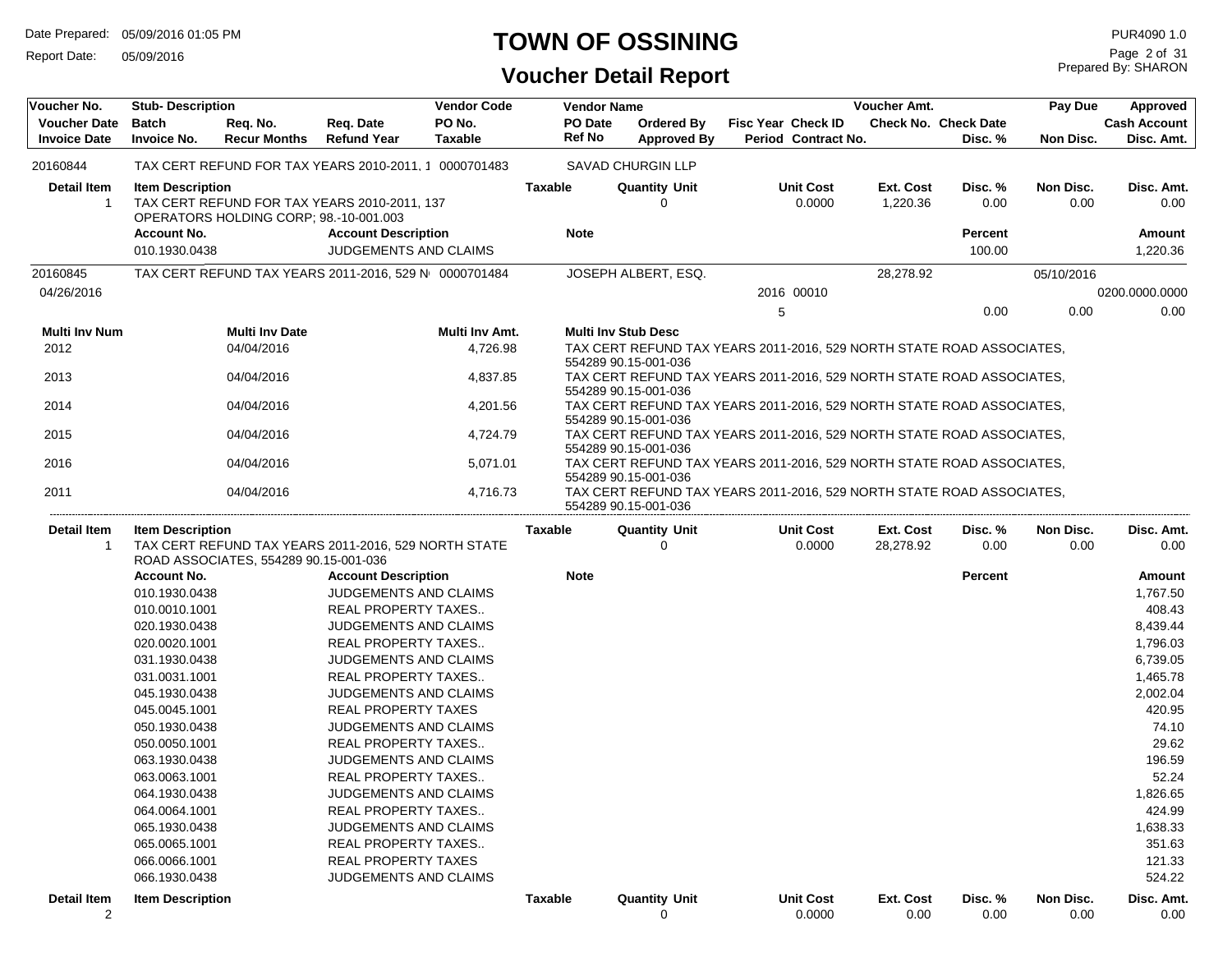Report Date: 05/09/2016

#### **TOWN OF OSSINING**

Prepared By: SHARON Page 3 of 31

| PO No.<br>PO Date<br><b>Cash Account</b><br><b>Voucher Date</b><br><b>Batch</b><br>Req. Date<br><b>Fisc Year Check ID</b><br><b>Check No. Check Date</b><br>Reg. No.<br><b>Ordered By</b><br><b>Ref No</b><br><b>Invoice Date</b><br><b>Refund Year</b><br><b>Taxable</b><br>Period Contract No.<br>Disc. Amt.<br><b>Invoice No.</b><br><b>Recur Months</b><br><b>Approved By</b><br>Disc. %<br>Non Disc.<br>20160845<br>TAX CERT REFUND TAX YEARS 2011-2016, 529 N 0000701484<br>JOSEPH ALBERT, ESQ.<br><b>Account No.</b><br><b>Percent</b><br><b>Account Description</b><br><b>Note</b><br><b>Amount</b><br>JUDGEMENTS AND CLAIMS<br>066.1930.0438<br>0.00<br>20160846<br>2016 PILOT PAYMENTS FOR HARBOR SQUARE A 0000700175<br>WESTCHESTER COUNTY FINANCE DPT.<br>37,632.37<br>05/10/2016<br>04/26/2016<br>2016 00010<br>0200.0000.0000<br>05/10/2016<br>0.00<br>2016 PILOT<br>5<br>0.00<br>0.00<br>PAYMENTS<br><b>Detail Item</b><br><b>Unit Cost</b><br><b>Item Description</b><br><b>Quantity Unit</b><br>Ext. Cost<br>Disc. %<br>Non Disc.<br>Taxable<br>Disc. Amt.<br>2016 PILOT PAYMENT FOR HARBOR SQUARE<br>0.0000<br>0.00<br>0.00<br>$\mathbf{1}$<br>∩<br>34,046.92<br>0.00<br><b>Note</b><br><b>Account No.</b><br><b>Account Description</b><br>Percent<br>Amount<br>DUE TO COUNTY-PILOT PAYMENTS<br>010.0010.0667<br>100.00<br>34,046.92<br><b>RECEIVED</b><br><b>Detail Item</b><br><b>Taxable</b><br><b>Quantity Unit</b><br><b>Unit Cost</b><br>Ext. Cost<br>Disc. %<br>Non Disc.<br>Disc. Amt.<br><b>Item Description</b><br>2<br>2016 PILOT PAYMENTS FOR HARBOR SQUARE AND 507<br>0.0000<br>3,585.45<br>0.00<br>0.00<br>0.00<br>O<br>NORTH STATE ROAD (AXISPOINT)<br><b>Account No.</b><br><b>Account Description</b><br><b>Percent</b><br><b>Note</b><br>Amount<br>DUE TO COUNTY-PILOT PAYMENTS<br>100.00<br>010.0010.0667<br>3,585.45<br><b>RECEIVED</b><br>DELTA DENTAL<br>20160847<br>DELTA DENTAL MAY 2016<br>0000040040<br>5,512.20<br>05/10/2016<br>04/26/2016<br>2016 00010<br>0200.0000.0000<br>05/01/2016<br>5<br>0.00<br>BE001607550<br>0.00<br>0.00<br><b>Detail Item</b><br><b>Quantity Unit</b><br><b>Unit Cost</b><br>Non Disc.<br><b>Item Description</b><br>Taxable<br>Ext. Cost<br>Disc. %<br>Disc. Amt.<br>DELTA DENTAL MAY 2016<br>5,512.2000<br>5,512.20<br>0.00<br>0.00<br>0.00<br>$\mathbf{1}$<br><b>Account Description</b><br><b>Account No.</b><br><b>Note</b><br>Percent<br>Amount<br>010.9010.0814<br>LIFE/DENTAL/VISION<br>3,538.98<br>297.72<br>020.9010.0814<br>LIFE/DENTAL/VISION<br>1,391.52<br>031.9010.0814<br>LIFE/DENTAL/VISION<br>032.9010.0814<br>LIFE/DENTAL/VISION<br>283.98<br>0000700639<br>20160848<br><b>COPY PAPER</b><br>W.B. MASON<br>140.97<br>05/10/2016<br>04/26/2016<br>2016 00010<br>0200.0000.0000<br>04/20/2016<br>0.00<br>0.00<br>0.00<br>133973758<br><b>Detail Item</b><br>Ext. Cost<br><b>Item Description</b><br>Taxable<br><b>Quantity Unit</b><br><b>Unit Cost</b><br>Disc. %<br>Non Disc.<br>Disc. Amt.<br><b>COPY PAPER</b><br>140.9700<br>0.00<br>0.00<br>140.97<br>0.00<br>-1<br>-1<br><b>Account Description</b><br><b>Account No.</b><br><b>Note</b><br>Percent<br>Amount<br>010.1620.0401<br>SUPPLIES<br>100.00<br>140.97<br>20160849<br>0000701174<br>ZACHACZ, MADELINE<br>17.96<br>05/10/2016<br>REIMBURSEMENT FOR LEGAL FILE BOXES<br>04/26/2016<br>2016 00010<br>0200.0000.0000<br>04/26/2016<br>04262016<br>5<br>0.00<br>0.00<br>0.00<br><b>Detail Item</b><br><b>Unit Cost</b><br><b>Item Description</b><br>Taxable<br><b>Quantity Unit</b><br>Ext. Cost<br>Disc. %<br>Non Disc.<br>Disc. Amt.<br>REIMBURSEMENT FOR LEGAL FILE BOXES<br>17.9600<br>17.96<br>0.00<br>0.00<br>0.00<br>-1<br><b>Account Description</b><br><b>Note</b> | Voucher No. | <b>Stub-Description</b> |  | <b>Vendor Code</b> | <b>Vendor Name</b> | Voucher Amt. |  |  |         | Pay Due | Approved |
|-------------------------------------------------------------------------------------------------------------------------------------------------------------------------------------------------------------------------------------------------------------------------------------------------------------------------------------------------------------------------------------------------------------------------------------------------------------------------------------------------------------------------------------------------------------------------------------------------------------------------------------------------------------------------------------------------------------------------------------------------------------------------------------------------------------------------------------------------------------------------------------------------------------------------------------------------------------------------------------------------------------------------------------------------------------------------------------------------------------------------------------------------------------------------------------------------------------------------------------------------------------------------------------------------------------------------------------------------------------------------------------------------------------------------------------------------------------------------------------------------------------------------------------------------------------------------------------------------------------------------------------------------------------------------------------------------------------------------------------------------------------------------------------------------------------------------------------------------------------------------------------------------------------------------------------------------------------------------------------------------------------------------------------------------------------------------------------------------------------------------------------------------------------------------------------------------------------------------------------------------------------------------------------------------------------------------------------------------------------------------------------------------------------------------------------------------------------------------------------------------------------------------------------------------------------------------------------------------------------------------------------------------------------------------------------------------------------------------------------------------------------------------------------------------------------------------------------------------------------------------------------------------------------------------------------------------------------------------------------------------------------------------------------------------------------------------------------------------------------------------------------------------------------------------------------------------------------------------------------------------------------------------------------------------------------------------------------------------------------------------------------------------------------------------------------------------------------------------------------------------------------------------------------------------------------------------------------------------------------------------------------------------------------------------------------------------------------------------------------|-------------|-------------------------|--|--------------------|--------------------|--------------|--|--|---------|---------|----------|
|                                                                                                                                                                                                                                                                                                                                                                                                                                                                                                                                                                                                                                                                                                                                                                                                                                                                                                                                                                                                                                                                                                                                                                                                                                                                                                                                                                                                                                                                                                                                                                                                                                                                                                                                                                                                                                                                                                                                                                                                                                                                                                                                                                                                                                                                                                                                                                                                                                                                                                                                                                                                                                                                                                                                                                                                                                                                                                                                                                                                                                                                                                                                                                                                                                                                                                                                                                                                                                                                                                                                                                                                                                                                                                                                     |             |                         |  |                    |                    |              |  |  |         |         |          |
|                                                                                                                                                                                                                                                                                                                                                                                                                                                                                                                                                                                                                                                                                                                                                                                                                                                                                                                                                                                                                                                                                                                                                                                                                                                                                                                                                                                                                                                                                                                                                                                                                                                                                                                                                                                                                                                                                                                                                                                                                                                                                                                                                                                                                                                                                                                                                                                                                                                                                                                                                                                                                                                                                                                                                                                                                                                                                                                                                                                                                                                                                                                                                                                                                                                                                                                                                                                                                                                                                                                                                                                                                                                                                                                                     |             |                         |  |                    |                    |              |  |  |         |         |          |
|                                                                                                                                                                                                                                                                                                                                                                                                                                                                                                                                                                                                                                                                                                                                                                                                                                                                                                                                                                                                                                                                                                                                                                                                                                                                                                                                                                                                                                                                                                                                                                                                                                                                                                                                                                                                                                                                                                                                                                                                                                                                                                                                                                                                                                                                                                                                                                                                                                                                                                                                                                                                                                                                                                                                                                                                                                                                                                                                                                                                                                                                                                                                                                                                                                                                                                                                                                                                                                                                                                                                                                                                                                                                                                                                     |             |                         |  |                    |                    |              |  |  |         |         |          |
|                                                                                                                                                                                                                                                                                                                                                                                                                                                                                                                                                                                                                                                                                                                                                                                                                                                                                                                                                                                                                                                                                                                                                                                                                                                                                                                                                                                                                                                                                                                                                                                                                                                                                                                                                                                                                                                                                                                                                                                                                                                                                                                                                                                                                                                                                                                                                                                                                                                                                                                                                                                                                                                                                                                                                                                                                                                                                                                                                                                                                                                                                                                                                                                                                                                                                                                                                                                                                                                                                                                                                                                                                                                                                                                                     |             |                         |  |                    |                    |              |  |  |         |         |          |
|                                                                                                                                                                                                                                                                                                                                                                                                                                                                                                                                                                                                                                                                                                                                                                                                                                                                                                                                                                                                                                                                                                                                                                                                                                                                                                                                                                                                                                                                                                                                                                                                                                                                                                                                                                                                                                                                                                                                                                                                                                                                                                                                                                                                                                                                                                                                                                                                                                                                                                                                                                                                                                                                                                                                                                                                                                                                                                                                                                                                                                                                                                                                                                                                                                                                                                                                                                                                                                                                                                                                                                                                                                                                                                                                     |             |                         |  |                    |                    |              |  |  |         |         |          |
|                                                                                                                                                                                                                                                                                                                                                                                                                                                                                                                                                                                                                                                                                                                                                                                                                                                                                                                                                                                                                                                                                                                                                                                                                                                                                                                                                                                                                                                                                                                                                                                                                                                                                                                                                                                                                                                                                                                                                                                                                                                                                                                                                                                                                                                                                                                                                                                                                                                                                                                                                                                                                                                                                                                                                                                                                                                                                                                                                                                                                                                                                                                                                                                                                                                                                                                                                                                                                                                                                                                                                                                                                                                                                                                                     |             |                         |  |                    |                    |              |  |  |         |         |          |
|                                                                                                                                                                                                                                                                                                                                                                                                                                                                                                                                                                                                                                                                                                                                                                                                                                                                                                                                                                                                                                                                                                                                                                                                                                                                                                                                                                                                                                                                                                                                                                                                                                                                                                                                                                                                                                                                                                                                                                                                                                                                                                                                                                                                                                                                                                                                                                                                                                                                                                                                                                                                                                                                                                                                                                                                                                                                                                                                                                                                                                                                                                                                                                                                                                                                                                                                                                                                                                                                                                                                                                                                                                                                                                                                     |             |                         |  |                    |                    |              |  |  |         |         |          |
|                                                                                                                                                                                                                                                                                                                                                                                                                                                                                                                                                                                                                                                                                                                                                                                                                                                                                                                                                                                                                                                                                                                                                                                                                                                                                                                                                                                                                                                                                                                                                                                                                                                                                                                                                                                                                                                                                                                                                                                                                                                                                                                                                                                                                                                                                                                                                                                                                                                                                                                                                                                                                                                                                                                                                                                                                                                                                                                                                                                                                                                                                                                                                                                                                                                                                                                                                                                                                                                                                                                                                                                                                                                                                                                                     |             |                         |  |                    |                    |              |  |  |         |         |          |
|                                                                                                                                                                                                                                                                                                                                                                                                                                                                                                                                                                                                                                                                                                                                                                                                                                                                                                                                                                                                                                                                                                                                                                                                                                                                                                                                                                                                                                                                                                                                                                                                                                                                                                                                                                                                                                                                                                                                                                                                                                                                                                                                                                                                                                                                                                                                                                                                                                                                                                                                                                                                                                                                                                                                                                                                                                                                                                                                                                                                                                                                                                                                                                                                                                                                                                                                                                                                                                                                                                                                                                                                                                                                                                                                     |             |                         |  |                    |                    |              |  |  |         |         |          |
|                                                                                                                                                                                                                                                                                                                                                                                                                                                                                                                                                                                                                                                                                                                                                                                                                                                                                                                                                                                                                                                                                                                                                                                                                                                                                                                                                                                                                                                                                                                                                                                                                                                                                                                                                                                                                                                                                                                                                                                                                                                                                                                                                                                                                                                                                                                                                                                                                                                                                                                                                                                                                                                                                                                                                                                                                                                                                                                                                                                                                                                                                                                                                                                                                                                                                                                                                                                                                                                                                                                                                                                                                                                                                                                                     |             |                         |  |                    |                    |              |  |  |         |         |          |
|                                                                                                                                                                                                                                                                                                                                                                                                                                                                                                                                                                                                                                                                                                                                                                                                                                                                                                                                                                                                                                                                                                                                                                                                                                                                                                                                                                                                                                                                                                                                                                                                                                                                                                                                                                                                                                                                                                                                                                                                                                                                                                                                                                                                                                                                                                                                                                                                                                                                                                                                                                                                                                                                                                                                                                                                                                                                                                                                                                                                                                                                                                                                                                                                                                                                                                                                                                                                                                                                                                                                                                                                                                                                                                                                     |             |                         |  |                    |                    |              |  |  |         |         |          |
|                                                                                                                                                                                                                                                                                                                                                                                                                                                                                                                                                                                                                                                                                                                                                                                                                                                                                                                                                                                                                                                                                                                                                                                                                                                                                                                                                                                                                                                                                                                                                                                                                                                                                                                                                                                                                                                                                                                                                                                                                                                                                                                                                                                                                                                                                                                                                                                                                                                                                                                                                                                                                                                                                                                                                                                                                                                                                                                                                                                                                                                                                                                                                                                                                                                                                                                                                                                                                                                                                                                                                                                                                                                                                                                                     |             |                         |  |                    |                    |              |  |  |         |         |          |
|                                                                                                                                                                                                                                                                                                                                                                                                                                                                                                                                                                                                                                                                                                                                                                                                                                                                                                                                                                                                                                                                                                                                                                                                                                                                                                                                                                                                                                                                                                                                                                                                                                                                                                                                                                                                                                                                                                                                                                                                                                                                                                                                                                                                                                                                                                                                                                                                                                                                                                                                                                                                                                                                                                                                                                                                                                                                                                                                                                                                                                                                                                                                                                                                                                                                                                                                                                                                                                                                                                                                                                                                                                                                                                                                     |             |                         |  |                    |                    |              |  |  |         |         |          |
|                                                                                                                                                                                                                                                                                                                                                                                                                                                                                                                                                                                                                                                                                                                                                                                                                                                                                                                                                                                                                                                                                                                                                                                                                                                                                                                                                                                                                                                                                                                                                                                                                                                                                                                                                                                                                                                                                                                                                                                                                                                                                                                                                                                                                                                                                                                                                                                                                                                                                                                                                                                                                                                                                                                                                                                                                                                                                                                                                                                                                                                                                                                                                                                                                                                                                                                                                                                                                                                                                                                                                                                                                                                                                                                                     |             |                         |  |                    |                    |              |  |  |         |         |          |
|                                                                                                                                                                                                                                                                                                                                                                                                                                                                                                                                                                                                                                                                                                                                                                                                                                                                                                                                                                                                                                                                                                                                                                                                                                                                                                                                                                                                                                                                                                                                                                                                                                                                                                                                                                                                                                                                                                                                                                                                                                                                                                                                                                                                                                                                                                                                                                                                                                                                                                                                                                                                                                                                                                                                                                                                                                                                                                                                                                                                                                                                                                                                                                                                                                                                                                                                                                                                                                                                                                                                                                                                                                                                                                                                     |             |                         |  |                    |                    |              |  |  |         |         |          |
|                                                                                                                                                                                                                                                                                                                                                                                                                                                                                                                                                                                                                                                                                                                                                                                                                                                                                                                                                                                                                                                                                                                                                                                                                                                                                                                                                                                                                                                                                                                                                                                                                                                                                                                                                                                                                                                                                                                                                                                                                                                                                                                                                                                                                                                                                                                                                                                                                                                                                                                                                                                                                                                                                                                                                                                                                                                                                                                                                                                                                                                                                                                                                                                                                                                                                                                                                                                                                                                                                                                                                                                                                                                                                                                                     |             |                         |  |                    |                    |              |  |  |         |         |          |
|                                                                                                                                                                                                                                                                                                                                                                                                                                                                                                                                                                                                                                                                                                                                                                                                                                                                                                                                                                                                                                                                                                                                                                                                                                                                                                                                                                                                                                                                                                                                                                                                                                                                                                                                                                                                                                                                                                                                                                                                                                                                                                                                                                                                                                                                                                                                                                                                                                                                                                                                                                                                                                                                                                                                                                                                                                                                                                                                                                                                                                                                                                                                                                                                                                                                                                                                                                                                                                                                                                                                                                                                                                                                                                                                     |             |                         |  |                    |                    |              |  |  |         |         |          |
|                                                                                                                                                                                                                                                                                                                                                                                                                                                                                                                                                                                                                                                                                                                                                                                                                                                                                                                                                                                                                                                                                                                                                                                                                                                                                                                                                                                                                                                                                                                                                                                                                                                                                                                                                                                                                                                                                                                                                                                                                                                                                                                                                                                                                                                                                                                                                                                                                                                                                                                                                                                                                                                                                                                                                                                                                                                                                                                                                                                                                                                                                                                                                                                                                                                                                                                                                                                                                                                                                                                                                                                                                                                                                                                                     |             |                         |  |                    |                    |              |  |  |         |         |          |
|                                                                                                                                                                                                                                                                                                                                                                                                                                                                                                                                                                                                                                                                                                                                                                                                                                                                                                                                                                                                                                                                                                                                                                                                                                                                                                                                                                                                                                                                                                                                                                                                                                                                                                                                                                                                                                                                                                                                                                                                                                                                                                                                                                                                                                                                                                                                                                                                                                                                                                                                                                                                                                                                                                                                                                                                                                                                                                                                                                                                                                                                                                                                                                                                                                                                                                                                                                                                                                                                                                                                                                                                                                                                                                                                     |             |                         |  |                    |                    |              |  |  |         |         |          |
|                                                                                                                                                                                                                                                                                                                                                                                                                                                                                                                                                                                                                                                                                                                                                                                                                                                                                                                                                                                                                                                                                                                                                                                                                                                                                                                                                                                                                                                                                                                                                                                                                                                                                                                                                                                                                                                                                                                                                                                                                                                                                                                                                                                                                                                                                                                                                                                                                                                                                                                                                                                                                                                                                                                                                                                                                                                                                                                                                                                                                                                                                                                                                                                                                                                                                                                                                                                                                                                                                                                                                                                                                                                                                                                                     |             |                         |  |                    |                    |              |  |  |         |         |          |
|                                                                                                                                                                                                                                                                                                                                                                                                                                                                                                                                                                                                                                                                                                                                                                                                                                                                                                                                                                                                                                                                                                                                                                                                                                                                                                                                                                                                                                                                                                                                                                                                                                                                                                                                                                                                                                                                                                                                                                                                                                                                                                                                                                                                                                                                                                                                                                                                                                                                                                                                                                                                                                                                                                                                                                                                                                                                                                                                                                                                                                                                                                                                                                                                                                                                                                                                                                                                                                                                                                                                                                                                                                                                                                                                     |             |                         |  |                    |                    |              |  |  |         |         |          |
|                                                                                                                                                                                                                                                                                                                                                                                                                                                                                                                                                                                                                                                                                                                                                                                                                                                                                                                                                                                                                                                                                                                                                                                                                                                                                                                                                                                                                                                                                                                                                                                                                                                                                                                                                                                                                                                                                                                                                                                                                                                                                                                                                                                                                                                                                                                                                                                                                                                                                                                                                                                                                                                                                                                                                                                                                                                                                                                                                                                                                                                                                                                                                                                                                                                                                                                                                                                                                                                                                                                                                                                                                                                                                                                                     |             |                         |  |                    |                    |              |  |  |         |         |          |
|                                                                                                                                                                                                                                                                                                                                                                                                                                                                                                                                                                                                                                                                                                                                                                                                                                                                                                                                                                                                                                                                                                                                                                                                                                                                                                                                                                                                                                                                                                                                                                                                                                                                                                                                                                                                                                                                                                                                                                                                                                                                                                                                                                                                                                                                                                                                                                                                                                                                                                                                                                                                                                                                                                                                                                                                                                                                                                                                                                                                                                                                                                                                                                                                                                                                                                                                                                                                                                                                                                                                                                                                                                                                                                                                     |             |                         |  |                    |                    |              |  |  |         |         |          |
|                                                                                                                                                                                                                                                                                                                                                                                                                                                                                                                                                                                                                                                                                                                                                                                                                                                                                                                                                                                                                                                                                                                                                                                                                                                                                                                                                                                                                                                                                                                                                                                                                                                                                                                                                                                                                                                                                                                                                                                                                                                                                                                                                                                                                                                                                                                                                                                                                                                                                                                                                                                                                                                                                                                                                                                                                                                                                                                                                                                                                                                                                                                                                                                                                                                                                                                                                                                                                                                                                                                                                                                                                                                                                                                                     |             |                         |  |                    |                    |              |  |  |         |         |          |
|                                                                                                                                                                                                                                                                                                                                                                                                                                                                                                                                                                                                                                                                                                                                                                                                                                                                                                                                                                                                                                                                                                                                                                                                                                                                                                                                                                                                                                                                                                                                                                                                                                                                                                                                                                                                                                                                                                                                                                                                                                                                                                                                                                                                                                                                                                                                                                                                                                                                                                                                                                                                                                                                                                                                                                                                                                                                                                                                                                                                                                                                                                                                                                                                                                                                                                                                                                                                                                                                                                                                                                                                                                                                                                                                     |             |                         |  |                    |                    |              |  |  |         |         |          |
|                                                                                                                                                                                                                                                                                                                                                                                                                                                                                                                                                                                                                                                                                                                                                                                                                                                                                                                                                                                                                                                                                                                                                                                                                                                                                                                                                                                                                                                                                                                                                                                                                                                                                                                                                                                                                                                                                                                                                                                                                                                                                                                                                                                                                                                                                                                                                                                                                                                                                                                                                                                                                                                                                                                                                                                                                                                                                                                                                                                                                                                                                                                                                                                                                                                                                                                                                                                                                                                                                                                                                                                                                                                                                                                                     |             |                         |  |                    |                    |              |  |  |         |         |          |
|                                                                                                                                                                                                                                                                                                                                                                                                                                                                                                                                                                                                                                                                                                                                                                                                                                                                                                                                                                                                                                                                                                                                                                                                                                                                                                                                                                                                                                                                                                                                                                                                                                                                                                                                                                                                                                                                                                                                                                                                                                                                                                                                                                                                                                                                                                                                                                                                                                                                                                                                                                                                                                                                                                                                                                                                                                                                                                                                                                                                                                                                                                                                                                                                                                                                                                                                                                                                                                                                                                                                                                                                                                                                                                                                     |             |                         |  |                    |                    |              |  |  |         |         |          |
|                                                                                                                                                                                                                                                                                                                                                                                                                                                                                                                                                                                                                                                                                                                                                                                                                                                                                                                                                                                                                                                                                                                                                                                                                                                                                                                                                                                                                                                                                                                                                                                                                                                                                                                                                                                                                                                                                                                                                                                                                                                                                                                                                                                                                                                                                                                                                                                                                                                                                                                                                                                                                                                                                                                                                                                                                                                                                                                                                                                                                                                                                                                                                                                                                                                                                                                                                                                                                                                                                                                                                                                                                                                                                                                                     |             |                         |  |                    |                    |              |  |  |         |         |          |
|                                                                                                                                                                                                                                                                                                                                                                                                                                                                                                                                                                                                                                                                                                                                                                                                                                                                                                                                                                                                                                                                                                                                                                                                                                                                                                                                                                                                                                                                                                                                                                                                                                                                                                                                                                                                                                                                                                                                                                                                                                                                                                                                                                                                                                                                                                                                                                                                                                                                                                                                                                                                                                                                                                                                                                                                                                                                                                                                                                                                                                                                                                                                                                                                                                                                                                                                                                                                                                                                                                                                                                                                                                                                                                                                     |             |                         |  |                    |                    |              |  |  |         |         |          |
|                                                                                                                                                                                                                                                                                                                                                                                                                                                                                                                                                                                                                                                                                                                                                                                                                                                                                                                                                                                                                                                                                                                                                                                                                                                                                                                                                                                                                                                                                                                                                                                                                                                                                                                                                                                                                                                                                                                                                                                                                                                                                                                                                                                                                                                                                                                                                                                                                                                                                                                                                                                                                                                                                                                                                                                                                                                                                                                                                                                                                                                                                                                                                                                                                                                                                                                                                                                                                                                                                                                                                                                                                                                                                                                                     |             |                         |  |                    |                    |              |  |  |         |         |          |
|                                                                                                                                                                                                                                                                                                                                                                                                                                                                                                                                                                                                                                                                                                                                                                                                                                                                                                                                                                                                                                                                                                                                                                                                                                                                                                                                                                                                                                                                                                                                                                                                                                                                                                                                                                                                                                                                                                                                                                                                                                                                                                                                                                                                                                                                                                                                                                                                                                                                                                                                                                                                                                                                                                                                                                                                                                                                                                                                                                                                                                                                                                                                                                                                                                                                                                                                                                                                                                                                                                                                                                                                                                                                                                                                     |             |                         |  |                    |                    |              |  |  |         |         |          |
|                                                                                                                                                                                                                                                                                                                                                                                                                                                                                                                                                                                                                                                                                                                                                                                                                                                                                                                                                                                                                                                                                                                                                                                                                                                                                                                                                                                                                                                                                                                                                                                                                                                                                                                                                                                                                                                                                                                                                                                                                                                                                                                                                                                                                                                                                                                                                                                                                                                                                                                                                                                                                                                                                                                                                                                                                                                                                                                                                                                                                                                                                                                                                                                                                                                                                                                                                                                                                                                                                                                                                                                                                                                                                                                                     |             |                         |  |                    |                    |              |  |  |         |         |          |
|                                                                                                                                                                                                                                                                                                                                                                                                                                                                                                                                                                                                                                                                                                                                                                                                                                                                                                                                                                                                                                                                                                                                                                                                                                                                                                                                                                                                                                                                                                                                                                                                                                                                                                                                                                                                                                                                                                                                                                                                                                                                                                                                                                                                                                                                                                                                                                                                                                                                                                                                                                                                                                                                                                                                                                                                                                                                                                                                                                                                                                                                                                                                                                                                                                                                                                                                                                                                                                                                                                                                                                                                                                                                                                                                     |             |                         |  |                    |                    |              |  |  |         |         |          |
|                                                                                                                                                                                                                                                                                                                                                                                                                                                                                                                                                                                                                                                                                                                                                                                                                                                                                                                                                                                                                                                                                                                                                                                                                                                                                                                                                                                                                                                                                                                                                                                                                                                                                                                                                                                                                                                                                                                                                                                                                                                                                                                                                                                                                                                                                                                                                                                                                                                                                                                                                                                                                                                                                                                                                                                                                                                                                                                                                                                                                                                                                                                                                                                                                                                                                                                                                                                                                                                                                                                                                                                                                                                                                                                                     |             |                         |  |                    |                    |              |  |  |         |         |          |
|                                                                                                                                                                                                                                                                                                                                                                                                                                                                                                                                                                                                                                                                                                                                                                                                                                                                                                                                                                                                                                                                                                                                                                                                                                                                                                                                                                                                                                                                                                                                                                                                                                                                                                                                                                                                                                                                                                                                                                                                                                                                                                                                                                                                                                                                                                                                                                                                                                                                                                                                                                                                                                                                                                                                                                                                                                                                                                                                                                                                                                                                                                                                                                                                                                                                                                                                                                                                                                                                                                                                                                                                                                                                                                                                     |             |                         |  |                    |                    |              |  |  |         |         |          |
|                                                                                                                                                                                                                                                                                                                                                                                                                                                                                                                                                                                                                                                                                                                                                                                                                                                                                                                                                                                                                                                                                                                                                                                                                                                                                                                                                                                                                                                                                                                                                                                                                                                                                                                                                                                                                                                                                                                                                                                                                                                                                                                                                                                                                                                                                                                                                                                                                                                                                                                                                                                                                                                                                                                                                                                                                                                                                                                                                                                                                                                                                                                                                                                                                                                                                                                                                                                                                                                                                                                                                                                                                                                                                                                                     |             | <b>Account No.</b>      |  |                    |                    |              |  |  | Percent |         | Amount   |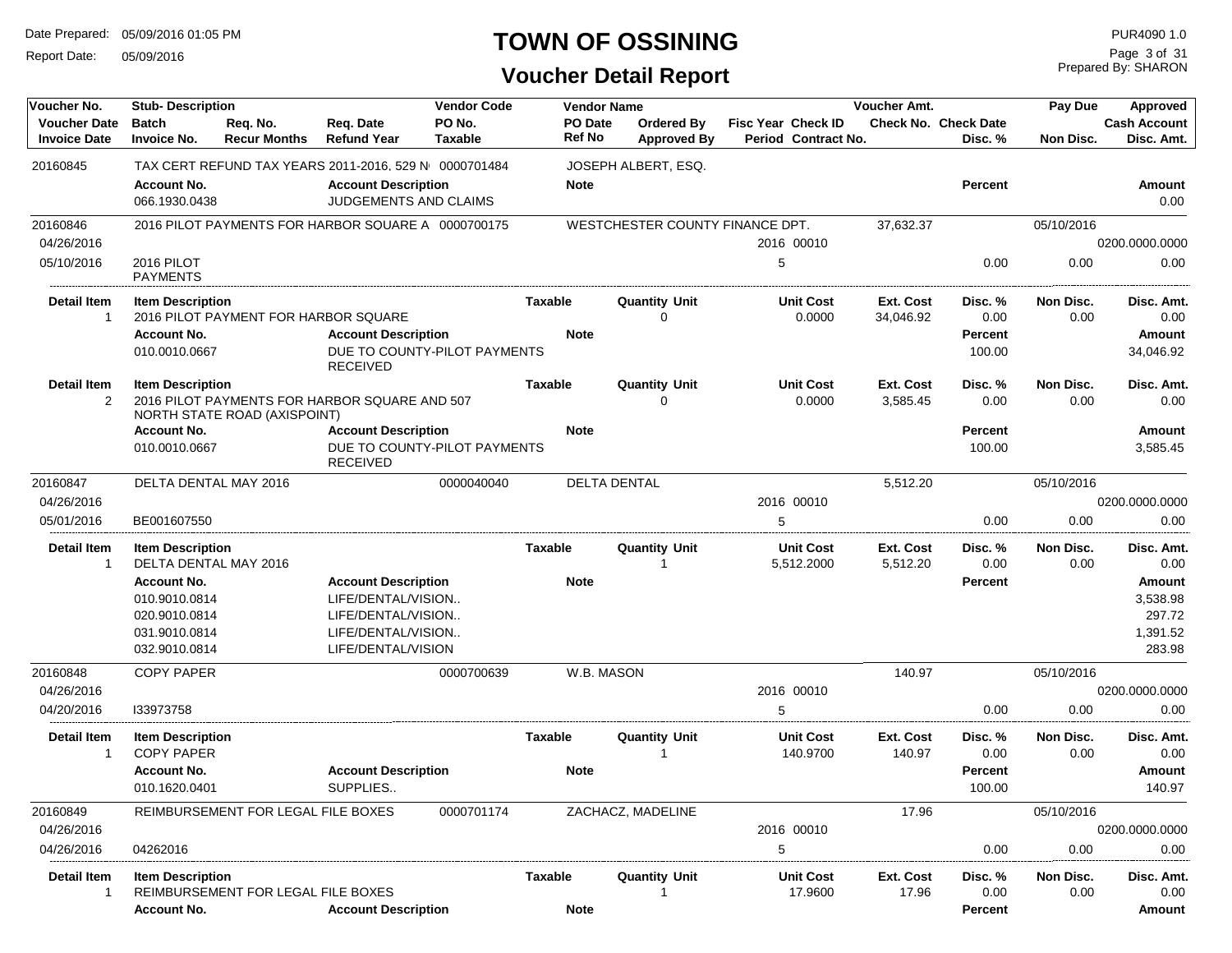Report Date: 05/09/2016

### **TOWN OF OSSINING**

Prepared By: SHARON Page 4 of 31

| Voucher No.                                | <b>Stub-Description</b>                                  |                                                    |                                                    | <b>Vendor Code</b>       | <b>Vendor Name</b>           |                                         |                                                  | Voucher Amt.          |                                 | Pay Due           | Approved                          |
|--------------------------------------------|----------------------------------------------------------|----------------------------------------------------|----------------------------------------------------|--------------------------|------------------------------|-----------------------------------------|--------------------------------------------------|-----------------------|---------------------------------|-------------------|-----------------------------------|
| <b>Voucher Date</b><br><b>Invoice Date</b> | <b>Batch</b><br><b>Invoice No.</b>                       | Req. No.<br><b>Recur Months</b>                    | Req. Date<br><b>Refund Year</b>                    | PO No.<br><b>Taxable</b> | PO Date<br><b>Ref No</b>     | <b>Ordered By</b><br><b>Approved By</b> | <b>Fisc Year Check ID</b><br>Period Contract No. |                       | Check No. Check Date<br>Disc. % | <b>Non Disc.</b>  | <b>Cash Account</b><br>Disc. Amt. |
| 20160849                                   |                                                          | REIMBURSEMENT FOR LEGAL FILE BOXES                 |                                                    | 0000701174               |                              | ZACHACZ, MADELINE                       |                                                  |                       |                                 |                   |                                   |
|                                            | <b>Account No.</b><br>010.1620.0401                      |                                                    | <b>Account Description</b><br>SUPPLIES             |                          | <b>Note</b>                  |                                         |                                                  |                       | Percent<br>100.00               |                   | Amount<br>17.96                   |
| 20160850                                   |                                                          | <b>1ST QUARTER 2016 DISABILITY</b>                 |                                                    | 0000700144               |                              | SHELTERPOINT                            |                                                  | 936.24                |                                 | 05/10/2016        |                                   |
| 04/26/2016                                 |                                                          |                                                    |                                                    |                          |                              |                                         | 2016 00010                                       |                       |                                 |                   | 0200.0000.0000                    |
| 03/31/2016                                 | Q12016                                                   |                                                    |                                                    |                          |                              |                                         | 5                                                |                       | 0.00                            | 0.00              | 0.00                              |
| <b>Detail Item</b><br>-1                   | <b>Item Description</b>                                  | <b>1ST QUARTER 2016 DISABILITY</b>                 |                                                    |                          | Taxable                      | <b>Quantity Unit</b>                    | <b>Unit Cost</b><br>936.2400                     | Ext. Cost<br>936.24   | Disc. %<br>0.00                 | Non Disc.<br>0.00 | Disc. Amt.<br>0.00                |
|                                            | <b>Account No.</b>                                       |                                                    | <b>Account Description</b>                         |                          | <b>Note</b>                  |                                         |                                                  |                       | Percent                         |                   | Amount                            |
|                                            | 010.9010.0816                                            |                                                    | <b>DISABILITY INS</b>                              |                          |                              |                                         |                                                  |                       |                                 |                   | 682.26                            |
|                                            | 020.9010.0816                                            |                                                    | <b>DISABILITY INS</b>                              |                          |                              |                                         |                                                  |                       |                                 |                   | 44.82                             |
|                                            | 031.9010.0816                                            |                                                    | <b>DISABILITY INS</b>                              |                          |                              |                                         |                                                  |                       |                                 |                   | 164.34                            |
|                                            | 032.9010.0816                                            |                                                    | DISABILITY INS.                                    |                          |                              |                                         |                                                  |                       |                                 |                   | 44.82                             |
| 20160851                                   |                                                          | CSEA VISION BENEFIT, MAY 2016                      |                                                    | 0000700025               | <b>CSEA</b>                  |                                         |                                                  | 481.30                |                                 | 05/10/2016        |                                   |
| 04/26/2016                                 |                                                          |                                                    |                                                    |                          |                              |                                         | 2016 00010                                       |                       |                                 |                   | 0200.0000.0000                    |
| 05/01/2016                                 | 05012016                                                 |                                                    |                                                    |                          |                              |                                         | 5                                                |                       | 0.00                            | 0.00              | 0.00                              |
| <b>Detail Item</b><br>$\mathbf 1$          | <b>Item Description</b><br>CSEA VISION BENEFIT, MAY 2016 |                                                    | <b>Taxable</b>                                     | <b>Quantity Unit</b>     | <b>Unit Cost</b><br>481.3000 | Ext. Cost<br>481.30                     | Disc. %<br>0.00                                  | Non Disc.<br>0.00     | Disc. Amt.<br>0.00              |                   |                                   |
|                                            | <b>Account No.</b>                                       |                                                    | <b>Account Description</b>                         |                          | <b>Note</b>                  |                                         |                                                  |                       | <b>Percent</b>                  |                   | Amount                            |
|                                            | 010.9010.0814                                            |                                                    | LIFE/DENTAL/VISION                                 |                          |                              |                                         |                                                  |                       |                                 |                   | 392.23                            |
|                                            | 020.9010.0814                                            |                                                    | LIFE/DENTAL/VISION                                 |                          |                              |                                         |                                                  |                       |                                 |                   | 59.38                             |
|                                            | 031.9010.0814                                            |                                                    | LIFE/DENTAL/VISION                                 |                          |                              |                                         |                                                  |                       |                                 |                   | 29.69                             |
| 20160852                                   |                                                          | MATTERS COVERED BY RETAINER. MARCH 2016 0000020103 |                                                    |                          |                              | BOND, SCHOENECK& KING, PLLC             |                                                  | 2,000.00              |                                 | 05/10/2016        |                                   |
| 04/26/2016                                 |                                                          |                                                    |                                                    |                          |                              |                                         | 2016 00010                                       |                       |                                 |                   | 0200.0000.0000                    |
| 04/22/2016                                 | 19641465                                                 |                                                    |                                                    | Α                        |                              |                                         | 5                                                |                       | 0.00                            | 0.00              | 0.00                              |
| Detail Item                                | <b>Item Description</b>                                  |                                                    |                                                    |                          | <b>Taxable</b>               | <b>Quantity Unit</b>                    | <b>Unit Cost</b>                                 | Ext. Cost             | Disc. %                         | Non Disc.         | Disc. Amt.                        |
| -1                                         |                                                          | MATTERS COVERED BY RETAINER, MARCH 2016            |                                                    |                          | Α                            | 1                                       | 2,000.0000                                       | 2,000.00              | 0.00                            | 0.00              | 0.00                              |
|                                            | <b>Account No.</b>                                       |                                                    | <b>Account Description</b>                         |                          | <b>Note</b>                  |                                         |                                                  |                       | <b>Percent</b>                  |                   | Amount                            |
|                                            | 010.1420.0425<br>020.1930.0425                           |                                                    | LABOR COUNSEL<br>LABOR COUNSEL                     |                          |                              |                                         |                                                  |                       | 65.00<br>5.00                   |                   | 1,300.00<br>100.00                |
|                                            | 031.5010.0425                                            |                                                    | LABOR COUNSEL                                      |                          |                              |                                         |                                                  |                       | 30.00                           |                   | 600.00                            |
| 20160853                                   |                                                          | HOURLY MATTERS OUTSIDE OF RETAINER, MAR 0000020103 |                                                    |                          |                              | <b>BOND, SCHOENECK&amp; KING, PLLC</b>  |                                                  | 2,110.50              |                                 | 05/10/2016        |                                   |
| 04/26/2016                                 |                                                          |                                                    |                                                    |                          |                              |                                         | 2016 00010                                       |                       |                                 |                   | 0200.0000.0000                    |
| 04/22/2016                                 | 19641468                                                 |                                                    |                                                    | Α                        |                              |                                         | $5\phantom{.0}$                                  |                       | 0.00                            | 0.00              | 0.00                              |
| <b>Detail Item</b><br>-1                   | <b>Item Description</b>                                  | HOURLY MATTERS OUTSIDE OF RETAINER, MARCH 2016     |                                                    |                          | <b>Taxable</b><br>Α          | <b>Quantity Unit</b>                    | <b>Unit Cost</b><br>2,110.5000                   | Ext. Cost<br>2,110.50 | Disc.%<br>0.00                  | Non Disc.<br>0.00 | Disc. Amt.<br>0.00                |
|                                            | <b>Account No.</b><br>010.1420.0425                      |                                                    | <b>Account Description</b><br><b>LABOR COUNSEL</b> |                          | <b>Note</b>                  |                                         |                                                  |                       | <b>Percent</b>                  |                   | Amount<br>2,110.50                |
| 20160854                                   |                                                          | REIMBURSEMENT FROM CROTON, 5/1-5/31<br>0000150005  |                                                    |                          |                              | OSSINING VOLUNTEER                      |                                                  | 14,173.20             |                                 | 05/10/2016        |                                   |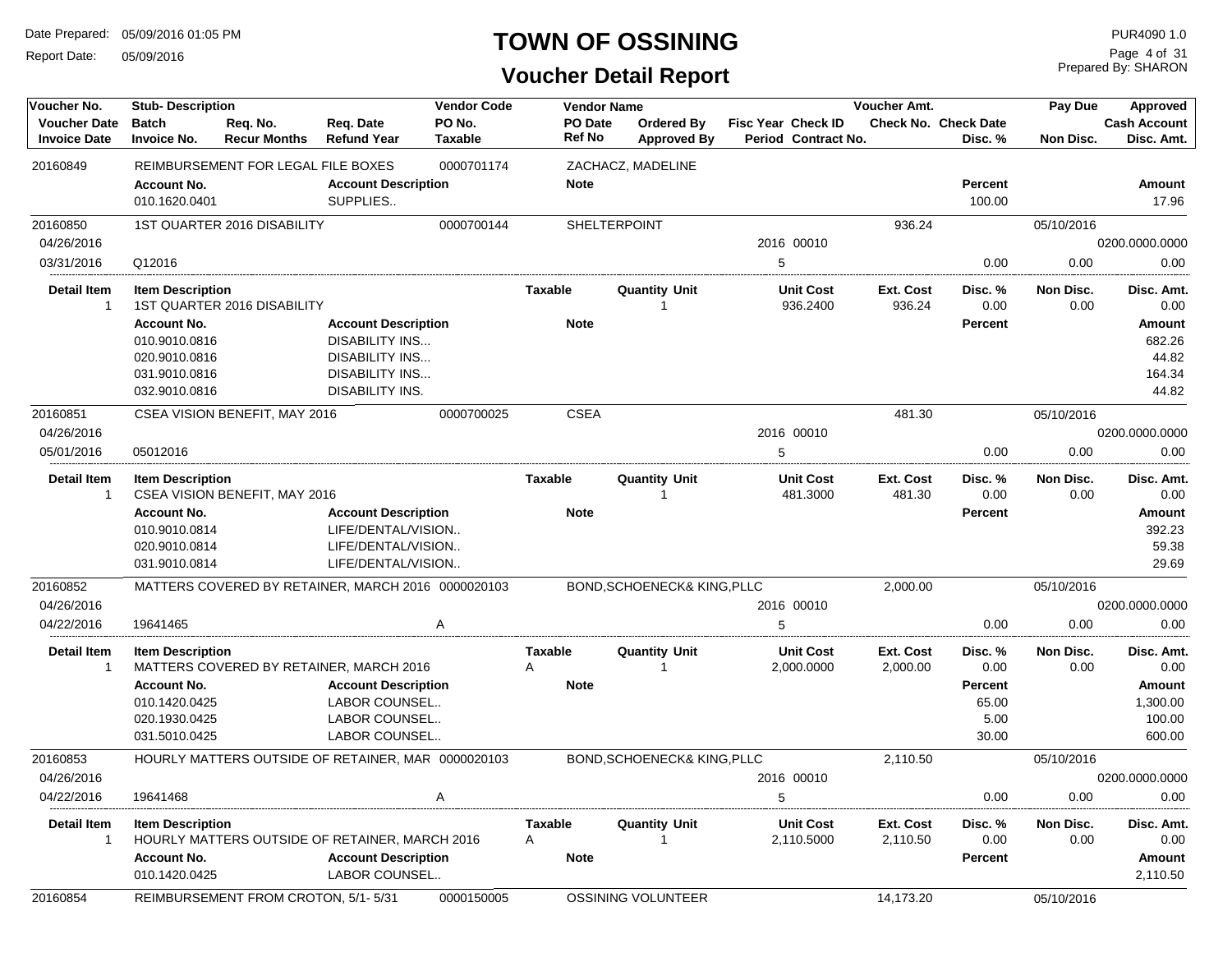Report Date: 05/09/2016

#### **TOWN OF OSSINING**

| Voucher No.                                | <b>Stub-Description</b>             |                                                      |                                                        | <b>Vendor Code</b>       | <b>Vendor Name</b>       |                                     |                                           | Voucher Amt.           |                                 | Pay Due           | Approved                          |
|--------------------------------------------|-------------------------------------|------------------------------------------------------|--------------------------------------------------------|--------------------------|--------------------------|-------------------------------------|-------------------------------------------|------------------------|---------------------------------|-------------------|-----------------------------------|
| <b>Voucher Date</b><br><b>Invoice Date</b> | <b>Batch</b><br><b>Invoice No.</b>  | Req. No.<br><b>Recur Months</b>                      | Req. Date<br><b>Refund Year</b>                        | PO No.<br><b>Taxable</b> | PO Date<br><b>Ref No</b> | Ordered By<br><b>Approved By</b>    | Fisc Year Check ID<br>Period Contract No. |                        | Check No. Check Date<br>Disc. % | <b>Non Disc.</b>  | <b>Cash Account</b><br>Disc. Amt. |
| 20160854                                   |                                     | REIMBURSEMENT FROM CROTON, 5/1-5/31                  |                                                        | 0000150005               |                          | <b>OSSINING VOLUNTEER</b>           |                                           |                        |                                 |                   |                                   |
| 04/27/2016                                 |                                     |                                                      |                                                        |                          |                          |                                     | 2016 00010                                |                        |                                 |                   | 0200.0000.0000                    |
| 04/05/2016                                 | 2016-5C                             |                                                      |                                                        |                          |                          |                                     | $\overline{4}$                            |                        | 0.00                            | 0.00              | 0.00                              |
| <b>Detail Item</b><br>$\overline{1}$       | <b>Item Description</b>             | REIMBURSEMENT FROM CROTON, 5/1-5/31                  |                                                        |                          | Taxable                  | <b>Quantity Unit</b><br>-1          | <b>Unit Cost</b><br>14,173.2000           | Ext. Cost<br>14,173.20 | Disc. %<br>0.00                 | Non Disc.<br>0.00 | Disc. Amt.<br>0.00                |
|                                            | <b>Account No.</b>                  |                                                      | <b>Account Description</b>                             |                          | <b>Note</b>              |                                     |                                           |                        | <b>Percent</b>                  |                   | Amount                            |
|                                            | 066.4540.0475                       |                                                      | AMBULANCE DISTRICT -<br>CONTRACTUAL                    |                          |                          |                                     |                                           |                        | 100.00                          |                   | 14,173.20                         |
| 20160855                                   |                                     | CEDAR LANE LIFT STATION ALARM PHONE                  |                                                        | 0000220156               | <b>VERIZON</b>           |                                     |                                           | 64.22                  |                                 | 05/10/2016        |                                   |
| 04/28/2016                                 |                                     |                                                      |                                                        |                          |                          |                                     | 2016 00010                                |                        |                                 |                   | 0200.0000.0000                    |
| 04/13/2016                                 | 9149418214                          |                                                      |                                                        |                          |                          |                                     | 5                                         |                        | 0.00                            | 0.00              | 0.00                              |
| <b>Detail Item</b><br>$\overline{1}$       | <b>Item Description</b>             | CEDAR LANE LIFT STATION ALARM PHONE                  |                                                        |                          | <b>Taxable</b>           | <b>Quantity Unit</b><br>$\mathbf 0$ | <b>Unit Cost</b><br>0.0000                | Ext. Cost<br>64.22     | Disc. %<br>0.00                 | Non Disc.<br>0.00 | Disc. Amt.<br>0.00                |
|                                            | <b>Account No.</b><br>010.7112.0406 |                                                      | <b>Account Description</b><br><b>TELEPHONE</b>         |                          | <b>Note</b>              |                                     |                                           |                        | <b>Percent</b><br>100.00        |                   | Amount<br>64.22                   |
| 20160856                                   |                                     | #2 HEATING FUEL FOR THE HIGHWAY GARAGE<br>0000701212 |                                                        |                          |                          | UNITED METRO ENERGY CORP            |                                           | 182.66                 |                                 | 05/10/2016        |                                   |
| 04/28/2016                                 |                                     |                                                      |                                                        |                          |                          |                                     | 2016 00010                                |                        |                                 |                   | 0200.0000.0000                    |
| 04/15/2016                                 | 228346                              |                                                      |                                                        | M                        |                          |                                     | 5                                         |                        | 0.00                            | 0.00              | 0.00                              |
| <b>Detail Item</b><br>$\overline{1}$       | <b>Item Description</b>             |                                                      | #2 HEATING FUEL FOR THE HIGHWAY GARAGE                 |                          | <b>Taxable</b><br>М      | <b>Quantity Unit</b><br>0           | <b>Unit Cost</b><br>0.0000                | Ext. Cost<br>182.66    | Disc. %<br>0.00                 | Non Disc.<br>0.00 | Disc. Amt.<br>0.00                |
|                                            | <b>Account No.</b>                  |                                                      | <b>Account Description</b>                             |                          | <b>Note</b>              |                                     |                                           |                        | <b>Percent</b>                  |                   | Amount                            |
|                                            | 031.5132.0474                       |                                                      | FUEL OIL                                               |                          |                          |                                     |                                           |                        | 100.00                          |                   | 182.66                            |
| 20160857                                   |                                     |                                                      | 18 X 24 PERMANENT HI INTENSITY SIGN CHEVR( 0000200063  |                          |                          | TRAFFIC LANE CLOSURES               |                                           | 594.00                 |                                 | 05/10/2016        |                                   |
| 04/28/2016                                 |                                     |                                                      |                                                        |                          |                          |                                     | 2016 00010                                |                        |                                 |                   | 0200.0000.0000                    |
| 04/25/2016                                 | 0042674-00                          |                                                      |                                                        | M                        |                          |                                     | 5                                         |                        | 0.00                            | 0.00              | 0.00                              |
| <b>Detail Item</b><br>$\overline{1}$       | <b>Item Description</b>             | 36 PERM HI INTENSITY SIGN CURVE LEFT                 | 18 X 24 PERMANENT HI INTENSITY SIGN CHEVRON AND 36 X   |                          | Taxable<br>M             | <b>Quantity Unit</b><br>$\Omega$    | <b>Unit Cost</b><br>0.0000                | Ext. Cost<br>594.00    | Disc. %<br>0.00                 | Non Disc.<br>0.00 | Disc. Amt.<br>0.00                |
|                                            | <b>Account No.</b><br>031.5110.0419 |                                                      | <b>Account Description</b><br>MAINT./REPAIR            |                          | <b>Note</b>              |                                     |                                           |                        | <b>Percent</b><br>100.00        |                   | Amount<br>594.00                  |
| 20160858                                   |                                     |                                                      | REAMER CRYOTOOL (DRILL BIT), DYNA BRAKE C 0000700286   |                          |                          | PARTSMASTER DIVISION                |                                           | 466.04                 |                                 | 05/10/2016        |                                   |
| 04/28/2016                                 |                                     |                                                      |                                                        |                          |                          |                                     | 2016 00010                                |                        |                                 |                   | 0200.0000.0000                    |
| 04/13/2016                                 | 23012319                            |                                                      |                                                        | м                        |                          |                                     | 5                                         |                        | 0.00                            | 0.00              | 0.00                              |
| <b>Detail Item</b><br>$\overline{1}$       | <b>Item Description</b>             | TRUST-X3 ZIRCORUNDUM (GRINDING DISCS)                | REAMER CRYOTOOL (DRILL BIT), DYNA BRAKE CLEANER,       |                          | <b>Taxable</b><br>M      | <b>Quantity Unit</b><br>$\Omega$    | <b>Unit Cost</b><br>0.0000                | Ext. Cost<br>466.04    | Disc. %<br>0.00                 | Non Disc.<br>0.00 | Disc. Amt.<br>0.00                |
|                                            | <b>Account No.</b><br>031.5130.0449 |                                                      | <b>Account Description</b><br>PARTS/LABOR              |                          | <b>Note</b>              |                                     |                                           |                        | <b>Percent</b><br>100.00        |                   | Amount<br>466.04                  |
| 20160859                                   |                                     |                                                      | SOLIDEAL SL R4 12 PLY, MT/DSMT-OTR/FARM/INI 0000701359 |                          |                          | ZELLER TIRE OF NEWBURGH, LLC.       |                                           | 895.15                 |                                 | 05/10/2016        |                                   |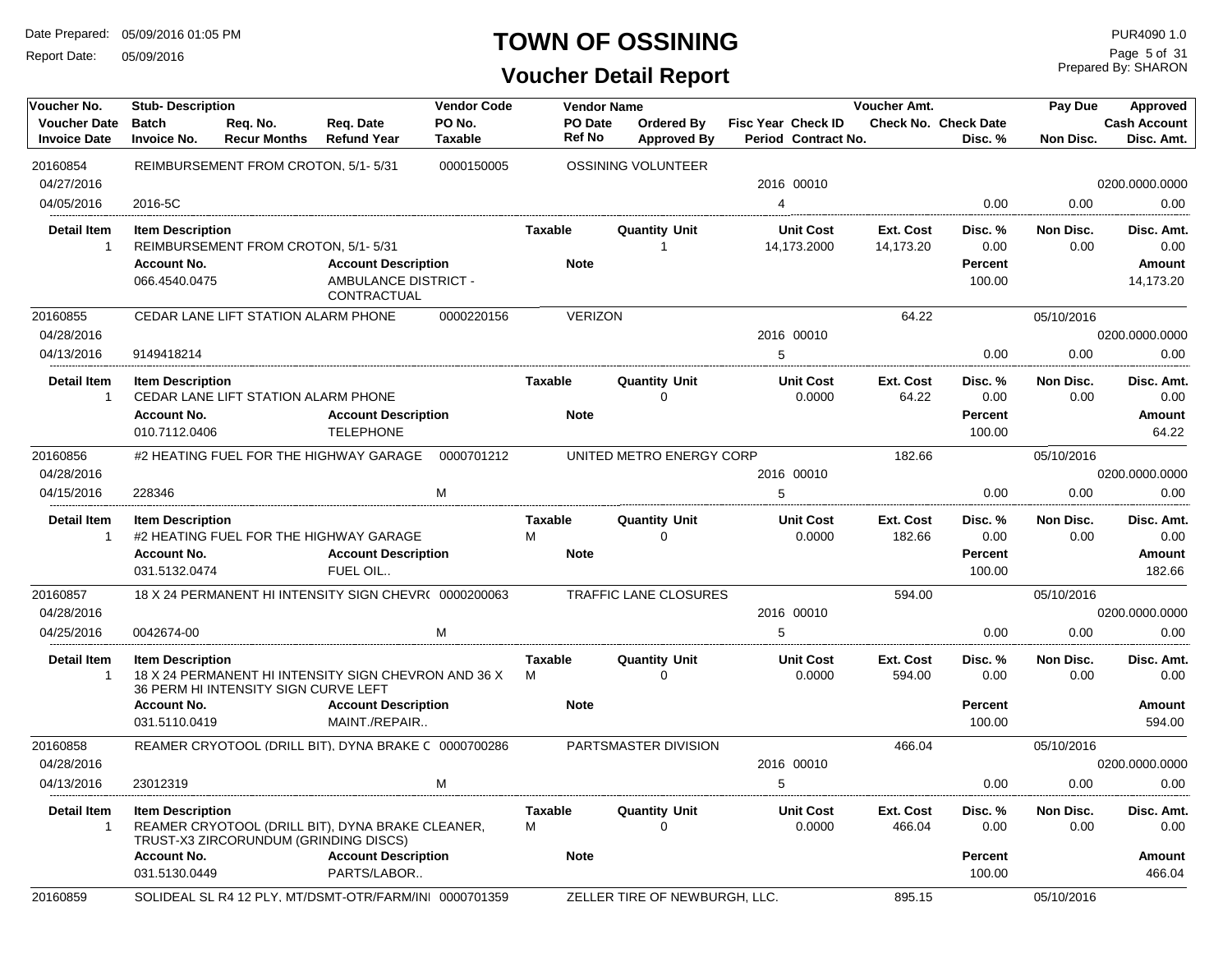Report Date: 05/09/2016

#### **TOWN OF OSSINING**

Prepared By: SHARON Page 6 of 31

| Voucher No.                                | <b>Stub-Description</b>                            |                                 |                                                                                                                                            | <b>Vendor Code</b>       |                | <b>Vendor Name</b>       |                                         |   |                                                  | Voucher Amt.          |                                 | Pay Due           | Approved                          |
|--------------------------------------------|----------------------------------------------------|---------------------------------|--------------------------------------------------------------------------------------------------------------------------------------------|--------------------------|----------------|--------------------------|-----------------------------------------|---|--------------------------------------------------|-----------------------|---------------------------------|-------------------|-----------------------------------|
| <b>Voucher Date</b><br><b>Invoice Date</b> | <b>Batch</b><br><b>Invoice No.</b>                 | Req. No.<br><b>Recur Months</b> | Req. Date<br><b>Refund Year</b>                                                                                                            | PO No.<br><b>Taxable</b> |                | PO Date<br><b>Ref No</b> | <b>Ordered By</b><br><b>Approved By</b> |   | <b>Fisc Year Check ID</b><br>Period Contract No. |                       | Check No. Check Date<br>Disc. % | Non Disc.         | <b>Cash Account</b><br>Disc. Amt. |
| 20160859                                   |                                                    |                                 | SOLIDEAL SL R4 12 PLY, MT/DSMT-OTR/FARM/INI 0000701359                                                                                     |                          |                |                          | ZELLER TIRE OF NEWBURGH, LLC.           |   |                                                  |                       |                                 |                   |                                   |
| 04/28/2016                                 |                                                    |                                 |                                                                                                                                            |                          |                |                          |                                         |   | 2016 00010                                       |                       |                                 |                   | 0200.0000.0000                    |
| 02/04/2016                                 | 605815                                             |                                 |                                                                                                                                            | M                        |                |                          |                                         | 5 |                                                  |                       | 0.00                            | 0.00              | 0.00                              |
| <b>Detail Item</b>                         | <b>Item Description</b>                            |                                 |                                                                                                                                            |                          | <b>Taxable</b> |                          | <b>Quantity Unit</b>                    |   | <b>Unit Cost</b>                                 | Ext. Cost             | Disc.%                          | Non Disc.         | Disc. Amt.                        |
| $\overline{1}$                             |                                                    |                                 | SOLIDEAL SL R4 12 PLY, MT/DSMT-OTR/FARM/IND, AIR<br>WATER VALVE, TIRE DISPOSAL FEE OTR/AG, ROAD<br>SERVICE-OTR, OTR SEALANT STK - TRUCK 66 |                          | M              |                          | $\Omega$                                |   | 0.0000                                           | 895.15                | 0.00                            | 0.00              | 0.00                              |
|                                            | <b>Account No.</b><br>031.5130.0449                |                                 | <b>Account Description</b><br>PARTS/LABOR                                                                                                  |                          | <b>Note</b>    |                          |                                         |   |                                                  |                       | <b>Percent</b><br>100.00        |                   | Amount<br>895.15                  |
| 20160860                                   |                                                    | BACKHOE - GI128-06-14 HOSE      |                                                                                                                                            | 0000700743               |                | LEGGIO CORP.             |                                         |   |                                                  | 27.74                 |                                 | 05/10/2016        |                                   |
| 04/28/2016                                 |                                                    |                                 |                                                                                                                                            |                          |                |                          |                                         |   | 2016 00010                                       |                       |                                 |                   | 0200.0000.0000                    |
| 04/11/2016                                 | 28114                                              |                                 |                                                                                                                                            | M                        |                |                          |                                         | 5 |                                                  |                       | 0.00                            | 0.00              | 0.00                              |
|                                            |                                                    |                                 |                                                                                                                                            |                          |                |                          |                                         |   |                                                  |                       |                                 |                   |                                   |
| <b>Detail Item</b>                         | <b>Item Description</b>                            |                                 |                                                                                                                                            |                          | <b>Taxable</b> |                          | <b>Quantity Unit</b>                    |   | <b>Unit Cost</b>                                 | Ext. Cost             | Disc. %                         | Non Disc.         | Disc. Amt.                        |
| $\overline{1}$                             |                                                    | BACKHOE - GI128-06-14 HOSE      |                                                                                                                                            |                          | M              |                          | 0                                       |   | 0.0000                                           | 27.74                 | 0.00                            | 0.00              | 0.00                              |
|                                            | <b>Account No.</b>                                 |                                 | <b>Account Description</b>                                                                                                                 |                          | <b>Note</b>    |                          |                                         |   |                                                  |                       | <b>Percent</b>                  |                   | Amount                            |
|                                            | 031.5130.0449                                      |                                 | PARTS/LABOR                                                                                                                                |                          |                |                          |                                         |   |                                                  |                       | 100.00                          |                   | 27.74                             |
| 20160861                                   |                                                    |                                 | GRATE ROUND GREEN 4 IN - WEEP STORM BASI 0000130027                                                                                        |                          |                |                          | MELROSE LUMBER CO., INC.                |   |                                                  | 19.74                 |                                 | 05/10/2016        |                                   |
| 04/28/2016                                 |                                                    |                                 |                                                                                                                                            |                          |                |                          |                                         |   | 2016 00010                                       |                       |                                 |                   | 0200.0000.0000                    |
| 04/27/2016                                 | A164846                                            |                                 |                                                                                                                                            |                          |                |                          |                                         | 5 |                                                  |                       | 0.00                            | 0.00              | 0.00                              |
| <b>Detail Item</b><br>$\overline{1}$       | <b>Item Description</b><br><b>4 MORNINGSIDE CT</b> |                                 | GRATE ROUND GREEN 4 IN - WEEP STORM BASIN PIPE FOR                                                                                         |                          | Taxable        |                          | <b>Quantity Unit</b><br>$\Omega$        |   | <b>Unit Cost</b><br>0.0000                       | Ext. Cost<br>19.74    | Disc. %<br>0.00                 | Non Disc.<br>0.00 | Disc. Amt.<br>0.00                |
|                                            | <b>Account No.</b><br>031.5110.0447                |                                 | <b>Account Description</b><br>ROAD DRAINAGE                                                                                                |                          | <b>Note</b>    |                          |                                         |   |                                                  |                       | <b>Percent</b><br>100.00        |                   | Amount<br>19.74                   |
| 20160862                                   |                                                    |                                 | LEGAL NOTICE-TAX NOTICE TOWN OF OSSINING 0000070008                                                                                        |                          |                |                          | THE JOURNAL NEWS                        |   |                                                  | 262.00                |                                 | 05/10/2016        |                                   |
| 04/28/2016                                 |                                                    |                                 |                                                                                                                                            |                          |                |                          |                                         |   | 2016 00010                                       |                       |                                 |                   | 0200.0000.0000                    |
| 04/13/2016                                 | 1187586                                            |                                 |                                                                                                                                            |                          |                |                          |                                         | 5 |                                                  |                       | 0.00                            | 0.00              | 0.00                              |
| <b>Detail Item</b><br>$\overline{1}$       | <b>Item Description</b>                            |                                 | LEGAL NOTICE-TAX NOTICE TOWN OF OSSINING                                                                                                   |                          | <b>Taxable</b> |                          | <b>Quantity Unit</b><br>$\Omega$        |   | <b>Unit Cost</b><br>0.0000                       | Ext. Cost<br>262.00   | Disc. %<br>0.00                 | Non Disc.<br>0.00 | Disc. Amt.<br>0.00                |
|                                            | <b>Account No.</b><br>010.1410.0466                |                                 | <b>Account Description</b><br><b>LEGAL NOTICES</b>                                                                                         |                          | <b>Note</b>    |                          |                                         |   |                                                  |                       | <b>Percent</b><br>100.00        |                   | Amount<br>262.00                  |
| 20160863                                   |                                                    |                                 | 2016 TOWN/COUNTY DUE FOR VARIOUS PARCEI 0000150027                                                                                         |                          |                |                          | TOWN OF OSSINING                        |   |                                                  | 4,550.24              |                                 | 05/10/2016        |                                   |
| 05/02/2016                                 |                                                    |                                 |                                                                                                                                            |                          |                |                          |                                         |   | 2016 00010                                       | 96573                 | 05/02/2016                      |                   | 0200.0000.0000                    |
| 04/30/2016<br>Prepaid                      | 2016                                               |                                 |                                                                                                                                            |                          |                |                          |                                         | 5 |                                                  |                       | 0.00                            | 0.00              | 0.00                              |
| <b>Detail Item</b><br>$\overline{1}$       | <b>Item Description</b>                            |                                 | 2016 TOWN/COUNTY DUE FOR VARIOUS PARCELS                                                                                                   |                          | Taxable        |                          | <b>Quantity Unit</b><br>-1              |   | <b>Unit Cost</b><br>4,550.2400                   | Ext. Cost<br>4,550.24 | Disc. %<br>0.00                 | Non Disc.<br>0.00 | Disc. Amt.<br>0.00                |
|                                            | <b>Account No.</b><br>020.1950.0438                |                                 | <b>Account Description</b><br><b>TAXES ON ASSESSED PROPERTY</b>                                                                            |                          | <b>Note</b>    |                          |                                         |   |                                                  |                       | <b>Percent</b><br>100.00        |                   | <b>Amount</b><br>4,550.24         |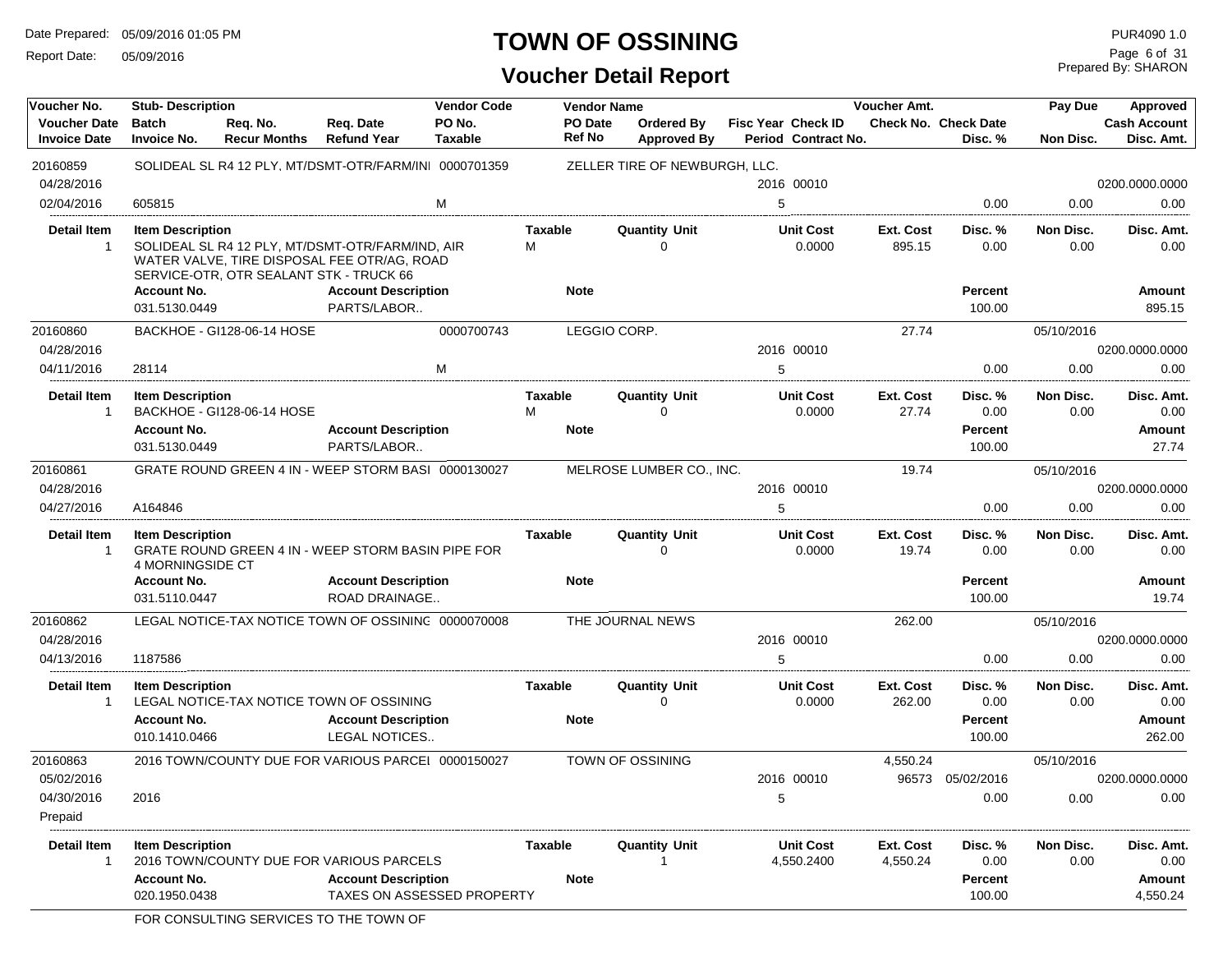Report Date: 05/09/2016

#### **TOWN OF OSSINING**

| Voucher No.                                                    | <b>Stub-Description</b>                                         |                                                                 |                                                                                                                                                          | <b>Vendor Code</b>                         |                     | <b>Vendor Name</b> |                                                                                                                                              |   |                                                  | Voucher Amt.        |                                        | Pay Due           | <b>Approved</b>                   |
|----------------------------------------------------------------|-----------------------------------------------------------------|-----------------------------------------------------------------|----------------------------------------------------------------------------------------------------------------------------------------------------------|--------------------------------------------|---------------------|--------------------|----------------------------------------------------------------------------------------------------------------------------------------------|---|--------------------------------------------------|---------------------|----------------------------------------|-------------------|-----------------------------------|
| <b>Voucher Date</b><br><b>Invoice Date</b>                     | <b>Batch</b><br><b>Invoice No.</b>                              | Reg. No.<br><b>Recur Months</b>                                 | Reg. Date<br><b>Refund Year</b>                                                                                                                          | PO No.<br><b>Taxable</b>                   |                     | PO Date<br>Ref No  | Ordered By<br><b>Approved By</b>                                                                                                             |   | <b>Fisc Year Check ID</b><br>Period Contract No. |                     | <b>Check No. Check Date</b><br>Disc. % | Non Disc.         | <b>Cash Account</b><br>Disc. Amt. |
| 20160864<br>05/02/2016                                         |                                                                 |                                                                 | FOR CONSULTING SERVICES TO THE TOWN OF                                                                                                                   | 0000060020                                 |                     |                    | <b>FREDERICK P. CLARK ASSOCIATES</b>                                                                                                         |   | 2016 00010                                       | 266.50              |                                        | 05/10/2016        | 0200.0000.0000                    |
| 03/25/2016                                                     | 3815                                                            |                                                                 |                                                                                                                                                          | M                                          |                     |                    |                                                                                                                                              | 5 |                                                  |                     | 0.00                                   | 0.00              | 0.00                              |
| <b>Detail Item</b><br>$\mathbf{1}$                             | <b>Item Description</b>                                         |                                                                 | FOR CONSULTING SERVICES TO THE TOWN OF OSSINING<br>PLANNING BAORD FOR THE MONTH OF FEBRUARY 2016 RE:<br>CONTINUING, MISCELANEOUS NON-APPLICATION MATTERS |                                            | <b>Taxable</b><br>М |                    | <b>Quantity Unit</b><br>1                                                                                                                    |   | <b>Unit Cost</b><br>266.5000                     | Ext. Cost<br>266.50 | Disc. %<br>0.00                        | Non Disc.<br>0.00 | Disc. Amt.<br>0.00                |
|                                                                | <b>Account No.</b><br>020.8020.0413                             |                                                                 | <b>Account Description</b><br>CONSULTANT                                                                                                                 |                                            | <b>Note</b>         |                    |                                                                                                                                              |   |                                                  |                     | Percent<br>100.00                      |                   | <b>Amount</b><br>266.50           |
| 20160865<br>05/02/2016                                         |                                                                 |                                                                 | FOR CONSULTING SERVICES TO THE TOWN OF                                                                                                                   | 0000060020                                 |                     |                    | <b>FREDERICK P. CLARK ASSOCIATES</b>                                                                                                         |   | 2016 00010                                       | 387.00              |                                        | 05/10/2016        | 0200.0000.0000                    |
| 03/25/2016                                                     | 3823                                                            |                                                                 |                                                                                                                                                          | M                                          |                     |                    |                                                                                                                                              | 5 |                                                  |                     | 0.00                                   | 0.00              | 0.00                              |
| <b>Detail Item</b><br>$\mathbf{1}$                             | <b>Item Description</b>                                         |                                                                 | FOR CONSULTING SERVICES TO THE TOWN OF OSSINING<br>PLANNING BOARD FOR THE MONTH OF FEBRUARY 2016 RE:<br>BETHANY ARTS CENTER (PRE-PLANNING MEETING)       |                                            | Taxable<br>М        |                    | <b>Quantity Unit</b>                                                                                                                         |   | Unit Cost<br>387.0000                            | Ext. Cost<br>387.00 | Disc. %<br>0.00                        | Non Disc.<br>0.00 | Disc. Amt.<br>0.00                |
|                                                                | <b>Account No.</b><br>020.8020.0413                             |                                                                 | <b>Account Description</b><br>CONSULTANT                                                                                                                 |                                            | <b>Note</b>         |                    |                                                                                                                                              |   |                                                  |                     | Percent<br>100.00                      |                   | Amount<br>387.00                  |
| 20160866<br>05/02/2016                                         | INTERPRETER SERVICES, 4HRS @ \$20/HR                            |                                                                 |                                                                                                                                                          | 0000700742                                 |                     |                    | ZHININ, JESSICA                                                                                                                              |   | 2016 00010                                       | 80.00               |                                        | 05/10/2016        | 0200.0000.0000                    |
| 04/22/2016                                                     | 04222016                                                        |                                                                 |                                                                                                                                                          | M                                          |                     |                    |                                                                                                                                              | 5 |                                                  |                     | 0.00                                   | 0.00              | 0.00                              |
| <b>Detail Item</b><br>$\mathbf{1}$                             | <b>Item Description</b><br>INTERPRETER SERVICES, 4HRS @ \$20/HR |                                                                 |                                                                                                                                                          |                                            | <b>Taxable</b><br>M |                    | <b>Quantity Unit</b><br>1                                                                                                                    |   | <b>Unit Cost</b><br>80.0000                      | Ext. Cost<br>80.00  | Disc. %<br>0.00                        | Non Disc.<br>0.00 | Disc. Amt.<br>0.00                |
|                                                                | Account No.<br>010.1110.0455                                    |                                                                 | <b>Account Description</b><br><b>TRANSLATOR</b>                                                                                                          |                                            | <b>Note</b>         |                    |                                                                                                                                              |   |                                                  |                     | Percent<br>100.00                      |                   | Amount<br>80.00                   |
| 20160867<br>05/02/2016                                         | <b>SUPPLIES</b>                                                 |                                                                 |                                                                                                                                                          | 0000190004                                 |                     |                    | STAPLES, INC. AND SUBSIDIARIES                                                                                                               |   | 2016 00010                                       | 413.09              |                                        | 05/10/2016        | 0200.0000.0000                    |
|                                                                |                                                                 |                                                                 |                                                                                                                                                          |                                            |                     |                    |                                                                                                                                              | 5 |                                                  |                     | 0.00                                   | 0.00              | 0.00                              |
| <b>Multi Inv Num</b><br>3299296578<br>3299176169<br>3299386357 |                                                                 | <b>Multi Inv Date</b><br>04/14/2016<br>04/12/2016<br>04/15/2016 |                                                                                                                                                          | Multi Inv Amt.<br>11.79<br>372.18<br>29.12 |                     |                    | <b>Multi Inv Stub Desc</b><br>10X13 CATALOG ENVELOPES<br>TONER FOR COLOR PRINTER<br>COPPERTOP 9 VOLT BATTERIES FOR CARBON MONOXIDE DETECTORS |   |                                                  |                     |                                        |                   |                                   |
| <b>Detail Item</b><br>$\mathbf{1}$                             | <b>Item Description</b><br><b>SUPPLIES</b>                      |                                                                 |                                                                                                                                                          |                                            | <b>Taxable</b>      |                    | <b>Quantity Unit</b>                                                                                                                         |   | <b>Unit Cost</b><br>413.0900                     | Ext. Cost<br>413.09 | Disc. %<br>0.00                        | Non Disc.<br>0.00 | Disc. Amt.<br>0.00                |
|                                                                | <b>Account No.</b><br>010.1220.0401<br>010.1620.0401            |                                                                 | <b>Account Description</b><br>SUPPLIES<br>SUPPLIES                                                                                                       |                                            | <b>Note</b>         |                    |                                                                                                                                              |   |                                                  |                     | Percent                                |                   | Amount<br>383.97<br>29.12         |
| 20160868                                                       |                                                                 |                                                                 | ACCT 07882-020319-02-2 BILLING PERIOD 4/16-5/ 0000031654                                                                                                 |                                            |                     | <b>CABLEVISION</b> |                                                                                                                                              |   |                                                  | 29.95               |                                        | 05/10/2016        |                                   |
| 05/02/2016                                                     |                                                                 |                                                                 |                                                                                                                                                          |                                            |                     |                    |                                                                                                                                              |   | 2016 00010                                       |                     |                                        |                   | 0200.0000.0000                    |
| 04/30/2016                                                     | 04302016                                                        |                                                                 |                                                                                                                                                          |                                            |                     |                    |                                                                                                                                              | 5 |                                                  |                     | 0.00                                   | 0.00              | 0.00                              |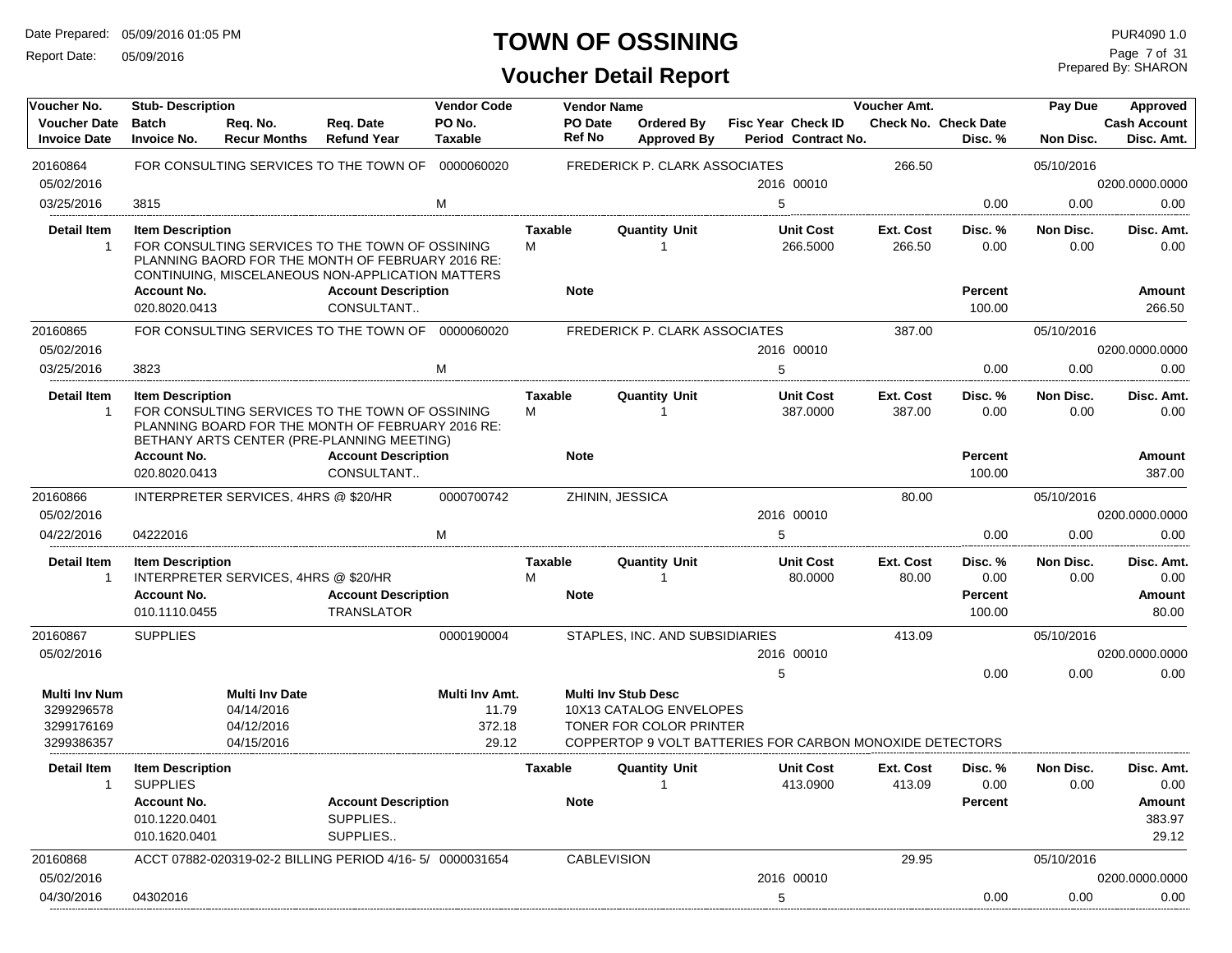Report Date: 05/09/2016

### **TOWN OF OSSINING**

### **Voucher Detail Report**

Prepared By: SHARON Page 8 of 31

| Voucher No.                                      | <b>Stub-Description</b>                                                                                                                             |                                                   |                                                                                                       | <b>Vendor Code</b>               |                              | <b>Vendor Name</b>               |                                           | Voucher Amt.          |                                             | Pay Due           | Approved                                                                                       |
|--------------------------------------------------|-----------------------------------------------------------------------------------------------------------------------------------------------------|---------------------------------------------------|-------------------------------------------------------------------------------------------------------|----------------------------------|------------------------------|----------------------------------|-------------------------------------------|-----------------------|---------------------------------------------|-------------------|------------------------------------------------------------------------------------------------|
| <b>Voucher Date</b><br><b>Invoice Date</b>       | <b>Batch</b><br><b>Invoice No.</b>                                                                                                                  | Req. No.<br><b>Recur Months</b>                   | Req. Date<br><b>Refund Year</b>                                                                       | PO No.<br><b>Taxable</b>         | PO Date<br><b>Ref No</b>     | Ordered By<br><b>Approved By</b> | Fisc Year Check ID<br>Period Contract No. |                       | <b>Check No. Check Date</b><br>Disc. %      | Non Disc.         | <b>Cash Account</b><br>Disc. Amt.                                                              |
| 20160868                                         |                                                                                                                                                     |                                                   | ACCT 07882-020319-02-2 BILLING PERIOD 4/16-5/ 0000031654                                              |                                  |                              | <b>CABLEVISION</b>               |                                           |                       |                                             |                   |                                                                                                |
| <b>Detail Item</b><br>$\mathbf{1}$               | <b>Item Description</b><br><b>Account No.</b><br>010.1110.0424                                                                                      |                                                   | ACCT 07882-020319-02-2 BILLING PERIOD 4/16-5/15<br><b>Account Description</b><br>CONSULTANT/COMPUTER  |                                  | <b>Taxable</b><br>Note       | <b>Quantity Unit</b>             | <b>Unit Cost</b><br>29.9500               | Ext. Cost<br>29.95    | Disc. %<br>0.00<br><b>Percent</b><br>100.00 | Non Disc.<br>0.00 | Disc. Amt.<br>0.00<br>Amount<br>29.95                                                          |
| 20160869                                         |                                                                                                                                                     |                                                   | DELIVERY OF FOOD FOR JURY TRIAL (JURORS & 0000701140)                                                 |                                  |                              | VILLAGE DELI & CAFE'             |                                           | 132.00                |                                             | 05/10/2016        |                                                                                                |
| 05/02/2016                                       |                                                                                                                                                     |                                                   |                                                                                                       |                                  |                              |                                  | 2016 00010                                |                       |                                             |                   | 0200.0000.0000                                                                                 |
| 04/22/2016                                       | 04222016                                                                                                                                            |                                                   |                                                                                                       |                                  |                              |                                  | 5                                         |                       | 0.00                                        | 0.00              | 0.00                                                                                           |
| <b>Detail Item</b><br>-1                         | <b>Item Description</b><br><b>Account No.</b><br>010.1110.0401                                                                                      |                                                   | DELIVERY OF FOOD FOR JURY TRIAL (JURORS & STAFF)<br><b>Account Description</b><br>SUPPLIES            |                                  | Taxable<br><b>Note</b>       | <b>Quantity Unit</b>             | <b>Unit Cost</b><br>132.0000              | Ext. Cost<br>132.00   | Disc. %<br>0.00<br><b>Percent</b><br>100.00 | Non Disc.<br>0.00 | Disc. Amt.<br>0.00<br><b>Amount</b><br>132.00                                                  |
| 20160870                                         |                                                                                                                                                     | GAS & DIESEL USAGE, MARCH 2016                    |                                                                                                       | 0000150028                       |                              | <b>VILLAGE OF OSSINING</b>       |                                           | 2,080.43              |                                             | 05/10/2016        |                                                                                                |
| 05/03/2016                                       |                                                                                                                                                     |                                                   |                                                                                                       |                                  |                              |                                  | 2016 00010                                |                       |                                             |                   | 0200.0000.0000                                                                                 |
| 04/18/2016                                       | 2016200014023                                                                                                                                       |                                                   |                                                                                                       |                                  |                              |                                  | 5                                         |                       | 0.00                                        | 0.00              | 0.00                                                                                           |
| <b>Detail Item</b><br>$\mathbf{1}$               | <b>Item Description</b><br><b>Account No.</b><br>032.8810.0411<br>010.6772.0411<br>020.3620.0411<br>010.7110.0411<br>031.5110.0411<br>031.5110.0412 | GAS & DIESEL USAGE, MARCH 2016                    | <b>Account Description</b><br>GASOLINE<br>GASOLINE<br>GASOLINE<br>GASOLINE<br>GASOLINE<br>DIESEL FUEL |                                  | Taxable<br><b>Note</b>       | <b>Quantity Unit</b>             | <b>Unit Cost</b><br>2,080.4300            | Ext. Cost<br>2,080.43 | Disc. %<br>0.00<br><b>Percent</b>           | Non Disc.<br>0.00 | Disc. Amt.<br>0.00<br><b>Amount</b><br>148.84<br>340.81<br>56.08<br>352.94<br>327.78<br>853.98 |
| 20160871                                         | CLERKS COPIER, 4/9-5/8                                                                                                                              |                                                   |                                                                                                       | 0000240000                       |                              | <b>XEROX CORPORATION</b>         |                                           | 189.38                |                                             | 05/10/2016        |                                                                                                |
| 05/03/2016                                       |                                                                                                                                                     |                                                   |                                                                                                       |                                  |                              |                                  | 2016 00010                                |                       |                                             |                   | 0200.0000.0000                                                                                 |
| 04/19/2016                                       | 516783                                                                                                                                              |                                                   |                                                                                                       |                                  |                              |                                  | 5                                         |                       | 0.00                                        | 0.00              | 0.00                                                                                           |
| <b>Detail Item</b><br>$\mathbf{1}$               | <b>Item Description</b><br>CLERKS COPIER, 4/9-5/8<br><b>Account No.</b><br>010.1410.0201                                                            |                                                   | <b>Account Description</b><br>EQUIPMENT                                                               |                                  | Taxable<br>Note              | <b>Quantity Unit</b><br>-1       | <b>Unit Cost</b><br>189.3800              | Ext. Cost<br>189.38   | Disc. %<br>0.00<br><b>Percent</b><br>100.00 | Non Disc.<br>0.00 | Disc. Amt.<br>0.00<br>Amount<br>189.38                                                         |
| 20160872                                         |                                                                                                                                                     |                                                   | COPER IMAGE CONTRACT FOR PERIODS 3/1-3/3 0000701176                                                   |                                  |                              | RICOH USA, INC.                  |                                           | 85.63                 |                                             | 05/10/2016        |                                                                                                |
| 05/03/2016                                       |                                                                                                                                                     |                                                   |                                                                                                       |                                  |                              |                                  | 2016 00010                                |                       |                                             |                   | 0200.0000.0000                                                                                 |
| <b>Multi Inv Num</b><br>5040911802<br>5041452510 |                                                                                                                                                     | <b>Multi Inv Date</b><br>03/04/2016<br>04/04/2016 |                                                                                                       | Multi Inv Amt.<br>41.66<br>43.97 | $3/1 - 3/31$<br>$4/1 - 4/30$ | <b>Multi Inv Stub Desc</b>       | 5                                         |                       | 0.00                                        | 0.00              | 0.00                                                                                           |
| Detail Item<br>$\mathbf{1}$                      | <b>Item Description</b><br><b>Account No.</b>                                                                                                       |                                                   | COPER IMAGE CONTRACT FOR PERIODS 3/1-3/31 & 4/1-4/30<br><b>Account Description</b>                    |                                  | Taxable<br><b>Note</b>       | <b>Quantity Unit</b>             | Unit Cost<br>85.6300                      | Ext. Cost<br>85.63    | Disc. %<br>0.00<br><b>Percent</b>           | Non Disc.<br>0.00 | Disc. Amt.<br>0.00<br>Amount                                                                   |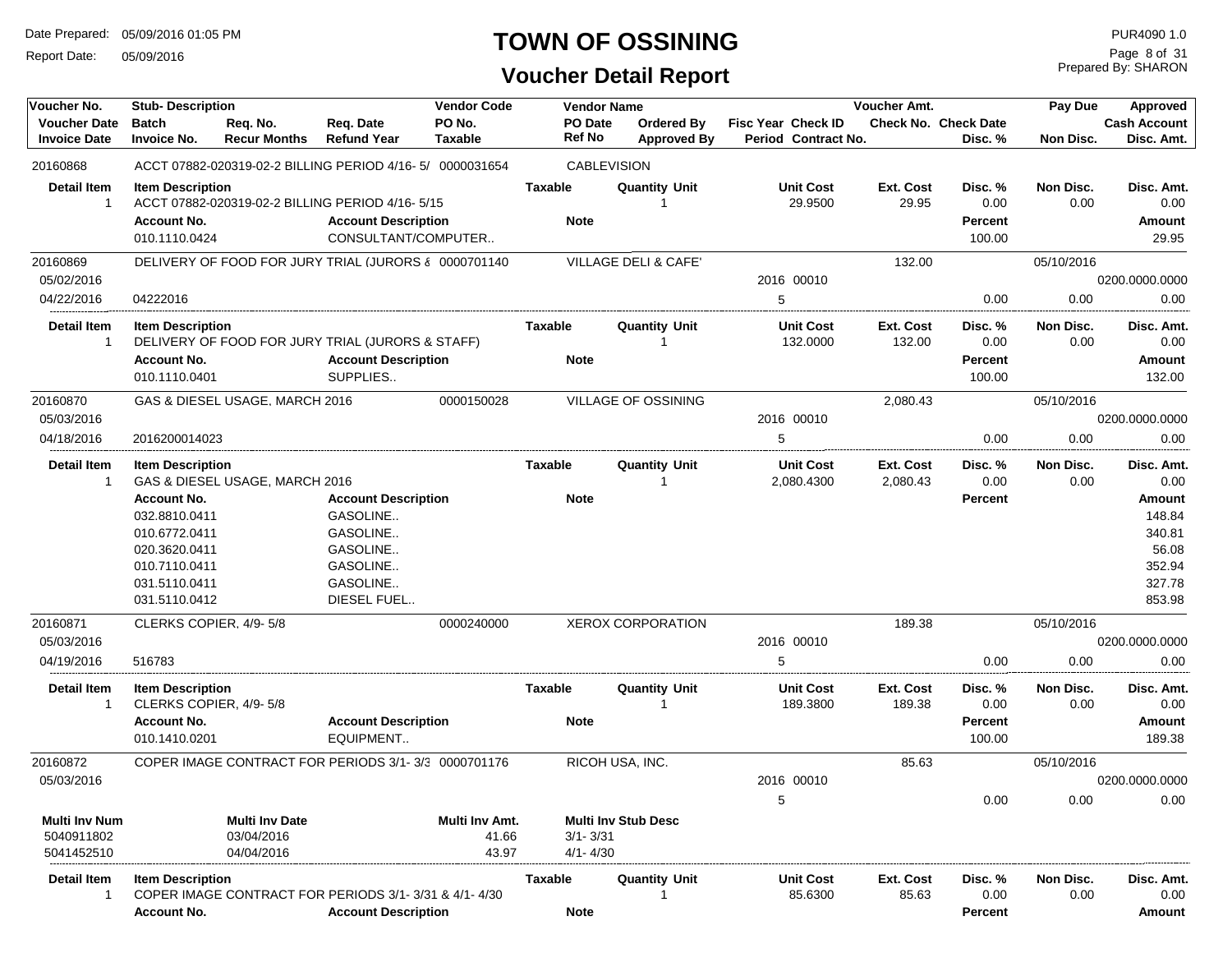Report Date: 05/09/2016

### **TOWN OF OSSINING**

Prepared By: SHARON Page 9 of 31

| Voucher No.                                | <b>Stub-Description</b>                      |                                 |                                                     | <b>Vendor Code</b>       |                          | <b>Vendor Name</b>                                      |                                         |   |                                           | Voucher Amt.          |                                        | Pay Due           | Approved                          |
|--------------------------------------------|----------------------------------------------|---------------------------------|-----------------------------------------------------|--------------------------|--------------------------|---------------------------------------------------------|-----------------------------------------|---|-------------------------------------------|-----------------------|----------------------------------------|-------------------|-----------------------------------|
| <b>Voucher Date</b><br><b>Invoice Date</b> | <b>Batch</b><br><b>Invoice No.</b>           | Req. No.<br><b>Recur Months</b> | Req. Date<br><b>Refund Year</b>                     | PO No.<br><b>Taxable</b> | PO Date<br><b>Ref No</b> |                                                         | <b>Ordered By</b><br><b>Approved By</b> |   | Fisc Year Check ID<br>Period Contract No. |                       | <b>Check No. Check Date</b><br>Disc. % | Non Disc.         | <b>Cash Account</b><br>Disc. Amt. |
| 20160872                                   |                                              |                                 | COPER IMAGE CONTRACT FOR PERIODS 3/1-3/3 0000701176 |                          |                          | RICOH USA, INC.                                         |                                         |   |                                           |                       |                                        |                   |                                   |
|                                            | <b>Account No.</b><br>010.1330.0201          |                                 | <b>Account Description</b><br>EQUIPMENT             |                          | <b>Note</b>              |                                                         |                                         |   |                                           |                       | <b>Percent</b><br>100.00               |                   | <b>Amount</b><br>85.63            |
| 20160873                                   |                                              | <b>BANKERS BOXES, BINDERS</b>   |                                                     | 0000190004               |                          | STAPLES, INC. AND SUBSIDIARIES                          |                                         |   |                                           | 51.76                 |                                        | 05/10/2016        |                                   |
| 05/03/2016                                 |                                              |                                 |                                                     |                          |                          |                                                         |                                         |   | 2016 00010                                |                       |                                        |                   | 0200.0000.0000                    |
|                                            |                                              |                                 |                                                     |                          |                          |                                                         |                                         |   | 5                                         |                       | 0.00                                   | 0.00              | 0.00                              |
| <b>Multi Inv Num</b>                       |                                              | <b>Multi Inv Date</b>           |                                                     | Multi Inv Amt.           |                          | <b>Multi Inv Stub Desc</b>                              |                                         |   |                                           |                       |                                        |                   |                                   |
| 3296927965<br>3292293846                   |                                              | 03/24/2016<br>02/05/2016        |                                                     | 21.76<br>30.00           |                          | HEAVY DUTY BINDERS (2)<br><b>BANKERS BOXES LGL/12</b>   |                                         |   |                                           |                       |                                        |                   |                                   |
|                                            |                                              |                                 |                                                     |                          |                          |                                                         |                                         |   |                                           |                       |                                        |                   |                                   |
| <b>Detail Item</b><br>$\overline{1}$       | <b>Item Description</b>                      |                                 |                                                     |                          | Taxable                  | <b>Quantity Unit</b>                                    |                                         |   | Unit Cost                                 | Ext. Cost             | Disc. %                                | Non Disc.         | Disc. Amt.                        |
|                                            | <b>Account No.</b>                           | <b>BANKERS BOXES, BINDERS</b>   | <b>Account Description</b>                          |                          | <b>Note</b>              |                                                         |                                         |   | 51.7600                                   | 51.76                 | 0.00<br><b>Percent</b>                 | 0.00              | 0.00<br><b>Amount</b>             |
|                                            | 010.1330.0401                                |                                 | SUPPLIES                                            |                          |                          |                                                         |                                         |   |                                           |                       | 100.00                                 |                   | 51.76                             |
| 20160874                                   |                                              |                                 | REIMBURSEMENT FROM SLEEPY HOLLOW, 5/1-5 0000150005  |                          |                          | <b>OSSINING VOLUNTEER</b>                               |                                         |   |                                           | 7,086.60              |                                        | 05/10/2016        |                                   |
| 05/03/2016                                 |                                              |                                 |                                                     |                          |                          |                                                         |                                         |   | 2016 00010                                |                       |                                        |                   | 0200.0000.0000                    |
| 03/29/2016                                 | 2016-5SH                                     |                                 |                                                     |                          |                          |                                                         |                                         |   | 5                                         |                       | 0.00                                   | 0.00              | 0.00                              |
| <b>Detail Item</b><br>-1                   | <b>Item Description</b>                      |                                 | REIMBURSEMENT FROM SLEEPY HOLLOW, 5/1-5/31          |                          | <b>Taxable</b>           | <b>Quantity Unit</b>                                    |                                         |   | <b>Unit Cost</b><br>7,086.6000            | Ext. Cost<br>7,086.60 | Disc. %<br>0.00                        | Non Disc.<br>0.00 | Disc. Amt.<br>0.00                |
|                                            | <b>Account No.</b>                           |                                 | <b>Account Description</b>                          |                          | <b>Note</b>              |                                                         |                                         |   |                                           |                       | Percent                                |                   | <b>Amount</b>                     |
|                                            | 066.4540.0475                                |                                 | AMBULANCE DISTRICT -<br>CONTRACTUAL                 |                          |                          |                                                         |                                         |   |                                           |                       | 100.00                                 |                   | 7,086.60                          |
| 20160875                                   |                                              | SITE FEE & CONTRACT RENEWAL     |                                                     | 0000183209               |                          | SYSTEMS EAST INC.                                       |                                         |   |                                           | 518.15                |                                        | 05/10/2016        |                                   |
| 05/03/2016                                 |                                              |                                 |                                                     |                          |                          |                                                         |                                         |   | 2016 00010                                |                       |                                        |                   | 0200.0000.0000                    |
|                                            |                                              |                                 |                                                     |                          |                          |                                                         |                                         | 5 |                                           |                       | 0.00                                   | 0.00              | 0.00                              |
| <b>Multi Inv Num</b>                       |                                              | <b>Multi Inv Date</b>           |                                                     | Multi Inv Amt.           |                          | <b>Multi Inv Stub Desc</b>                              |                                         |   |                                           |                       |                                        |                   |                                   |
| 125445<br>126473                           |                                              | 04/01/2016<br>04/01/2016        |                                                     | 23.15<br>495.00          |                          | SITE FEE-APRIL 2016<br>CONTRACT RENEWAL: 4/1/16-3/31/17 |                                         |   |                                           |                       |                                        |                   |                                   |
|                                            |                                              |                                 |                                                     |                          |                          |                                                         |                                         |   |                                           |                       |                                        |                   |                                   |
| <b>Detail Item</b><br>-1                   | <b>Item Description</b>                      | SITE FEE & CONTRACT RENEWAL     |                                                     |                          | Taxable                  | <b>Quantity Unit</b>                                    |                                         |   | <b>Unit Cost</b><br>518.1500              | Ext. Cost<br>518.15   | Disc. %<br>0.00                        | Non Disc.<br>0.00 | Disc. Amt.<br>0.00                |
|                                            | <b>Account No.</b>                           |                                 | <b>Account Description</b>                          |                          | <b>Note</b>              |                                                         |                                         |   |                                           |                       | <b>Percent</b>                         |                   | <b>Amount</b>                     |
|                                            | 010.1330.0497                                |                                 | <b>INTERNET CONTRACT FEES</b>                       |                          |                          |                                                         |                                         |   |                                           |                       |                                        |                   | 23.15                             |
|                                            | 010.1330.0497                                |                                 | <b>INTERNET CONTRACT FEES</b>                       |                          |                          |                                                         |                                         |   |                                           |                       |                                        |                   | 495.00                            |
| 20160876                                   | <b>INK STAMPS</b>                            |                                 |                                                     | 0000190004               |                          | STAPLES, INC. AND SUBSIDIARIES                          |                                         |   |                                           | 34.66                 |                                        | 05/10/2016        |                                   |
| 05/03/2016                                 |                                              |                                 |                                                     |                          |                          |                                                         |                                         |   | 2016 00010                                |                       |                                        |                   | 0200.0000.0000                    |
|                                            |                                              |                                 |                                                     |                          |                          |                                                         |                                         |   | 5                                         |                       | 0.00                                   | 0.00              | 0.00                              |
| <b>Multi Inv Num</b>                       |                                              | Multi Inv Date                  |                                                     | Multi Inv Amt.           |                          | <b>Multi Inv Stub Desc</b>                              |                                         |   |                                           |                       |                                        |                   |                                   |
| 3299986772                                 |                                              | 04/22/2016                      |                                                     | 17.33                    |                          | <b>INK STAMP</b>                                        |                                         |   |                                           |                       |                                        |                   |                                   |
| 3299986771                                 |                                              | 04/22/2016                      |                                                     | 17.33                    |                          | <b>INK STAMP</b>                                        |                                         |   |                                           |                       |                                        |                   |                                   |
| Detail Item<br>1                           | <b>Item Description</b><br><b>INK STAMPS</b> |                                 |                                                     |                          | <b>Taxable</b>           | <b>Quantity Unit</b>                                    |                                         |   | Unit Cost<br>34.6600                      | Ext. Cost<br>34.66    | Disc. %<br>0.00                        | Non Disc.<br>0.00 | Disc. Amt.<br>0.00                |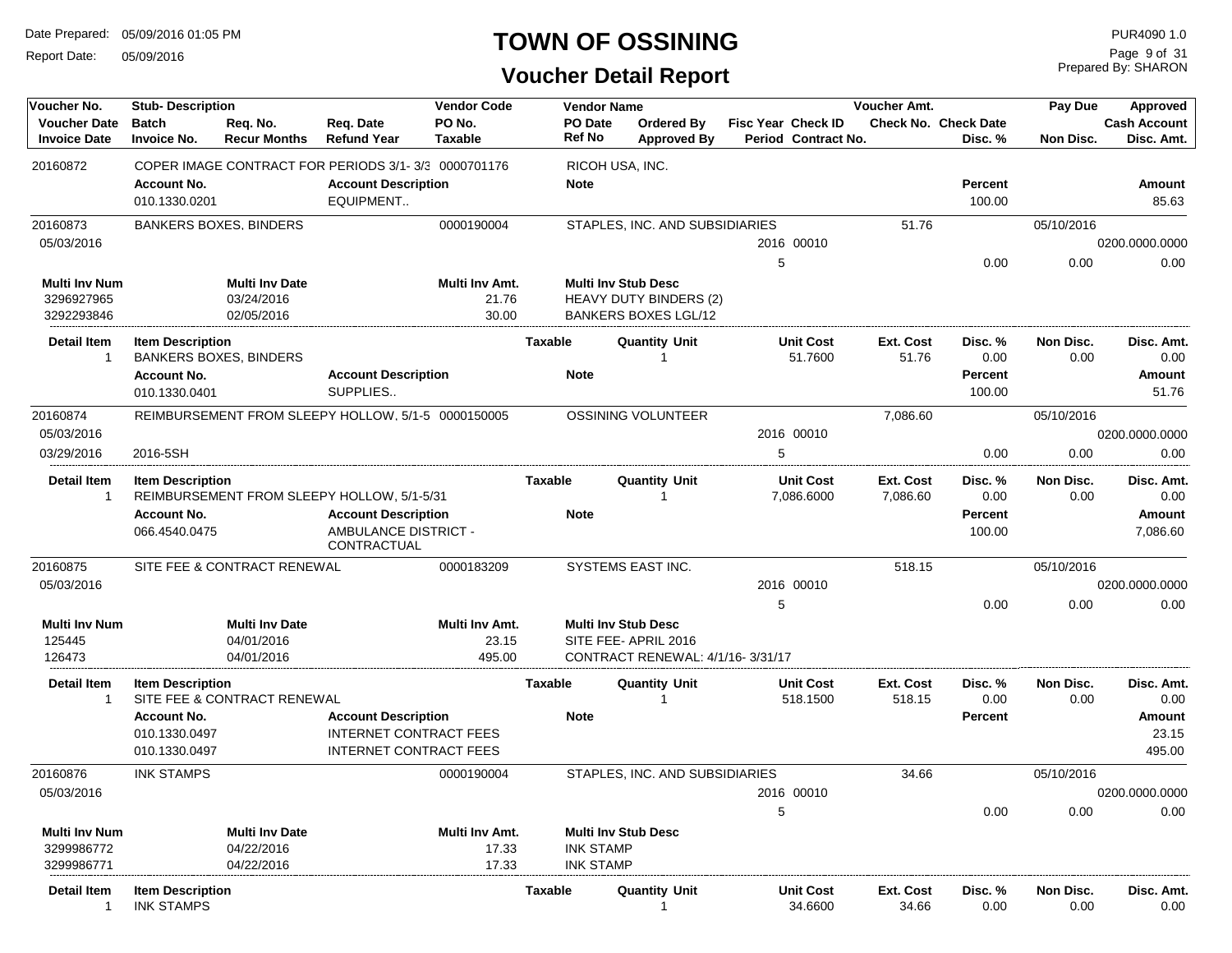Report Date: 05/09/2016

#### **TOWN OF OSSINING**

Prepared By: SHARON Page 10 of 31

| Voucher No.                                | <b>Stub-Description</b>             |                                       |                                                     | <b>Vendor Code</b> |                     | <b>Vendor Name</b> |                                                            |   |                                                  | Voucher Amt.          |                                        | Pay Due           | Approved                          |
|--------------------------------------------|-------------------------------------|---------------------------------------|-----------------------------------------------------|--------------------|---------------------|--------------------|------------------------------------------------------------|---|--------------------------------------------------|-----------------------|----------------------------------------|-------------------|-----------------------------------|
| <b>Voucher Date</b><br><b>Invoice Date</b> | <b>Batch</b><br><b>Invoice No.</b>  | Req. No.<br><b>Recur Months</b>       | Req. Date<br><b>Refund Year</b>                     | PO No.<br>Taxable  |                     | PO Date<br>Ref No  | Ordered By<br><b>Approved By</b>                           |   | <b>Fisc Year Check ID</b><br>Period Contract No. |                       | <b>Check No. Check Date</b><br>Disc. % | Non Disc.         | <b>Cash Account</b><br>Disc. Amt. |
| 20160876                                   | <b>INK STAMPS</b>                   |                                       |                                                     | 0000190004         |                     |                    | STAPLES, INC. AND SUBSIDIARIES                             |   |                                                  |                       |                                        |                   |                                   |
|                                            | <b>Account No.</b>                  |                                       | <b>Account Description</b>                          |                    |                     | <b>Note</b>        |                                                            |   |                                                  |                       | Percent                                |                   | Amount                            |
|                                            | 010.1110.0401                       |                                       | SUPPLIES                                            |                    |                     |                    |                                                            |   |                                                  |                       | 100.00                                 |                   | 34.66                             |
| 20160877                                   |                                     |                                       | REIMBURSEMENT- POSTAGE FOR MAILING OF A 0000271323  |                    |                     |                    | MALONE, ANN CARROLL                                        |   |                                                  | 22.95                 |                                        | 05/10/2016        |                                   |
| 05/03/2016                                 |                                     |                                       |                                                     |                    |                     |                    |                                                            |   | 2016 00010                                       |                       |                                        |                   | 0200.0000.0000                    |
| 04/26/2016                                 | 04262016                            |                                       |                                                     |                    |                     |                    |                                                            | 5 |                                                  |                       | 0.00                                   | 0.00              | 0.00                              |
| <b>Detail Item</b><br>-1                   | <b>Item Description</b>             | <b>COURT PAPERS FOR APPEAL</b>        | REIMBURSEMENT- POSTAGE FOR MAILING OF APPELATE      |                    | Taxable             |                    | <b>Quantity Unit</b>                                       |   | <b>Unit Cost</b><br>22.9500                      | Ext. Cost<br>22.95    | Disc. %<br>0.00                        | Non Disc.<br>0.00 | Disc. Amt.<br>0.00                |
|                                            | <b>Account No.</b><br>010.1110.0401 |                                       | <b>Account Description</b><br>SUPPLIES              |                    |                     | <b>Note</b>        |                                                            |   |                                                  |                       | Percent<br>100.00                      |                   | Amount<br>22.95                   |
| 20160878                                   |                                     |                                       | STENOGRAPHIC SERVICES FOR JURY TRIAL, PE 0000701305 |                    |                     |                    | PATCHEN STENO SERVICES LLC                                 |   |                                                  | 1,350.00              |                                        | 05/10/2016        |                                   |
| 05/03/2016                                 |                                     |                                       |                                                     |                    |                     |                    |                                                            |   | 2016 00010                                       |                       |                                        |                   | 0200.0000.0000                    |
| 04/21/2016                                 | 20197                               |                                       |                                                     | M                  |                     |                    |                                                            | 5 |                                                  |                       | 0.00                                   | 0.00              | 0.00                              |
| Detail Item<br>-1                          | <b>Item Description</b>             | THOMAS FOR WEEK OF 4/1-4/22           | STENOGRAPHIC SERVICES FOR JURY TRIAL, PEOPLE V. L.  |                    | <b>Taxable</b><br>м |                    | <b>Quantity Unit</b><br>1                                  |   | <b>Unit Cost</b><br>1,350.0000                   | Ext. Cost<br>1,350.00 | Disc. %<br>0.00                        | Non Disc.<br>0.00 | Disc. Amt.<br>0.00                |
|                                            | <b>Account No.</b>                  |                                       | <b>Account Description</b>                          |                    |                     | <b>Note</b>        |                                                            |   |                                                  |                       | <b>Percent</b>                         |                   | Amount                            |
|                                            | 010.1110.0414                       |                                       | <b>CONTRACTUAL STENO</b>                            |                    |                     |                    |                                                            |   |                                                  |                       | 100.00                                 |                   | 1,350.00                          |
| 20160879                                   |                                     | REIMBURSEMENT FOR TOLLS               |                                                     | 0000220396         |                     |                    | VELARDO, MARIO                                             |   |                                                  | 25.00                 |                                        | 05/10/2016        |                                   |
| 05/03/2016                                 |                                     |                                       |                                                     |                    |                     |                    |                                                            |   | 2016 00010                                       |                       |                                        |                   | 0200.0000.0000                    |
|                                            |                                     |                                       |                                                     |                    |                     |                    |                                                            | 5 |                                                  |                       | 0.00                                   | 0.00              | 0.00                              |
| <b>Multi Inv Num</b>                       |                                     | <b>Multi Inv Date</b>                 |                                                     | Multi Inv Amt.     |                     |                    | <b>Multi Inv Stub Desc</b>                                 |   |                                                  |                       |                                        |                   |                                   |
| 110914AM                                   |                                     | 04/20/2016                            |                                                     | 5.00               |                     |                    | REIMBURSEMENT FOR TOLLS                                    |   |                                                  |                       |                                        |                   |                                   |
| 110916AM                                   |                                     | 04/20/2016                            |                                                     | 14.75              |                     |                    | REIMBURSEMENT FOR TOLLS                                    |   |                                                  |                       |                                        |                   |                                   |
| 074316AM                                   |                                     | 04/20/2016                            |                                                     | 5.25               |                     |                    | REIMBURSEMENT FOR TOLLS                                    |   |                                                  |                       |                                        |                   |                                   |
| Detail Item<br>-1                          | <b>Item Description</b>             | REIMBURSEMENT FOR TOLLS               |                                                     |                    | Taxable             |                    | <b>Quantity Unit</b>                                       |   | <b>Unit Cost</b><br>25.0000                      | Ext. Cost<br>25.00    | Disc. %<br>0.00                        | Non Disc.<br>0.00 | Disc. Amt.<br>0.00                |
|                                            | <b>Account No.</b><br>010.7110.0411 |                                       | <b>Account Description</b><br>GASOLINE              |                    |                     | <b>Note</b>        |                                                            |   |                                                  |                       | Percent<br>100.00                      |                   | Amount<br>25.00                   |
| 20160880                                   |                                     | SPECIAL COUNSEL- APRIL 2016           |                                                     | 0000701460         |                     |                    | LEAVITT LEGAL, PLLC, BENJAMIN L.<br><b>FELCHER LEAVITT</b> |   |                                                  | 1,917.00              |                                        | 05/10/2016        |                                   |
| 05/03/2016                                 |                                     |                                       |                                                     |                    |                     |                    |                                                            |   | 2016 00010                                       |                       |                                        |                   | 0200.0000.0000                    |
| 04/29/2016                                 | 04292016                            |                                       |                                                     |                    |                     |                    |                                                            | 5 |                                                  |                       | 0.00                                   | 0.00              | 0.00                              |
| <b>Detail Item</b><br>1                    | <b>Item Description</b>             | SPECIAL COUNSEL- APRIL 2016           |                                                     |                    | Taxable             |                    | <b>Quantity Unit</b>                                       |   | <b>Unit Cost</b><br>1,917.0000                   | Ext. Cost<br>1,917.00 | Disc. %<br>0.00                        | Non Disc.<br>0.00 | Disc. Amt.<br>0.00                |
|                                            | <b>Account No.</b><br>020.1420.0426 |                                       | <b>Account Description</b><br>SPECIAL COUNSEL       |                    |                     | <b>Note</b>        |                                                            |   |                                                  |                       | Percent<br>100.00                      |                   | Amount<br>1,917.00                |
| 20160881                                   |                                     | LANGUAGE LINE SERVICES FOR MARCH 2016 |                                                     | 0000701120         |                     |                    | LANGUAGE LINE SERVICES                                     |   |                                                  | 8.25                  |                                        | 05/10/2016        |                                   |
| 05/03/2016                                 |                                     |                                       |                                                     |                    |                     |                    |                                                            |   | 2016 00010                                       |                       |                                        |                   | 0200.0000.0000                    |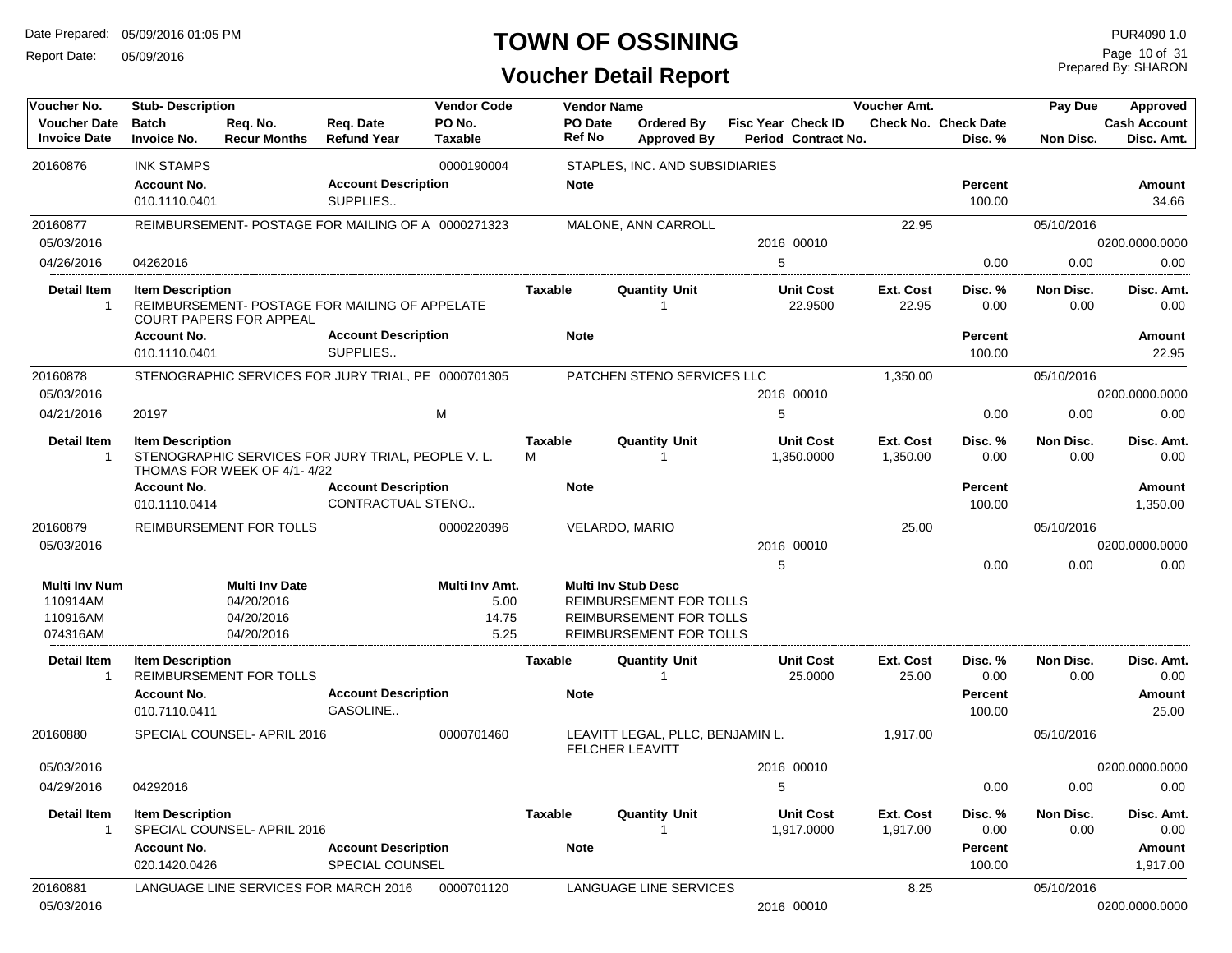Report Date: 05/09/2016

### **TOWN OF OSSINING**

Prepared By: SHARON Page 11 of 31

| Voucher No.                                | <b>Stub-Description</b>                     |                                                   |                                                      | <b>Vendor Code</b>                |                   | <b>Vendor Name</b>                  |                                                                                                                                                                                                                         | Voucher Amt.       |                                        | Pay Due                  | Approved                          |
|--------------------------------------------|---------------------------------------------|---------------------------------------------------|------------------------------------------------------|-----------------------------------|-------------------|-------------------------------------|-------------------------------------------------------------------------------------------------------------------------------------------------------------------------------------------------------------------------|--------------------|----------------------------------------|--------------------------|-----------------------------------|
| <b>Voucher Date</b><br><b>Invoice Date</b> | <b>Batch</b><br><b>Invoice No.</b>          | Req. No.<br><b>Recur Months</b>                   | Req. Date<br><b>Refund Year</b>                      | PO No.<br>Taxable                 | PO Date<br>Ref No | Ordered By<br><b>Approved By</b>    | Fisc Year Check ID<br>Period Contract No.                                                                                                                                                                               |                    | <b>Check No. Check Date</b><br>Disc. % | Non Disc.                | <b>Cash Account</b><br>Disc. Amt. |
| 20160881                                   |                                             |                                                   | LANGUAGE LINE SERVICES FOR MARCH 2016                | 0000701120                        |                   | LANGUAGE LINE SERVICES              |                                                                                                                                                                                                                         |                    |                                        |                          |                                   |
| 03/31/2016                                 | 3802970                                     |                                                   |                                                      | М                                 |                   |                                     | 5                                                                                                                                                                                                                       |                    | 0.00                                   | 0.00                     | 0.00                              |
| <b>Detail Item</b>                         | <b>Item Description</b>                     |                                                   |                                                      |                                   | Taxable           | Quantity Unit                       | <b>Unit Cost</b>                                                                                                                                                                                                        | Ext. Cost          | Disc. %                                | Non Disc.                | Disc. Amt.                        |
| 1                                          |                                             | LANGUAGE LINE SERVICES FOR MARCH 2016             |                                                      |                                   | М                 | -1                                  | 8.2500                                                                                                                                                                                                                  | 8.25               | 0.00                                   | 0.00                     | 0.00                              |
|                                            | <b>Account No.</b>                          |                                                   | <b>Account Description</b>                           |                                   | <b>Note</b>       |                                     |                                                                                                                                                                                                                         |                    | <b>Percent</b>                         |                          | Amount                            |
|                                            | 010.1110.0455                               |                                                   | <b>TRANSLATOR</b>                                    |                                   |                   |                                     |                                                                                                                                                                                                                         |                    | 100.00                                 |                          | 8.25                              |
| 20160882                                   |                                             | MATERIALS FOR PARKS DEPARTMENT                    |                                                      | 0000701434                        | <b>LLC</b>        | SITEONE LANDSCAPE SUPPLY HOLDING,   |                                                                                                                                                                                                                         | 585.08             |                                        | 05/10/2016               |                                   |
| 05/03/2016                                 |                                             |                                                   |                                                      |                                   |                   |                                     | 2016 00010                                                                                                                                                                                                              |                    |                                        |                          | 0200.0000.0000                    |
|                                            |                                             |                                                   |                                                      |                                   |                   |                                     | 5                                                                                                                                                                                                                       |                    | 0.00                                   | 0.00                     | 0.00                              |
| Multi Inv Num<br>74947100<br>74934523      |                                             | <b>Multi Inv Date</b><br>03/25/2016<br>03/24/2016 |                                                      | Multi Inv Amt.<br>504.80<br>80.28 |                   | <b>Multi Inv Stub Desc</b>          | STRAW TO COVER SEED FOR WATERFRONT TRENCH WORK, RYDER TRENCH<br>WORK/PAVILION, CEDAR LANE TRENCH WORK<br>ORGANIC FERTILIZER FOR NEW GRASS AT WATERFRONT, RYDER FIELDS, RYDER<br>TRENCH WORK, AND CEDAR LANE TRENCH WORK |                    |                                        |                          |                                   |
| Detail Item                                | <b>Item Description</b>                     |                                                   |                                                      |                                   | <b>Taxable</b>    | <b>Quantity Unit</b>                | <b>Unit Cost</b>                                                                                                                                                                                                        | Ext. Cost          | Disc. %                                | Non Disc.                | Disc. Amt.                        |
| $\mathbf{1}$                               |                                             | MATERIALS FOR PARKS DEPARTMENT                    |                                                      |                                   |                   |                                     | 585.0800                                                                                                                                                                                                                | 585.08             | 0.00                                   | 0.00                     | 0.00                              |
|                                            | <b>Account No.</b>                          |                                                   | <b>Account Description</b>                           |                                   | <b>Note</b>       |                                     |                                                                                                                                                                                                                         |                    | <b>Percent</b>                         |                          | Amount                            |
|                                            | 010.7110.0419                               |                                                   | MAINT./REPAIR                                        |                                   |                   |                                     |                                                                                                                                                                                                                         |                    | 100.00                                 |                          | 585.08                            |
| 20160883                                   |                                             | ALARM PHONES FOR OUR LIFT STATIONS -              |                                                      | 0000220156                        | <b>VERIZON</b>    |                                     |                                                                                                                                                                                                                         | 194.11             |                                        | 05/10/2016               |                                   |
| 05/03/2016                                 |                                             |                                                   |                                                      |                                   |                   |                                     | 2016 00010                                                                                                                                                                                                              |                    |                                        |                          | 0200.0000.0000                    |
|                                            |                                             |                                                   |                                                      |                                   |                   |                                     | 5                                                                                                                                                                                                                       |                    | 0.00                                   | 0.00                     | 0.00                              |
| <b>Multi Inv Num</b>                       |                                             | <b>Multi Inv Date</b>                             |                                                      | Multi Inv Amt.                    |                   | <b>Multi Inv Stub Desc</b>          |                                                                                                                                                                                                                         |                    |                                        |                          |                                   |
| 9149239676                                 |                                             | 04/22/2016                                        |                                                      | 24.83                             |                   | <b>WHITETAIL CIR</b>                |                                                                                                                                                                                                                         |                    |                                        |                          |                                   |
| 9149238252                                 |                                             | 04/22/2016                                        |                                                      | 25.57                             | <b>FOXHILL</b>    |                                     |                                                                                                                                                                                                                         |                    |                                        |                          |                                   |
| 9149239718                                 |                                             | 04/22/2016                                        |                                                      | 25.57                             |                   | PARKER BALE                         |                                                                                                                                                                                                                         |                    |                                        |                          |                                   |
| 9149233926                                 |                                             | 04/22/2016                                        |                                                      | 24.86                             | S-TURN            |                                     |                                                                                                                                                                                                                         |                    |                                        |                          |                                   |
| 9149238472                                 |                                             | 04/22/2016                                        |                                                      | 24.56                             |                   | MYSTIC PT.                          |                                                                                                                                                                                                                         |                    |                                        |                          |                                   |
| 9149230831                                 |                                             | 04/22/2016                                        |                                                      | 43.15                             | OBCC              |                                     |                                                                                                                                                                                                                         |                    |                                        |                          |                                   |
| 9149238065                                 |                                             | 04/22/2016                                        |                                                      | 25.57                             | <b>FAWN CT</b>    |                                     |                                                                                                                                                                                                                         |                    |                                        |                          |                                   |
| Detail Item                                | <b>Item Description</b>                     |                                                   |                                                      |                                   | <b>Taxable</b>    | <b>Quantity Unit</b>                | <b>Unit Cost</b>                                                                                                                                                                                                        | Ext. Cost          | Disc. %                                | Non Disc.                | Disc. Amt.                        |
| 1                                          |                                             | FOXHILL, WHITETAIL CONDOS                         | ALARM PHONES FOR OUR LIFT STATIONS - FAWN CT,        |                                   |                   | $\Omega$                            | 0.0000                                                                                                                                                                                                                  | 75.97              | 0.00                                   | 0.00                     | 0.00                              |
|                                            | <b>Account No.</b>                          |                                                   | <b>Account Description</b>                           |                                   | <b>Note</b>       |                                     |                                                                                                                                                                                                                         |                    | <b>Percent</b>                         |                          | Amount                            |
|                                            | 045.8120.0406                               |                                                   | <b>TELEPHONE</b>                                     |                                   |                   |                                     |                                                                                                                                                                                                                         |                    | 100.00                                 |                          | 75.97                             |
| Detail Item<br>2                           | <b>Item Description</b><br>TURN, MYSTIC PT. |                                                   | ALARM PHONES FOR OUR LIFT STATIONS - PARKER BALE, S- |                                   | Taxable           | <b>Quantity Unit</b><br>$\mathbf 0$ | <b>Unit Cost</b><br>0.0000                                                                                                                                                                                              | Ext. Cost<br>74.99 | Disc. %<br>0.00                        | <b>Non Disc.</b><br>0.00 | Disc. Amt.<br>0.00                |
|                                            | <b>Account No.</b>                          |                                                   | <b>Account Description</b>                           |                                   | <b>Note</b>       |                                     |                                                                                                                                                                                                                         |                    | <b>Percent</b>                         |                          | Amount                            |
|                                            | 045.8120.0406                               |                                                   | <b>TELEPHONE</b>                                     |                                   |                   |                                     |                                                                                                                                                                                                                         |                    | 100.00                                 |                          | 74.99                             |
| <b>Detail Item</b>                         | <b>Item Description</b>                     |                                                   |                                                      |                                   | <b>Taxable</b>    | <b>Quantity Unit</b>                | <b>Unit Cost</b>                                                                                                                                                                                                        | <b>Ext. Cost</b>   | Disc. %                                | Non Disc.                | Disc. Amt.                        |
| 3                                          |                                             |                                                   | ALARM PHONES FOR OUR LIFT STATIONS - OBCC            |                                   |                   | 0                                   | 0.0000                                                                                                                                                                                                                  | 43.15              | 0.00                                   | 0.00                     | 0.00                              |
|                                            | <b>Account No.</b>                          |                                                   | <b>Account Description</b>                           |                                   | <b>Note</b>       |                                     |                                                                                                                                                                                                                         |                    | Percent                                |                          | Amount                            |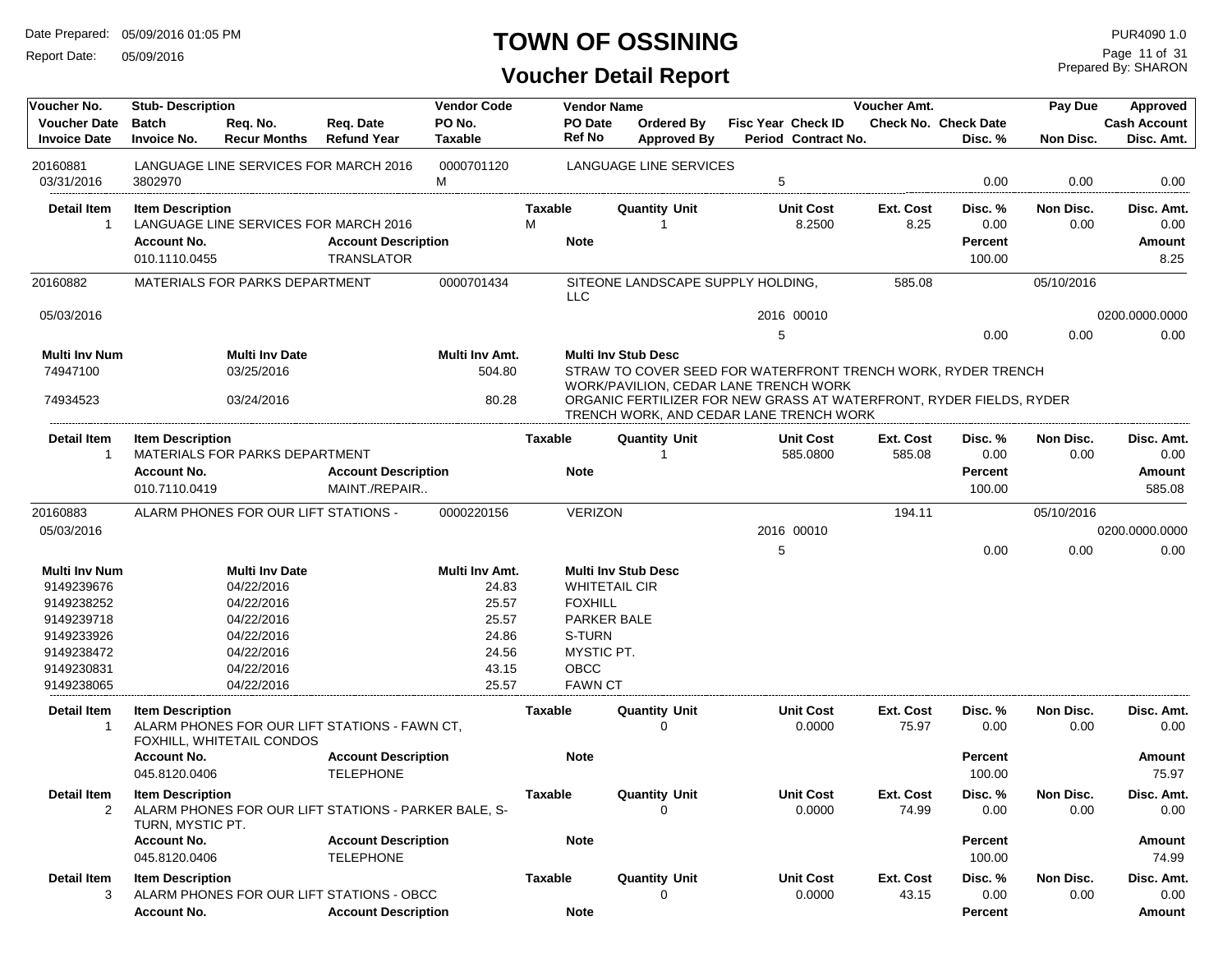Report Date: 05/09/2016

### **TOWN OF OSSINING**

Prepared By: SHARON Page 12 of 31

| Voucher No.                                | <b>Stub-Description</b>             |                                                                                                                                                            |                                                  | <b>Vendor Code</b>       | <b>Vendor Name</b>       |                                         |                                                  | Voucher Amt.          |                                        | Pay Due           | Approved                          |
|--------------------------------------------|-------------------------------------|------------------------------------------------------------------------------------------------------------------------------------------------------------|--------------------------------------------------|--------------------------|--------------------------|-----------------------------------------|--------------------------------------------------|-----------------------|----------------------------------------|-------------------|-----------------------------------|
| <b>Voucher Date</b><br><b>Invoice Date</b> | <b>Batch</b><br><b>Invoice No.</b>  | Req. No.<br><b>Recur Months</b>                                                                                                                            | Req. Date<br><b>Refund Year</b>                  | PO No.<br><b>Taxable</b> | <b>PO</b> Date<br>Ref No | <b>Ordered By</b><br><b>Approved By</b> | <b>Fisc Year Check ID</b><br>Period Contract No. |                       | <b>Check No. Check Date</b><br>Disc. % | Non Disc.         | <b>Cash Account</b><br>Disc. Amt. |
| 20160883                                   |                                     | ALARM PHONES FOR OUR LIFT STATIONS -                                                                                                                       |                                                  | 0000220156               | <b>VERIZON</b>           |                                         |                                                  |                       |                                        |                   |                                   |
|                                            | <b>Account No.</b><br>010.7112.0406 |                                                                                                                                                            | <b>Account Description</b><br><b>TELEPHONE</b>   |                          | <b>Note</b>              |                                         |                                                  |                       | <b>Percent</b><br>100.00               |                   | Amount<br>43.15                   |
| 20160884                                   |                                     | <b>PARTS FOR PARKS TRACTOR</b>                                                                                                                             |                                                  | 0000230013               |                          | WESTCHESTER TRACTOR INC                 |                                                  | 420.00                |                                        | 05/10/2016        |                                   |
| 05/03/2016                                 |                                     |                                                                                                                                                            |                                                  |                          |                          |                                         | 2016 00010                                       |                       |                                        |                   | 0200.0000.0000                    |
| 04/07/2016                                 | 1939272                             |                                                                                                                                                            |                                                  |                          |                          |                                         | 5                                                |                       | 0.00                                   | 0.00              | 0.00                              |
| <b>Detail Item</b><br>$\overline{1}$       | <b>Item Description</b>             | <b>PARTS FOR PARKS TRACTOR</b>                                                                                                                             |                                                  |                          | <b>Taxable</b>           | <b>Quantity Unit</b>                    | <b>Unit Cost</b><br>420.0000                     | Ext. Cost<br>420.00   | Disc. %<br>0.00                        | Non Disc.<br>0.00 | Disc. Amt.<br>0.00                |
|                                            | <b>Account No.</b><br>010.7110.0449 |                                                                                                                                                            | <b>Account Description</b><br>PARTS/LABOR        |                          | <b>Note</b>              |                                         |                                                  |                       | <b>Percent</b><br>100.00               |                   | Amount<br>420.00                  |
| 20160885                                   |                                     | GAS CHARGES FOR MYSTIC PT. LIFT STATION G 0000030001                                                                                                       |                                                  |                          | <b>CON EDISON</b>        |                                         |                                                  | 31.99                 |                                        | 05/10/2016        |                                   |
| 05/03/2016                                 |                                     |                                                                                                                                                            |                                                  |                          |                          |                                         | 2016 00010                                       |                       |                                        |                   | 0200.0000.0000                    |
| 04/27/2016                                 | 590917177545002                     |                                                                                                                                                            |                                                  |                          |                          |                                         | 5                                                |                       | 0.00                                   | 0.00              | 0.00                              |
| <b>Detail Item</b><br>$\overline{1}$       | <b>Item Description</b>             | GAS CHARGES FOR MYSTIC PT. LIFT STATION GENERATOR                                                                                                          |                                                  |                          | <b>Taxable</b>           | <b>Quantity Unit</b><br>0               | <b>Unit Cost</b><br>0.0000                       | Ext. Cost<br>31.99    | Disc. %<br>0.00                        | Non Disc.<br>0.00 | Disc. Amt.<br>0.00                |
|                                            | <b>Account No.</b><br>045.8120.0409 |                                                                                                                                                            | <b>Account Description</b><br><b>ELECTRICITY</b> |                          | <b>Note</b>              |                                         |                                                  |                       | <b>Percent</b><br>100.00               |                   | Amount<br>31.99                   |
| 20160886                                   |                                     | REFUND OF OVERPAYMENT OF TOWN TAX, 2-17 0000701488                                                                                                         |                                                  |                          |                          | STILLMAN PROPERTY MANAGEMENT            |                                                  | 769.68                |                                        | 05/10/2016        |                                   |
| 05/03/2016                                 |                                     |                                                                                                                                                            |                                                  |                          |                          |                                         | 2016 00010                                       |                       |                                        |                   | 0200.0000.0000                    |
| 04/28/2016                                 | 7585                                |                                                                                                                                                            |                                                  |                          |                          |                                         | 5                                                |                       | 0.00                                   | 0.00              | 0.00                              |
| <b>Detail Item</b><br>-1                   | <b>Item Description</b>             | REFUND OF OVERPAYMENT OF TOWN TAX,2-17<br>REVOLUTIONARY RD, 554203, 97.19-1-4/0217                                                                         |                                                  |                          | Taxable                  | <b>Quantity Unit</b><br>$\Omega$        | <b>Unit Cost</b><br>0.0000                       | Ext. Cost<br>769.68   | Disc. %<br>0.00                        | Non Disc.<br>0.00 | Disc. Amt.<br>0.00                |
|                                            | <b>Account No.</b>                  |                                                                                                                                                            | <b>Account Description</b>                       |                          | <b>Note</b>              |                                         |                                                  |                       | <b>Percent</b>                         |                   | Amount                            |
|                                            | 010.0010.0690                       |                                                                                                                                                            | OVERPAYMENTS                                     |                          |                          |                                         |                                                  |                       | 100.00                                 |                   | 769.68                            |
| 20160887                                   |                                     | REIMBURSEMENT FOR ATTENDANCE, HOTEL ST 0000030115                                                                                                          |                                                  |                          |                          | CONNOLLY, PETER                         |                                                  | 499.37                |                                        | 05/10/2016        |                                   |
| 05/03/2016<br>04/28/2016                   | 04282016                            |                                                                                                                                                            |                                                  |                          |                          |                                         | 2016 00010<br>5                                  |                       | 0.00                                   | 0.00              | 0200.0000.0000<br>0.00            |
|                                            |                                     |                                                                                                                                                            |                                                  |                          |                          |                                         |                                                  |                       |                                        |                   |                                   |
| <b>Detail Item</b><br>$\overline{1}$       | <b>Item Description</b>             | REIMBURSEMENT FOR ATTENDANCE, HOTEL STAY, MEALS,<br>MILEAGE, AND TOLLS AT NEW YORK STATE ASSOCIATION<br>OF CEMETERIES PUBLIC AFFAIRS SEMINAR, 4/25-26/2016 |                                                  |                          | Taxable                  | <b>Quantity Unit</b>                    | <b>Unit Cost</b><br>499.3700                     | Ext. Cost<br>499.37   | Disc. %<br>0.00                        | Non Disc.<br>0.00 | Disc. Amt.<br>0.00                |
|                                            | <b>Account No.</b><br>032.8810.0417 |                                                                                                                                                            | <b>Account Description</b><br><b>EDUCATION</b>   |                          | <b>Note</b>              |                                         |                                                  |                       | <b>Percent</b><br>100.00               |                   | Amount<br>499.37                  |
| 20160888                                   |                                     |                                                                                                                                                            |                                                  |                          |                          |                                         |                                                  |                       |                                        |                   |                                   |
| 05/03/2016                                 |                                     | REFUND OF OVERPAYMENT OF SCHOOL TAX, 12 0000701489                                                                                                         |                                                  |                          |                          | QIAN, DAPENG                            | 2016 00010                                       | 8,605.45              |                                        | 05/10/2016        | 0200.0000.0000                    |
| 04/22/2016                                 | 8460                                |                                                                                                                                                            |                                                  |                          |                          |                                         | 5                                                |                       | 0.00                                   | 0.00              | 0.00                              |
| Detail Item<br>-1                          | <b>Item Description</b><br>$1 - 31$ | REFUND OF OVERPAYMENT OF SCHOOL TAX, 554201, 90.18-                                                                                                        |                                                  |                          | Taxable                  | <b>Quantity Unit</b>                    | <b>Unit Cost</b><br>0.0000                       | Ext. Cost<br>8,605.45 | Disc. %<br>0.00                        | Non Disc.<br>0.00 | Disc. Amt.<br>0.00                |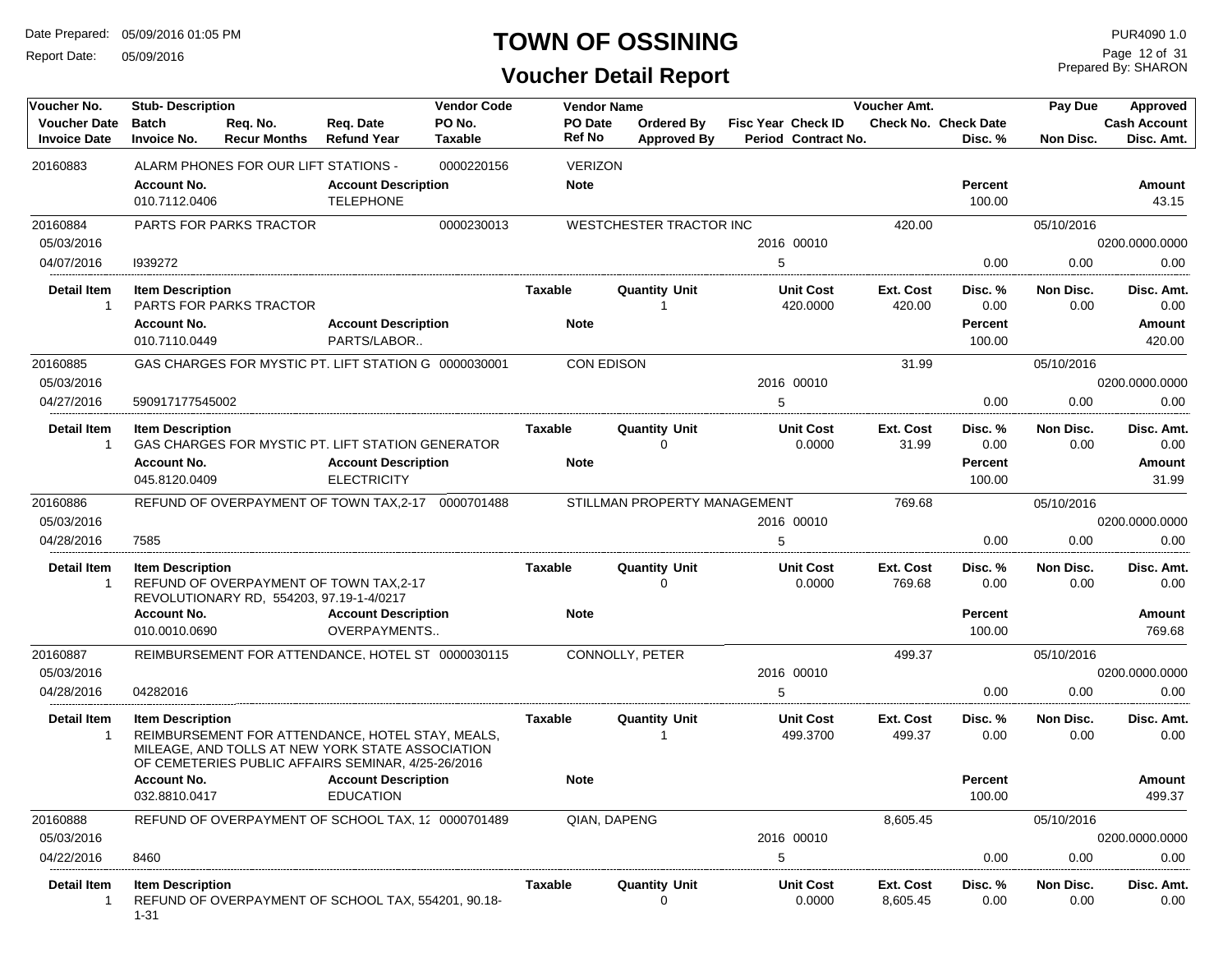Report Date: 05/09/2016

### **TOWN OF OSSINING**

Prepared By: SHARON Page 13 of 31

| Voucher No.                                | <b>Stub-Description</b>             |                                            |                                                     | <b>Vendor Code</b>       |                          | <b>Vendor Name</b> |                                        |                                                  | Voucher Amt.          |                                 | Pay Due           | Approved                          |
|--------------------------------------------|-------------------------------------|--------------------------------------------|-----------------------------------------------------|--------------------------|--------------------------|--------------------|----------------------------------------|--------------------------------------------------|-----------------------|---------------------------------|-------------------|-----------------------------------|
| <b>Voucher Date</b><br><b>Invoice Date</b> | <b>Batch</b><br><b>Invoice No.</b>  | Reg. No.<br><b>Recur Months</b>            | Reg. Date<br><b>Refund Year</b>                     | PO No.<br><b>Taxable</b> | PO Date<br><b>Ref No</b> |                    | Ordered By<br><b>Approved By</b>       | <b>Fisc Year Check ID</b><br>Period Contract No. |                       | Check No. Check Date<br>Disc. % | Non Disc.         | <b>Cash Account</b><br>Disc. Amt. |
| 20160888                                   |                                     |                                            | REFUND OF OVERPAYMENT OF SCHOOL TAX, 12 0000701489  |                          |                          | QIAN, DAPENG       |                                        |                                                  |                       |                                 |                   |                                   |
|                                            | <b>Account No.</b><br>010.0010.0690 |                                            | <b>Account Description</b><br>OVERPAYMENTS          |                          | <b>Note</b>              |                    |                                        |                                                  |                       | <b>Percent</b><br>100.00        |                   | Amount<br>8,605.45                |
| 20160889                                   |                                     |                                            | REFUND OF OVERPAYMENT OF TOWN TAX 27 W 0000700760   |                          |                          | <b>CORELOGIC</b>   |                                        |                                                  | 7,405.72              |                                 | 05/10/2016        |                                   |
| 05/03/2016                                 |                                     |                                            |                                                     |                          |                          |                    |                                        | 2016 00010                                       |                       |                                 |                   | 0200.0000.0000                    |
| 04/21/2016                                 | 8014                                |                                            |                                                     | M                        |                          |                    |                                        | 5                                                |                       | 0.00                            | 0.00              | 0.00                              |
| <b>Detail Item</b>                         | <b>Item Description</b>             | DR., JUNG, JOSEF, 554289, 80.11-1-30       | REFUND OF OVERPAYMENT OF TOWN TAX 27 WATERVIEW      |                          | <b>Taxable</b><br>м      |                    | <b>Quantity Unit</b><br>0              | <b>Unit Cost</b><br>0.0000                       | Ext. Cost<br>7,405.72 | Disc. %<br>0.00                 | Non Disc.<br>0.00 | Disc. Amt.<br>0.00                |
|                                            | <b>Account No.</b>                  |                                            | <b>Account Description</b>                          |                          | <b>Note</b>              |                    |                                        |                                                  |                       | <b>Percent</b>                  |                   | Amount                            |
|                                            | 010.0010.0690                       |                                            | OVERPAYMENTS                                        |                          |                          |                    |                                        |                                                  |                       | 100.00                          |                   | 7,405.72                          |
| 20160890                                   |                                     |                                            | REFUND OF OVERPAYMENT OF TOWN TAX, 16 T 0000700760  |                          |                          | <b>CORELOGIC</b>   |                                        |                                                  | 1,407.07              |                                 | 05/10/2016        |                                   |
| 05/03/2016                                 |                                     |                                            |                                                     |                          |                          |                    |                                        | 2016 00010                                       |                       |                                 |                   | 0200.0000.0000                    |
| 04/21/2016                                 | 5083                                |                                            |                                                     | M                        |                          |                    |                                        | 5                                                |                       | 0.00                            | 0.00              | 0.00                              |
| <b>Detail Item</b>                         | <b>Item Description</b>             | AVE., BASTIDAS, CARLOS, 554203, 89.20-2-23 | REFUND OF OVERPAYMENT OF TOWN TAX, 16 TOMKINS       |                          | <b>Taxable</b><br>M      |                    | <b>Quantity Unit</b><br>$\Omega$       | <b>Unit Cost</b><br>0.0000                       | Ext. Cost<br>1,407.07 | Disc. %<br>0.00                 | Non Disc.<br>0.00 | Disc. Amt.<br>0.00                |
|                                            | <b>Account No.</b><br>010.0010.0690 |                                            | <b>Account Description</b><br>OVERPAYMENTS          |                          | <b>Note</b>              |                    |                                        |                                                  |                       | <b>Percent</b><br>100.00        |                   | Amount<br>1,407.07                |
| 20160891<br>05/03/2016                     |                                     | RESTROOM SUPPLIES - DALE CEMETERY          |                                                     | 0000190004               |                          |                    | STAPLES, INC. AND SUBSIDIARIES         | 2016 00010                                       | 56.98                 |                                 | 05/10/2016        | 0200.0000.0000                    |
| 04/14/2016                                 | 3299296577                          |                                            |                                                     |                          |                          |                    |                                        | 5                                                |                       | 0.00                            | 0.00              | 0.00                              |
| <b>Detail Item</b><br>$\overline{1}$       | <b>Item Description</b>             | RESTROOM SUPPLIES - DALE CEMETERY          |                                                     |                          | Taxable                  |                    | <b>Quantity Unit</b><br>$\overline{1}$ | <b>Unit Cost</b><br>56.9800                      | Ext. Cost<br>56.98    | Disc. %<br>0.00                 | Non Disc.<br>0.00 | Disc. Amt.<br>0.00                |
|                                            | <b>Account No.</b><br>032.8810.0438 |                                            | <b>Account Description</b><br>SUPPLIES AND SERVICES |                          | <b>Note</b>              |                    |                                        |                                                  |                       | Percent<br>100.00               |                   | Amount<br>56.98                   |
| 20160892                                   |                                     |                                            | REFUND OF OVERPAYMENT OF TOWN TAX, 61 S 0000700760  |                          |                          | <b>CORELOGIC</b>   |                                        |                                                  | 1,598.51              |                                 | 05/10/2016        |                                   |
| 05/03/2016                                 |                                     |                                            |                                                     |                          |                          |                    |                                        | 2016 00010                                       |                       |                                 |                   | 0200.0000.0000                    |
| 04/21/2016                                 | 5813                                |                                            |                                                     | M                        |                          |                    |                                        | 5                                                |                       | 0.00                            | 0.00              | 0.00                              |
| <b>Detail Item</b><br>$\mathbf{1}$         | <b>Item Description</b><br>66       |                                            | REFUND OF OVERPAYMENT OF TOWN TAX, 554203, 90.13-1- |                          | <b>Taxable</b><br>м      |                    | <b>Quantity Unit</b><br>$\Omega$       | <b>Unit Cost</b><br>0.0000                       | Ext. Cost<br>1,598.51 | Disc. %<br>0.00                 | Non Disc.<br>0.00 | Disc. Amt.<br>0.00                |
|                                            | <b>Account No.</b><br>010.0010.0690 |                                            | <b>Account Description</b><br>OVERPAYMENTS          |                          | <b>Note</b>              |                    |                                        |                                                  |                       | <b>Percent</b><br>100.00        |                   | Amount<br>1,598.51                |
| 20160893                                   |                                     | VERIZON WIRELESS 3/24-4/23                 |                                                     | 0000220156               |                          | <b>VERIZON</b>     |                                        |                                                  | 368.80                |                                 | 05/10/2016        |                                   |
| 05/03/2016                                 |                                     |                                            |                                                     |                          |                          |                    |                                        | 2016 00010                                       |                       |                                 |                   | 0200.0000.0000                    |
| 04/23/2016                                 | 9764363560                          |                                            |                                                     |                          |                          |                    |                                        | 5                                                |                       | 0.00                            | 0.00              | 0.00                              |
| <b>Detail Item</b><br>$\overline{1}$       | <b>Item Description</b>             | VERIZON WIRELESS 3/24-4/23                 |                                                     |                          | <b>Taxable</b>           |                    | <b>Quantity Unit</b><br>$\overline{1}$ | <b>Unit Cost</b><br>368.8000                     | Ext. Cost<br>368.80   | Disc. %<br>0.00                 | Non Disc.<br>0.00 | Disc. Amt.<br>0.00                |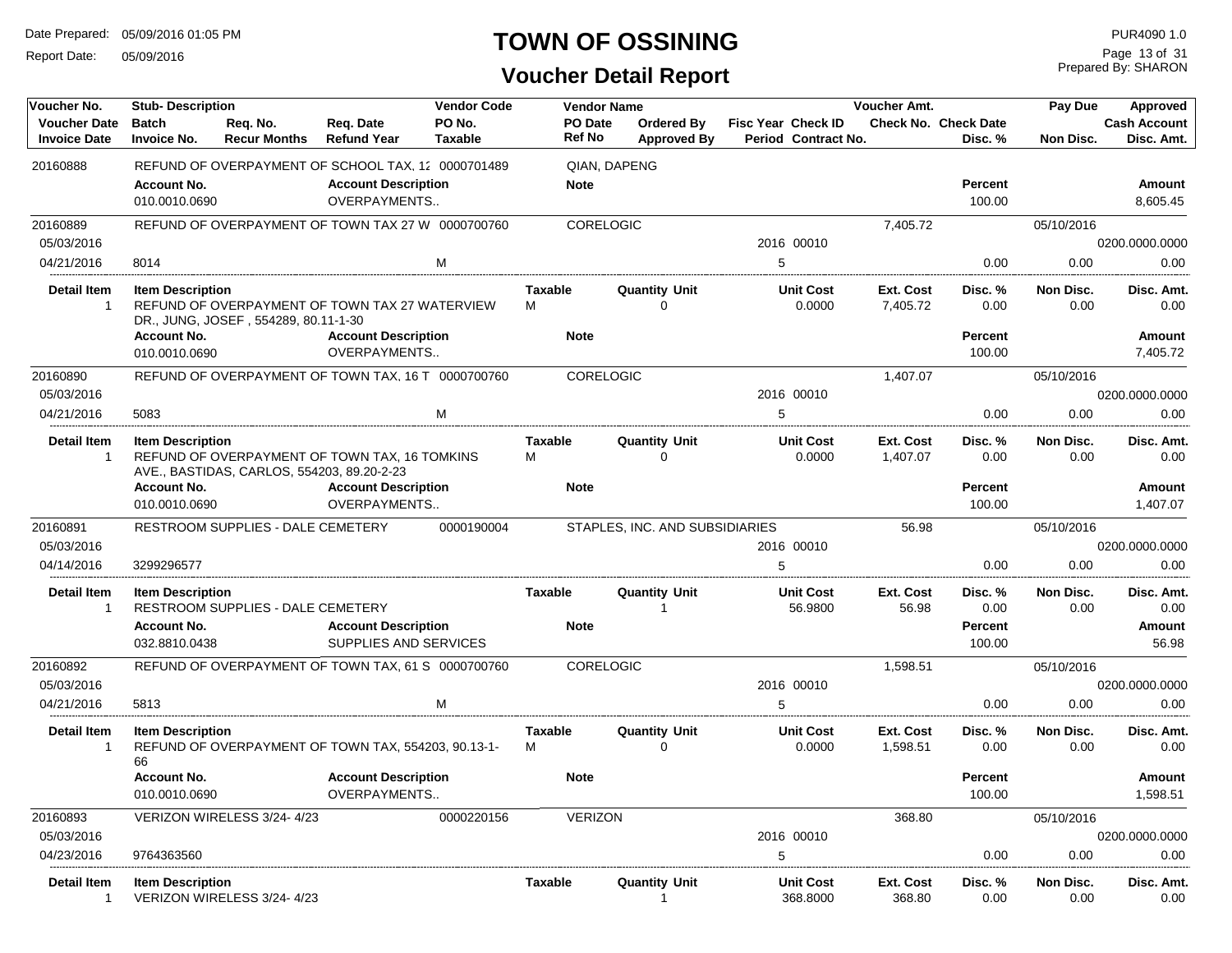Report Date: 05/09/2016

#### **TOWN OF OSSINING**

| Voucher No.                                | <b>Stub-Description</b>                                               |                                            |                                                                                                                                                                | <b>Vendor Code</b>       |                                    | <b>Vendor Name</b> |                                         |                    |                              | Voucher Amt.          |                                             | Pay Due           | Approved                                        |
|--------------------------------------------|-----------------------------------------------------------------------|--------------------------------------------|----------------------------------------------------------------------------------------------------------------------------------------------------------------|--------------------------|------------------------------------|--------------------|-----------------------------------------|--------------------|------------------------------|-----------------------|---------------------------------------------|-------------------|-------------------------------------------------|
| <b>Voucher Date</b><br><b>Invoice Date</b> | <b>Batch</b><br><b>Invoice No.</b>                                    | Req. No.<br><b>Recur Months</b>            | Reg. Date<br><b>Refund Year</b>                                                                                                                                | PO No.<br><b>Taxable</b> | Ref No                             | PO Date            | <b>Ordered By</b><br><b>Approved By</b> | Fisc Year Check ID | Period Contract No.          |                       | <b>Check No. Check Date</b><br>Disc. %      | Non Disc.         | <b>Cash Account</b><br>Disc. Amt.               |
| 20160893                                   |                                                                       | VERIZON WIRELESS 3/24-4/23                 |                                                                                                                                                                | 0000220156               |                                    | <b>VERIZON</b>     |                                         |                    |                              |                       |                                             |                   |                                                 |
|                                            | <b>Account No.</b><br>031.5110.0406<br>010.7110.0406<br>010.6772.0406 |                                            | <b>Account Description</b><br><b>TELEPHONE</b><br>TELEPHONE<br>TELEPHONE                                                                                       |                          | <b>Note</b>                        |                    |                                         |                    |                              |                       | <b>Percent</b>                              |                   | Amount<br>202.84<br>73.76<br>92.20              |
| 20160894                                   |                                                                       |                                            | MONTHLY MAINTENANCE OF ALL LIFT STATIONS 0000010019                                                                                                            |                          |                                    |                    | ALL-MAKES PUMP & MOTOR REPAIR           |                    |                              | 2,500.00              |                                             | 05/10/2016        |                                                 |
| 05/03/2016                                 |                                                                       |                                            |                                                                                                                                                                |                          |                                    |                    |                                         |                    | 2016 00010                   |                       |                                             |                   | 0200.0000.0000                                  |
| 04/29/2016                                 | 4871                                                                  |                                            |                                                                                                                                                                | M                        |                                    |                    |                                         | 5                  |                              |                       | 0.00                                        | 0.00              | 0.00                                            |
| <b>Detail Item</b><br>$\overline{1}$       | <b>Item Description</b><br><b>Account No.</b><br>045.8120.0419        |                                            | MONTHLY MAINTENANCE OF ALL LIFT STATIONS APRIL 27 &<br>28, 2016 - FAWN CT., FOXHILL, WHITETAIL, NORTH STATE RD.<br><b>Account Description</b><br>MAINT./REPAIR |                          | <b>Taxable</b><br>M<br><b>Note</b> |                    | <b>Quantity Unit</b><br>$\mathbf 0$     |                    | <b>Unit Cost</b><br>0.0000   | Ext. Cost<br>1,120.46 | Disc. %<br>0.00<br><b>Percent</b><br>100.00 | Non Disc.<br>0.00 | Disc. Amt.<br>0.00<br><b>Amount</b><br>1,120.46 |
| <b>Detail Item</b><br>2                    | <b>Item Description</b><br><b>Account No.</b><br>045.8120.0419        | 28, 2016 - PARKER BALE, S-TURN, MYSTIC PT. | MONTHLY MAINTENANCE OF ALL LIFT STATIONS APRIL 27 &<br><b>Account Description</b><br>MAINT./REPAIR                                                             |                          | <b>Taxable</b><br>M<br><b>Note</b> |                    | <b>Quantity Unit</b><br>$\Omega$        |                    | <b>Unit Cost</b><br>0.0000   | Ext. Cost<br>879.54   | Disc. %<br>0.00<br><b>Percent</b><br>100.00 | Non Disc.<br>0.00 | Disc. Amt.<br>0.00<br>Amount<br>879.54          |
| <b>Detail Item</b><br>3                    | <b>Item Description</b><br><b>Account No.</b><br>010.7112.0419        | 28, 2016 - OBCC, CEDAR LANE PARK           | MONTHLY MAINTENANCE OF ALL LIFT STATIONS APRIL 27 &<br><b>Account Description</b><br>MAINT./REPAIR                                                             |                          | <b>Taxable</b><br>м<br><b>Note</b> |                    | <b>Quantity Unit</b><br>$\Omega$        |                    | <b>Unit Cost</b><br>0.0000   | Ext. Cost<br>500.00   | Disc. %<br>0.00<br><b>Percent</b><br>100.00 | Non Disc.<br>0.00 | Disc. Amt.<br>0.00<br><b>Amount</b><br>500.00   |
| 20160895                                   |                                                                       |                                            | PARTS FOR JEEP LIBERTY AT DALE CEMETERY                                                                                                                        | 0000130045               |                                    |                    | MT. KISCO TRUCK & AUTO PA               |                    |                              | 72.93                 |                                             | 05/10/2016        |                                                 |
| 05/03/2016                                 |                                                                       |                                            |                                                                                                                                                                |                          |                                    |                    |                                         |                    | 2016 00010                   |                       |                                             |                   | 0200.0000.0000                                  |
| 03/29/2016                                 | 334772                                                                |                                            |                                                                                                                                                                |                          |                                    |                    |                                         | 5                  |                              |                       | 0.00                                        | 0.00              | 0.00                                            |
| <b>Detail Item</b><br>$\overline{1}$       | <b>Item Description</b><br><b>Account No.</b><br>032.8810.0419        |                                            | PARTS FOR JEEP LIBERTY AT DALE CEMETERY<br><b>Account Description</b><br>MAINT./REPAIR                                                                         |                          | <b>Taxable</b><br><b>Note</b>      |                    | <b>Quantity Unit</b><br>1               |                    | <b>Unit Cost</b><br>72.9300  | Ext. Cost<br>72.93    | Disc. %<br>0.00<br><b>Percent</b><br>100.00 | Non Disc.<br>0.00 | Disc. Amt.<br>0.00<br><b>Amount</b><br>72.93    |
| 20160896                                   |                                                                       |                                            | PARTS FOR JEEP LIBERTY AT DALE CEMETERY 0000030178                                                                                                             |                          |                                    |                    | <b>CROTON AUTO PARK</b>                 |                    |                              | 645.00                |                                             | 05/10/2016        |                                                 |
| 05/03/2016                                 |                                                                       |                                            |                                                                                                                                                                |                          |                                    |                    |                                         |                    | 2016 00010                   |                       |                                             |                   | 0200.0000.0000                                  |
| 03/29/2016                                 | 105317                                                                |                                            |                                                                                                                                                                |                          |                                    |                    |                                         | 5                  |                              |                       | 0.00                                        | 0.00              | 0.00                                            |
| <b>Detail Item</b><br>$\mathbf{1}$         | <b>Item Description</b><br><b>Account No.</b><br>032.8810.0419        |                                            | PARTS FOR JEEP LIBERTY AT DALE CEMETERY<br><b>Account Description</b><br>MAINT./REPAIR                                                                         |                          | <b>Taxable</b><br><b>Note</b>      |                    | <b>Quantity Unit</b><br>$\mathbf{1}$    |                    | <b>Unit Cost</b><br>645.0000 | Ext. Cost<br>645.00   | Disc. %<br>0.00<br>Percent<br>100.00        | Non Disc.<br>0.00 | Disc. Amt.<br>0.00<br>Amount<br>645.00          |
| 20160897                                   |                                                                       | WESTERLY RD GAS CHARGES, 3/28-4/26         |                                                                                                                                                                | 0000030001               |                                    | <b>CON EDISON</b>  |                                         |                    |                              | 35.67                 |                                             | 05/10/2016        |                                                 |
| 05/03/2016                                 |                                                                       |                                            |                                                                                                                                                                |                          |                                    |                    |                                         |                    | 2016 00010                   |                       |                                             |                   | 0200.0000.0000                                  |
| 04/25/2016                                 | 04252016                                                              |                                            |                                                                                                                                                                |                          |                                    |                    |                                         | 5                  |                              |                       | 0.00                                        | 0.00              | 0.00                                            |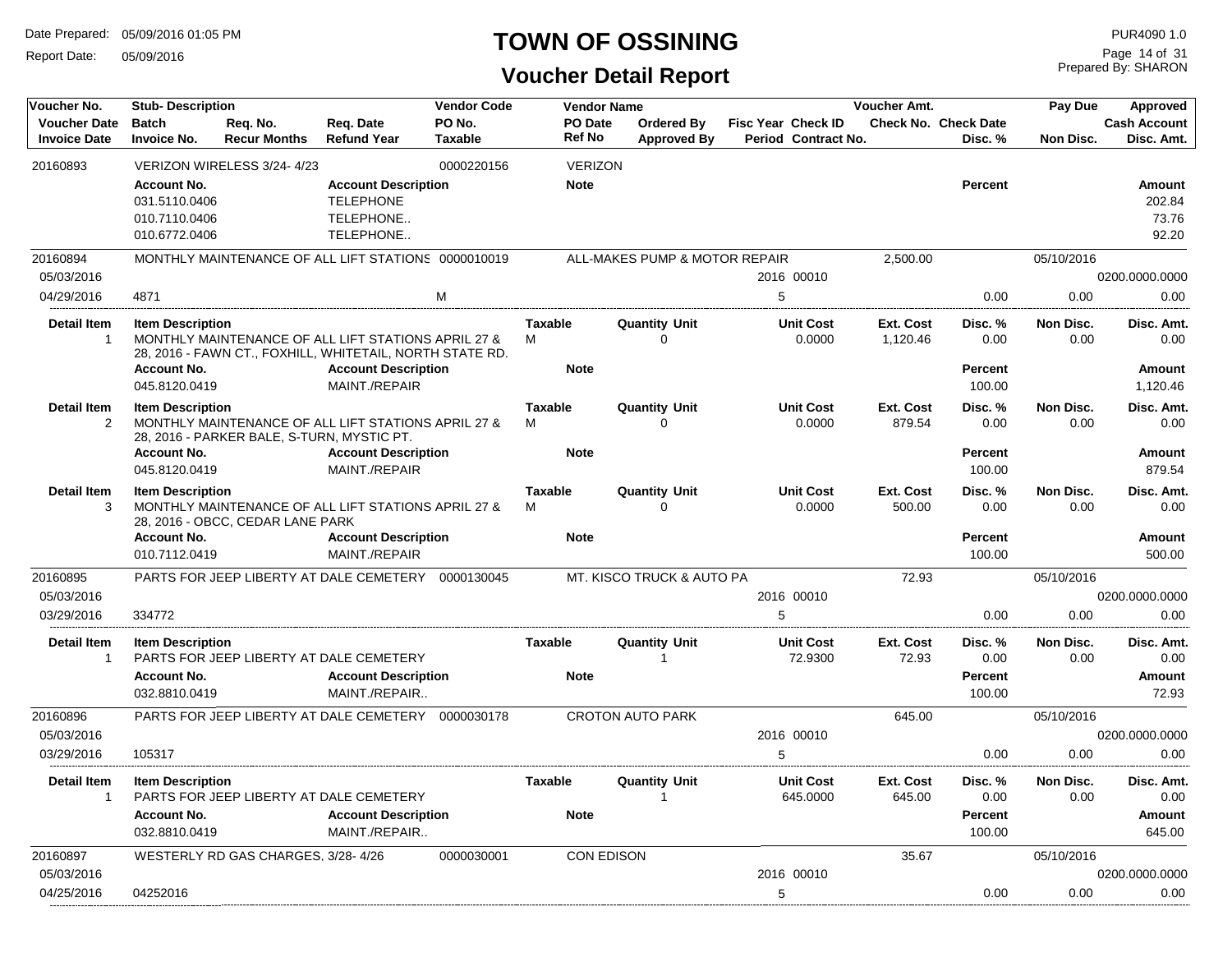Report Date: 05/09/2016

### **TOWN OF OSSINING**

### **Voucher Detail Report**

Prepared By: SHARON Page 15 of 31

| Voucher No.                                | <b>Stub-Description</b>                                        |                                                        |                                             | <b>Vendor Code</b>       |                     | <b>Vendor Name</b>       |                                         |                                                  | Voucher Amt.        |                                             | Pay Due           | <b>Approved</b>                       |
|--------------------------------------------|----------------------------------------------------------------|--------------------------------------------------------|---------------------------------------------|--------------------------|---------------------|--------------------------|-----------------------------------------|--------------------------------------------------|---------------------|---------------------------------------------|-------------------|---------------------------------------|
| <b>Voucher Date</b><br><b>Invoice Date</b> | <b>Batch</b><br><b>Invoice No.</b>                             | Reg. No.<br><b>Recur Months</b>                        | Reg. Date<br><b>Refund Year</b>             | PO No.<br><b>Taxable</b> |                     | PO Date<br><b>Ref No</b> | <b>Ordered Bv</b><br><b>Approved By</b> | <b>Fisc Year Check ID</b><br>Period Contract No. |                     | <b>Check No. Check Date</b><br>Disc. %      | <b>Non Disc.</b>  | <b>Cash Account</b><br>Disc. Amt.     |
| 20160897                                   |                                                                | WESTERLY RD GAS CHARGES, 3/28-4/26                     |                                             | 0000030001               |                     | <b>CON EDISON</b>        |                                         |                                                  |                     |                                             |                   |                                       |
| <b>Detail Item</b><br>$\mathbf{1}$         | <b>Item Description</b><br><b>Account No.</b><br>010.7110.0411 | WESTERLY RD GAS CHARGES, 3/28-4/26                     | <b>Account Description</b><br>GASOLINE      |                          | <b>Taxable</b>      | <b>Note</b>              | <b>Quantity Unit</b><br>$\overline{1}$  | <b>Unit Cost</b><br>35.6700                      | Ext. Cost<br>35.67  | Disc. %<br>0.00<br><b>Percent</b><br>100.00 | Non Disc.<br>0.00 | Disc. Amt.<br>0.00<br>Amount<br>35.67 |
| 20160898                                   |                                                                | LG DIAMOND P/F LATEX GLOVES FOR PARKS DE 0000701302    |                                             |                          |                     |                          | <b>CARQUEST AUTO PARTS</b>              |                                                  | 35.48               |                                             | 05/10/2016        |                                       |
| 05/03/2016                                 |                                                                |                                                        |                                             |                          |                     |                          |                                         | 2016 00010                                       |                     |                                             |                   | 0200.0000.0000                        |
| 04/05/2016                                 | 14891-57983                                                    |                                                        |                                             |                          |                     |                          |                                         | 5                                                |                     | 0.00                                        | 0.00              | 0.00                                  |
| <b>Detail Item</b><br>$\mathbf{1}$         | <b>Item Description</b><br><b>Account No.</b><br>010.7110.0449 | LG DIAMOND P/F LATEX GLOVES FOR PARKS DEPT.            | <b>Account Description</b><br>PARTS/LABOR   |                          | <b>Taxable</b>      | <b>Note</b>              | <b>Quantity Unit</b><br>$\overline{1}$  | <b>Unit Cost</b><br>35.4800                      | Ext. Cost<br>35.48  | Disc. %<br>0.00<br>Percent<br>100.00        | Non Disc.<br>0.00 | Disc. Amt.<br>0.00<br>Amount<br>35.48 |
| 20160899                                   |                                                                | MICH DEFENDER 96T BW PARKS DEPT.                       |                                             | 0000701359               |                     |                          | ZELLER TIRE OF NEWBURGH, LLC.           |                                                  | 502.56              |                                             | 05/10/2016        |                                       |
| 05/03/2016                                 |                                                                |                                                        |                                             |                          |                     |                          |                                         | 2016 00010                                       |                     |                                             |                   | 0200.0000.0000                        |
| 02/15/2016                                 | 605948                                                         |                                                        |                                             | M                        |                     |                          |                                         | 5                                                |                     | 0.00                                        | 0.00              | 0.00                                  |
| <b>Detail Item</b><br>$\mathbf{1}$         | <b>Item Description</b>                                        | MICH DEFENDER 96T BW PARKS DEPT.                       |                                             |                          | <b>Taxable</b><br>М |                          | <b>Quantity Unit</b><br>$\overline{1}$  | <b>Unit Cost</b><br>502.5600                     | Ext. Cost<br>502.56 | Disc. %<br>0.00                             | Non Disc.<br>0.00 | Disc. Amt.<br>0.00                    |
|                                            | <b>Account No.</b><br>010.7110.0449                            |                                                        | <b>Account Description</b><br>PARTS/LABOR   |                          |                     | <b>Note</b>              |                                         |                                                  |                     | <b>Percent</b><br>100.00                    |                   | Amount<br>502.56                      |
| 20160900                                   |                                                                | VAC BREAKER REPAIR KIT FOR USE AT ALL PAR 0000180022   |                                             |                          |                     |                          | RIM PLUMBING & HEATING, I               |                                                  | 35.10               |                                             | 05/10/2016        |                                       |
| 05/03/2016                                 |                                                                |                                                        |                                             |                          |                     |                          |                                         | 2016 00010                                       |                     |                                             |                   | 0200.0000.0000                        |
| 04/15/2016                                 | S100130306.001                                                 |                                                        |                                             |                          |                     |                          |                                         | 5                                                |                     | 0.00                                        | 0.00              | 0.00                                  |
| <b>Detail Item</b><br>$\mathbf{1}$         | <b>Item Description</b><br><b>BATHROOMS</b>                    | VAC BREAKER REPAIR KIT FOR USE AT ALL PARKS            |                                             |                          | <b>Taxable</b>      |                          | <b>Quantity Unit</b>                    | <b>Unit Cost</b><br>35.1000                      | Ext. Cost<br>35.10  | Disc. %<br>0.00                             | Non Disc.<br>0.00 | Disc. Amt.<br>0.00                    |
|                                            | <b>Account No.</b><br>010.7110.0419                            |                                                        | <b>Account Description</b><br>MAINT./REPAIR |                          |                     | <b>Note</b>              |                                         |                                                  |                     | <b>Percent</b><br>100.00                    |                   | <b>Amount</b><br>35.10                |
| 20160908                                   |                                                                | DALE CEMETERY INTERNET - 4/16-5/15/16 (ACCC 0000031654 |                                             |                          |                     | <b>CABLEVISION</b>       |                                         |                                                  | 29.95               |                                             | 05/10/2016        |                                       |
| 05/03/2016                                 |                                                                |                                                        |                                             |                          |                     |                          |                                         | 2016 00010                                       |                     |                                             |                   | 0200.0000.0000                        |
| 04/30/2016                                 | 04302016                                                       |                                                        |                                             |                          |                     |                          |                                         | 5                                                |                     | 0.00                                        | 0.00              | 0.00                                  |
| <b>Detail Item</b><br>$\mathbf{1}$         | <b>Item Description</b><br>07882-031145-06-0)                  | DALE CEMETERY INTERNET - 4/16-5/15/16 (ACCOUNT NR.     |                                             |                          | <b>Taxable</b>      |                          | <b>Quantity Unit</b>                    | <b>Unit Cost</b><br>29.9500                      | Ext. Cost<br>29.95  | Disc. %<br>0.00                             | Non Disc.<br>0.00 | Disc. Amt.<br>0.00                    |
|                                            | <b>Account No.</b><br>032.8810.0406                            |                                                        | <b>Account Description</b><br>TELEPHONE     |                          |                     | <b>Note</b>              |                                         |                                                  |                     | <b>Percent</b><br>100.00                    |                   | <b>Amount</b><br>29.95                |
| 20160910                                   |                                                                | 2 CONCRETE CURB TOP W/RED GRATE CAST IN 0000050011     |                                             |                          |                     |                          | EXPANDED SUPPLY PRODUCTS,               |                                                  | 860.00              |                                             | 05/10/2016        |                                       |
| 05/03/2016                                 |                                                                |                                                        |                                             |                          |                     |                          |                                         | 2016 00010                                       |                     |                                             |                   | 0200.0000.0000                        |
| 04/29/2016                                 | 19147                                                          |                                                        |                                             |                          |                     |                          |                                         | 5                                                |                     | 0.00                                        | 0.00              | 0.00                                  |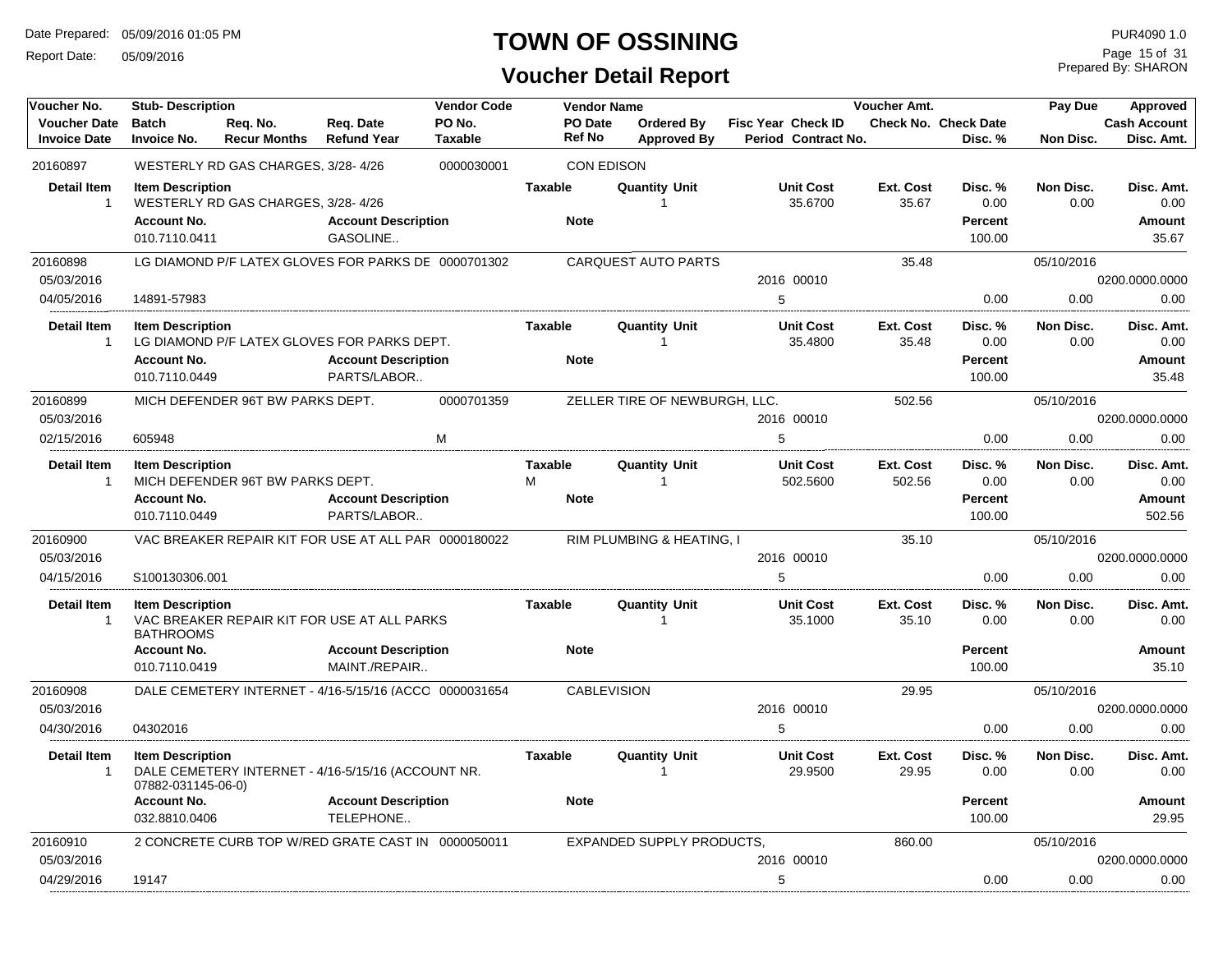Report Date: 05/09/2016

### **TOWN OF OSSINING**

Prepared By: SHARON Page 16 of 31

| Voucher No.                                | <b>Stub- Description</b>                       |                                         |                                                                                                                                                     | <b>Vendor Code</b>       |                     | <b>Vendor Name</b> |                                     |                                                  | Voucher Amt.               |                                        | Pay Due           | <b>Approved</b>                   |
|--------------------------------------------|------------------------------------------------|-----------------------------------------|-----------------------------------------------------------------------------------------------------------------------------------------------------|--------------------------|---------------------|--------------------|-------------------------------------|--------------------------------------------------|----------------------------|----------------------------------------|-------------------|-----------------------------------|
| <b>Voucher Date</b><br><b>Invoice Date</b> | <b>Batch</b><br><b>Invoice No.</b>             | Req. No.<br><b>Recur Months</b>         | Req. Date<br><b>Refund Year</b>                                                                                                                     | PO No.<br><b>Taxable</b> |                     | PO Date<br>Ref No  | Ordered By<br><b>Approved By</b>    | <b>Fisc Year Check ID</b><br>Period Contract No. |                            | <b>Check No. Check Date</b><br>Disc. % | Non Disc.         | <b>Cash Account</b><br>Disc. Amt. |
| 20160910                                   |                                                |                                         | 2 CONCRETE CURB TOP W/RED GRATE CAST IN 0000050011                                                                                                  |                          |                     |                    | EXPANDED SUPPLY PRODUCTS,           |                                                  |                            |                                        |                   |                                   |
| <b>Detail Item</b><br>$\mathbf{1}$         | <b>Item Description</b><br><b>CATCH BASINS</b> |                                         | 2 CONCRETE CURB TOP W/RED GRATE CAST IN - STORM                                                                                                     |                          | <b>Taxable</b>      |                    | <b>Quantity Unit</b><br>$\Omega$    | <b>Unit Cost</b><br>0.0000                       | <b>Ext. Cost</b><br>860.00 | Disc. %<br>0.00                        | Non Disc.<br>0.00 | Disc. Amt.<br>0.00                |
|                                            | <b>Account No.</b><br>031.5110.0447            |                                         | <b>Account Description</b><br>ROAD DRAINAGE                                                                                                         |                          | <b>Note</b>         |                    |                                     |                                                  |                            | Percent<br>100.00                      |                   | Amount<br>860.00                  |
| 20160911<br>05/03/2016                     |                                                |                                         | VIDEO INSPECTION UNIT SERVICE TO TELEVISE 0000060018                                                                                                |                          |                     |                    | FRED A. COOK JR., INC.              | 2016 00010                                       | 1,300.00                   |                                        | 05/10/2016        | 0200.0000.0000                    |
| 04/28/2016                                 | 55589                                          |                                         |                                                                                                                                                     | M                        |                     |                    |                                     | 5                                                |                            | 0.00                                   | 0.00              | 0.00                              |
| <b>Detail Item</b><br>$\mathbf{1}$         | <b>Item Description</b>                        |                                         | VIDEO INSPECTION UNIT SERVICE TO TELEVISE 4/28/2016<br>TWICE DUE TO ADDITIONAL TIME FOR SEWER CLEANING -<br>ROUTE 134/KITCHAWAN ROAD SEWER PROBLEMS |                          | <b>Taxable</b><br>М |                    | <b>Quantity Unit</b><br>$\Omega$    | <b>Unit Cost</b><br>0.0000                       | Ext. Cost<br>1,300.00      | Disc. %<br>0.00                        | Non Disc.<br>0.00 | Disc. Amt.<br>0.00                |
|                                            | <b>Account No.</b>                             |                                         | <b>Account Description</b>                                                                                                                          |                          | <b>Note</b>         |                    |                                     |                                                  |                            | Percent                                |                   | Amount                            |
|                                            | 045.8120.0419                                  |                                         | MAINT./REPAIR                                                                                                                                       |                          |                     |                    |                                     |                                                  |                            | 100.00                                 |                   | 1,300.00                          |
| 20160912                                   |                                                |                                         | RECOVERED USED WASTE OIL REMOVED FOR F 0000050022                                                                                                   |                          |                     | <b>SPECIALISTS</b> | ENVIRO WASTE OIL RECOVERY           |                                                  | 168.11                     |                                        | 05/10/2016        |                                   |
| 05/03/2016                                 |                                                |                                         |                                                                                                                                                     |                          |                     |                    |                                     | 2016 00010                                       |                            |                                        |                   | 0200.0000.0000                    |
| 04/28/2016                                 | 434787                                         |                                         |                                                                                                                                                     | M                        |                     |                    |                                     | 5                                                |                            | 0.00                                   | 0.00              | 0.00                              |
| <b>Detail Item</b><br>$\mathbf{1}$         | <b>Item Description</b>                        | PURPOSES USED BY OUR RESIDENTS          | RECOVERED USED WASTE OIL REMOVED FOR RECYCLING                                                                                                      |                          | Taxable<br>М        |                    | <b>Quantity Unit</b><br>$\mathbf 0$ | <b>Unit Cost</b><br>0.0000                       | Ext. Cost<br>168.11        | Disc. %<br>0.00                        | Non Disc.<br>0.00 | Disc. Amt.<br>0.00                |
|                                            | <b>Account No.</b><br>065.8160.0456            |                                         | <b>Account Description</b><br>RECYCLING & ENVIRONMENTAL<br>WASTE DISPOSAL                                                                           |                          | <b>Note</b>         |                    |                                     |                                                  |                            | Percent<br>100.00                      |                   | Amount<br>168.11                  |
| 20160913<br>05/03/2016                     |                                                |                                         | PREPARATION OF CONSTRUCTION PLAN DOCUI 0000130058                                                                                                   |                          |                     |                    | MCWILLIAMS, GREGORY J.              | 2016 00010                                       | 650.00                     |                                        | 05/10/2016        | 0200.0000.0000                    |
| 04/11/2016                                 | 04112016                                       |                                         |                                                                                                                                                     | M                        |                     |                    |                                     | 5                                                |                            | 0.00                                   | 0.00              | 0.00                              |
| <b>Detail Item</b><br>$\mathbf{1}$         | <b>Item Description</b>                        | RYDER SHED- NYMIR REIMBURSABLE          | PREPARATION OF CONSTRUCTION PLAN DOCUMENT FOR                                                                                                       |                          | Taxable<br>М        |                    | <b>Quantity Unit</b>                | <b>Unit Cost</b><br>650.0000                     | Ext. Cost<br>650.00        | Disc. %<br>0.00                        | Non Disc.<br>0.00 | Disc. Amt.<br>0.00                |
|                                            | <b>Account No.</b><br>010.7110.0419            |                                         | <b>Account Description</b><br>MAINT./REPAIR                                                                                                         |                          | <b>Note</b>         |                    |                                     |                                                  |                            | Percent<br>100.00                      |                   | Amount<br>650.00                  |
| 20160914                                   | <b>COPY PAPER</b>                              |                                         |                                                                                                                                                     | 0000700639               |                     | W.B. MASON         |                                     |                                                  | 79.98                      |                                        | 05/10/2016        |                                   |
| 05/03/2016                                 |                                                |                                         |                                                                                                                                                     |                          |                     |                    |                                     | 2016 00010                                       |                            |                                        |                   | 0200.0000.0000                    |
| 04/25/2016                                 | 134074479                                      |                                         |                                                                                                                                                     |                          |                     |                    |                                     | 5                                                |                            | 0.00                                   | 0.00              | 0.00                              |
| <b>Detail Item</b><br>$\mathbf{1}$         | <b>Item Description</b><br><b>COPY PAPER</b>   |                                         |                                                                                                                                                     |                          | <b>Taxable</b>      |                    | <b>Quantity Unit</b><br>1           | <b>Unit Cost</b><br>79.9800                      | Ext. Cost<br>79.98         | Disc. %<br>0.00                        | Non Disc.<br>0.00 | Disc. Amt.<br>0.00                |
|                                            | <b>Account No.</b><br>010.1110.0401            |                                         | <b>Account Description</b><br>SUPPLIES                                                                                                              |                          | <b>Note</b>         |                    |                                     |                                                  |                            | <b>Percent</b><br>100.00               |                   | <b>Amount</b><br>79.98            |
| 20160915                                   |                                                | INTERPRETER SERVICES, 3.75HRS @ \$20/HR |                                                                                                                                                     | 0000700742               |                     |                    | ZHININ, JESSICA                     |                                                  | 75.00                      |                                        | 05/10/2016        |                                   |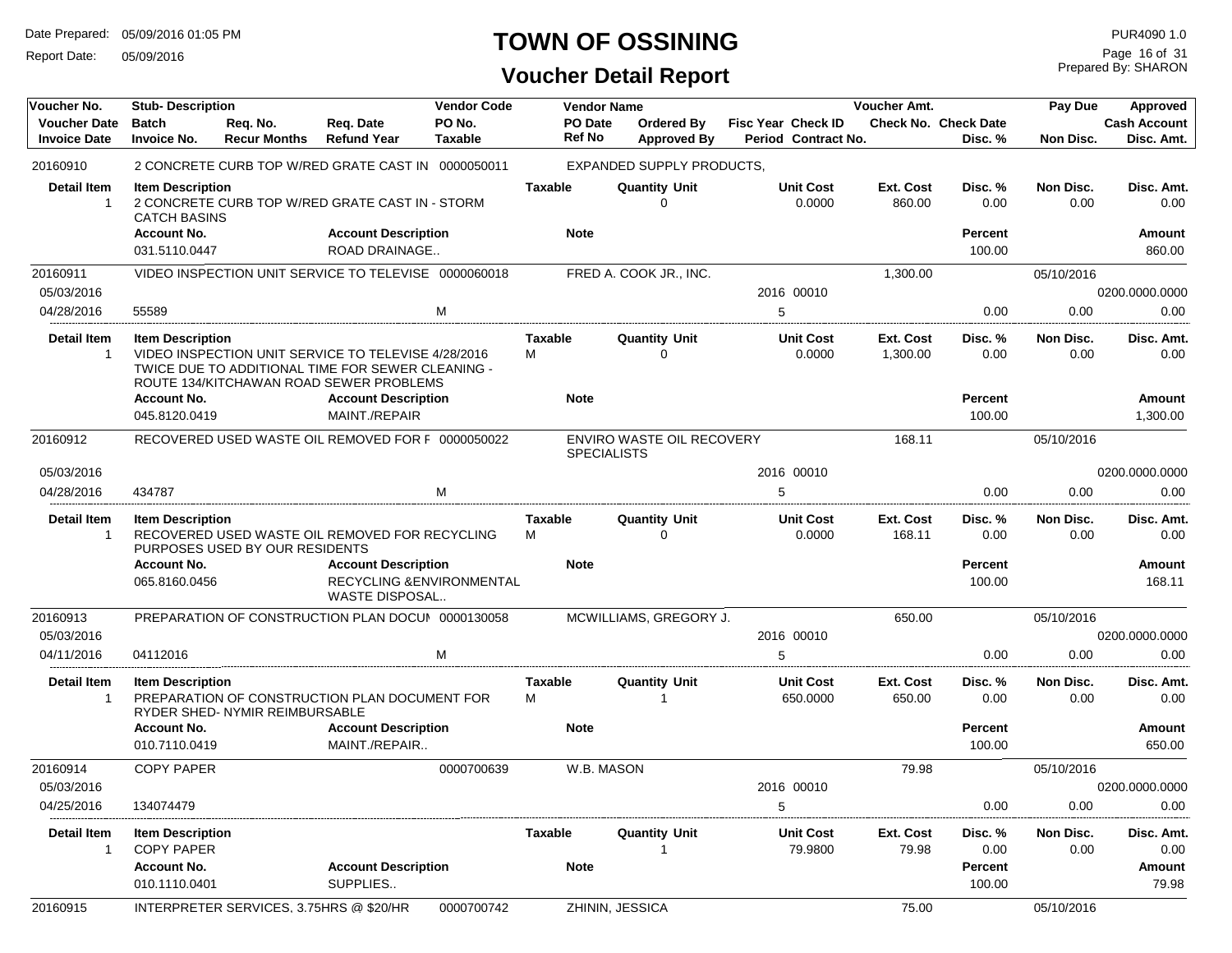Report Date: 05/09/2016

### **TOWN OF OSSINING**

### **Voucher Detail Report**

Prepared By: SHARON Page 17 of 31

| Voucher No.                                | <b>Stub-Description</b>            |                                         |                                                      | <b>Vendor Code</b>       |                          | <b>Vendor Name</b>                    |                                                  | Voucher Amt. |                                        | Pay Due    | Approved                          |
|--------------------------------------------|------------------------------------|-----------------------------------------|------------------------------------------------------|--------------------------|--------------------------|---------------------------------------|--------------------------------------------------|--------------|----------------------------------------|------------|-----------------------------------|
| <b>Voucher Date</b><br><b>Invoice Date</b> | <b>Batch</b><br><b>Invoice No.</b> | Req. No.<br><b>Recur Months</b>         | Req. Date<br><b>Refund Year</b>                      | PO No.<br><b>Taxable</b> | <b>PO Date</b><br>Ref No | Ordered By<br><b>Approved By</b>      | <b>Fisc Year Check ID</b><br>Period Contract No. |              | <b>Check No. Check Date</b><br>Disc. % | Non Disc.  | <b>Cash Account</b><br>Disc. Amt. |
| 20160915                                   |                                    | INTERPRETER SERVICES, 3.75HRS @ \$20/HR |                                                      | 0000700742               |                          | ZHININ, JESSICA                       |                                                  |              |                                        |            |                                   |
| 05/03/2016                                 |                                    |                                         |                                                      |                          |                          |                                       | 2016 00010                                       |              |                                        |            | 0200.0000.0000                    |
| 04/28/2016                                 | 04282016                           |                                         |                                                      | M                        |                          |                                       | 5                                                |              | 0.00                                   | 0.00       | 0.00                              |
| Detail Item                                | <b>Item Description</b>            |                                         |                                                      |                          | Taxable                  | <b>Quantity Unit</b>                  | <b>Unit Cost</b>                                 | Ext. Cost    | Disc. %                                | Non Disc.  | Disc. Amt.                        |
| $\overline{1}$                             |                                    | INTERPRETER SERVICES, 3.75HRS @ \$20/HR |                                                      |                          | м                        |                                       | 75.0000                                          | 75.00        | 0.00                                   | 0.00       | 0.00                              |
|                                            | <b>Account No.</b>                 |                                         | <b>Account Description</b>                           |                          | <b>Note</b>              |                                       |                                                  |              | Percent                                |            | <b>Amount</b>                     |
|                                            | 010.1110.0455                      |                                         | <b>TRANSLATOR</b>                                    |                          |                          |                                       |                                                  |              | 100.00                                 |            | 75.00                             |
| 20160916                                   |                                    |                                         | VEHICLE REGISTRATION FOR BUS (2010) PLATE 0000701196 |                          |                          | <b>COMMISSIONER OF MOTOR VEHICLES</b> |                                                  | 250.00       |                                        | 05/10/2016 |                                   |
| 05/03/2016                                 |                                    |                                         |                                                      |                          |                          |                                       | 2016 00010                                       |              |                                        |            | 0200.0000.0000                    |
| 05/31/2016                                 | 05312016                           |                                         |                                                      |                          |                          |                                       | 5                                                |              | 0.00                                   | 0.00       | 0.00                              |
| <b>Detail Item</b>                         | <b>Item Description</b>            |                                         |                                                      |                          | Taxable                  | <b>Quantity Unit</b>                  | <b>Unit Cost</b>                                 | Ext. Cost    | Disc. %                                | Non Disc.  | Disc. Amt.                        |
| -1                                         |                                    |                                         | VEHICLE REGISTRATION FOR BUS (2010) PLATE FAB9948    |                          |                          |                                       | 250.0000                                         | 250.00       | 0.00                                   | 0.00       | 0.00                              |
|                                            | <b>Account No.</b>                 |                                         | <b>Account Description</b>                           |                          | <b>Note</b>              |                                       |                                                  |              | Percent                                |            | <b>Amount</b>                     |
|                                            | 010.6772.0449                      |                                         | PARTS/LABOR                                          |                          |                          |                                       |                                                  |              | 100.00                                 |            | 250.00                            |
| 20160917                                   | SENIOR SOCIAL WORKER               |                                         |                                                      | 0000110040               |                          | KLEIN, DEBORAH                        |                                                  | 1,263.50     |                                        | 05/10/2016 |                                   |
| 05/03/2016                                 |                                    |                                         |                                                      |                          |                          |                                       | 2016 00010                                       |              |                                        |            | 0200.0000.0000                    |
|                                            |                                    |                                         |                                                      | M                        |                          |                                       | 5                                                |              | 0.00                                   | 0.00       | 0.00                              |
| <b>Multi Inv Num</b>                       |                                    | <b>Multi Inv Date</b>                   |                                                      | Multi Inv Amt.           |                          | <b>Multi Inv Stub Desc</b>            |                                                  |              |                                        |            |                                   |
| 04012016                                   |                                    | 04/01/2016                              |                                                      | 95.00                    |                          | 5HRS @ \$19/HR (4/1)                  |                                                  |              |                                        |            |                                   |
| 04042016                                   |                                    | 04/04/2016                              |                                                      | 285.00                   |                          | 15HRS @ \$19/HR (4/4, 4/6, 4/8)       |                                                  |              |                                        |            |                                   |
| 04112016                                   |                                    | 04/11/2106                              |                                                      | 256.50                   |                          | 13.5HRS @ \$19/HR (4/11, 4/13, 4/15)  |                                                  |              |                                        |            |                                   |
| 04182016                                   |                                    | 04/18/2016                              |                                                      | 285.00                   |                          | 15HRS @ \$19/HR (4/18, 4/20, 4/22)    |                                                  |              |                                        |            |                                   |
| 04252016                                   |                                    | 04/25/2016                              |                                                      | 285.00                   |                          | 15HRS @ \$19/HR (4/25, 4/27, 4/29)    |                                                  |              |                                        |            |                                   |
| 04232016                                   |                                    | 04/23/2016                              |                                                      | 57.00                    |                          | 3HRS RUOK @ \$19/HR                   |                                                  |              |                                        |            |                                   |
| <b>Detail Item</b>                         | <b>Item Description</b>            |                                         |                                                      |                          | Taxable                  | <b>Quantity Unit</b>                  | <b>Unit Cost</b>                                 | Ext. Cost    | Disc. %                                | Non Disc.  | Disc. Amt.                        |
| -1                                         | SENIOR SOCIAL WORKER               |                                         |                                                      |                          | М                        |                                       | 1,263.5000                                       | 1,263.50     | 0.00                                   | 0.00       | 0.00                              |
|                                            | <b>Account No.</b>                 |                                         | <b>Account Description</b>                           |                          | <b>Note</b>              |                                       |                                                  |              | Percent                                |            | <b>Amount</b>                     |
|                                            | 010.6772.0437                      |                                         | PROFESSIONAL FEES                                    |                          |                          |                                       |                                                  |              |                                        |            | 1,206.50                          |
|                                            | 010.6774.0110                      |                                         | PART TIME                                            |                          |                          |                                       |                                                  |              |                                        |            | 57.00                             |
| 20160918                                   | <b>ART CLASSES</b>                 |                                         |                                                      | 0000100003               |                          | JEFFRIES, PAUL                        |                                                  | 300.00       |                                        | 05/10/2016 |                                   |
| 05/03/2016                                 |                                    |                                         |                                                      |                          |                          |                                       | 2016 00010                                       |              |                                        |            | 0200.0000.0000                    |
|                                            |                                    |                                         |                                                      | M                        |                          |                                       | 5                                                |              | 0.00                                   | 0.00       | 0.00                              |
| Multi Inv Num                              |                                    | <b>Multi Inv Date</b>                   |                                                      | Multi Inv Amt.           |                          | <b>Multi Inv Stub Desc</b>            |                                                  |              |                                        |            |                                   |
| 04142016                                   |                                    | 04/14/2016                              |                                                      | 75.00                    |                          | <b>ART CLASS</b>                      |                                                  |              |                                        |            |                                   |
| 04212016                                   |                                    | 04/21/2016                              |                                                      | 75.00                    |                          | ART CLASS                             |                                                  |              |                                        |            |                                   |
| 04282016                                   |                                    | 04/28/2016                              |                                                      | 75.00                    |                          | <b>ART CLASS</b>                      |                                                  |              |                                        |            |                                   |
| 04072016                                   |                                    | 04/07/2016                              |                                                      | 75.00                    |                          | ART CLASS                             |                                                  |              |                                        |            |                                   |
| <b>Detail Item</b>                         | <b>Item Description</b>            |                                         |                                                      |                          | Taxable                  | <b>Quantity Unit</b>                  | <b>Unit Cost</b>                                 | Ext. Cost    | Disc. %                                | Non Disc.  | Disc. Amt.                        |
| $\overline{1}$                             | ART CLASSES                        |                                         |                                                      |                          | м                        |                                       | 300.0000                                         | 300.00       | 0.00                                   | 0.00       | 0.00                              |
|                                            | <b>Account No.</b>                 |                                         | <b>Account Description</b>                           |                          | <b>Note</b>              |                                       |                                                  |              | Percent                                |            | <b>Amount</b>                     |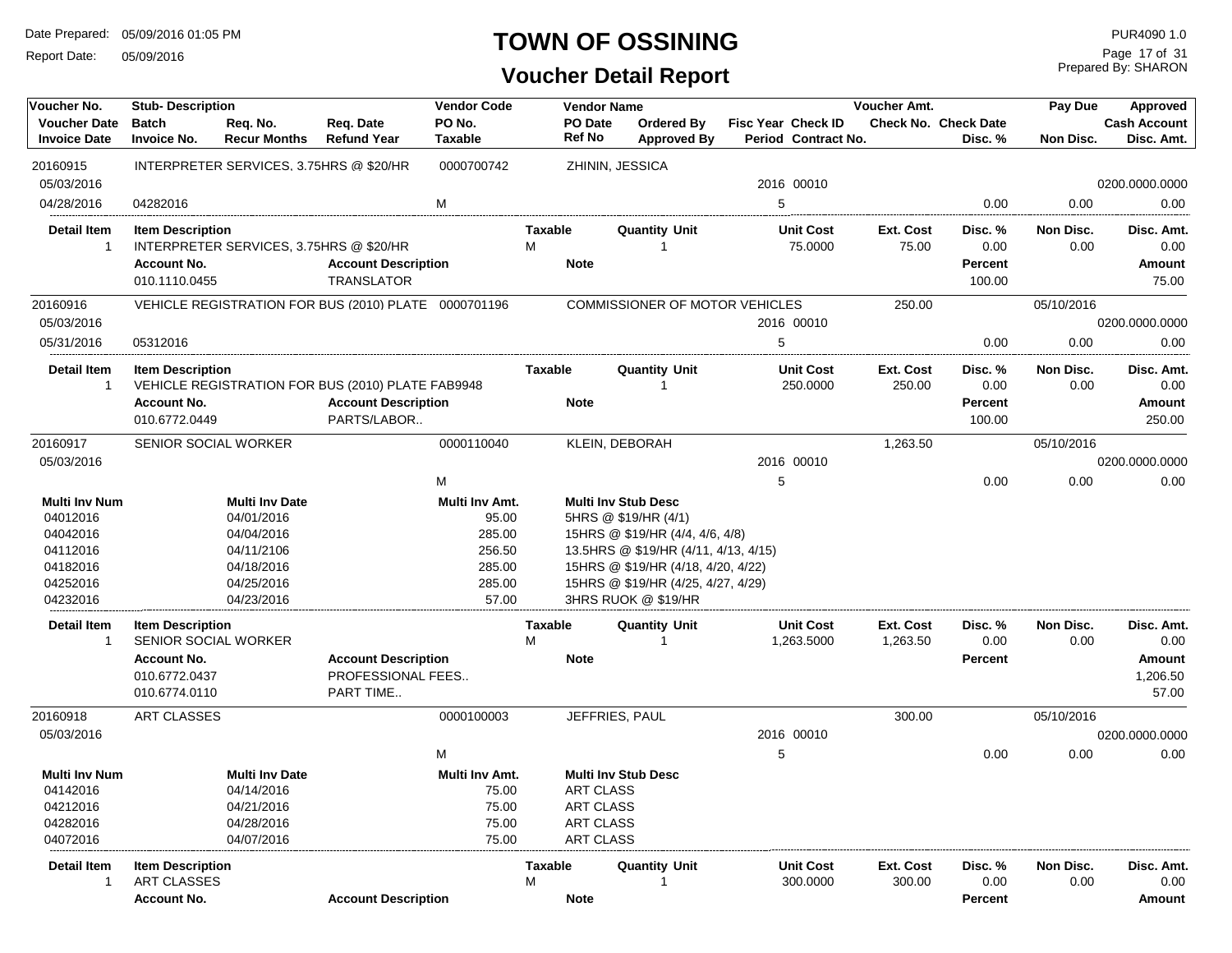Report Date: 05/09/2016

#### **TOWN OF OSSINING**

**Voucher Detail Report**

Prepared By: SHARON Page 18 of 31

| Voucher No.          | <b>Stub- Description</b> |                       |                                                          | <b>Vendor Code</b> |                | <b>Vendor Name</b> |                                            |                    |                     | Voucher Amt. |                      | Pay Due    | Approved            |
|----------------------|--------------------------|-----------------------|----------------------------------------------------------|--------------------|----------------|--------------------|--------------------------------------------|--------------------|---------------------|--------------|----------------------|------------|---------------------|
| <b>Voucher Date</b>  | <b>Batch</b>             | Req. No.              | Req. Date                                                | PO No.             |                | PO Date            | Ordered By                                 | Fisc Year Check ID |                     |              | Check No. Check Date |            | <b>Cash Account</b> |
| <b>Invoice Date</b>  | <b>Invoice No.</b>       | <b>Recur Months</b>   | <b>Refund Year</b>                                       | <b>Taxable</b>     |                | <b>Ref No</b>      | <b>Approved By</b>                         |                    | Period Contract No. |              | Disc. %              | Non Disc.  | Disc. Amt.          |
| 20160918             | ART CLASSES              |                       |                                                          | 0000100003         |                | JEFFRIES, PAUL     |                                            |                    |                     |              |                      |            |                     |
|                      | <b>Account No.</b>       |                       | <b>Account Description</b>                               |                    |                | <b>Note</b>        |                                            |                    |                     |              | <b>Percent</b>       |            | Amount              |
|                      | 010.6772.0437            |                       | PROFESSIONAL FEES                                        |                    |                |                    |                                            |                    |                     |              | 100.00               |            | 300.00              |
| 20160919             | <b>DANCE CLASSES</b>     |                       |                                                          | 0000110006         |                |                    | KELLY, CAMERON                             |                    |                     | 280.00       |                      | 05/10/2016 |                     |
| 05/03/2016           |                          |                       |                                                          |                    |                |                    |                                            | 2016 00010         |                     |              |                      |            | 0200.0000.0000      |
|                      |                          |                       |                                                          | M                  |                |                    |                                            | 5                  |                     |              | 0.00                 | 0.00       | 0.00                |
| <b>Multi Inv Num</b> |                          | <b>Multi Inv Date</b> |                                                          | Multi Inv Amt.     |                |                    | <b>Multi Inv Stub Desc</b>                 |                    |                     |              |                      |            |                     |
| 04072016             |                          | 04/07/2016            |                                                          | 70.00              |                | <b>DANCE CLASS</b> |                                            |                    |                     |              |                      |            |                     |
| 04142016             |                          | 04/14/2016            |                                                          | 70.00              |                | <b>DANCE CLASS</b> |                                            |                    |                     |              |                      |            |                     |
| 04212016             |                          | 04/21/2016            |                                                          | 70.00              |                | <b>DANCE CLASS</b> |                                            |                    |                     |              |                      |            |                     |
| 04282016             |                          | 04/28/2016            |                                                          | 70.00              |                | <b>DANCE CLASS</b> |                                            |                    |                     |              |                      |            |                     |
| <b>Detail Item</b>   | <b>Item Description</b>  |                       |                                                          |                    | Taxable        |                    | <b>Quantity Unit</b>                       |                    | <b>Unit Cost</b>    | Ext. Cost    | Disc. %              | Non Disc.  | Disc. Amt.          |
| $\mathbf{1}$         | <b>DANCE CLASSES</b>     |                       |                                                          |                    | M              |                    | 1                                          |                    | 280.0000            | 280.00       | 0.00                 | 0.00       | 0.00                |
|                      | <b>Account No.</b>       |                       | <b>Account Description</b>                               |                    |                | <b>Note</b>        |                                            |                    |                     |              | <b>Percent</b>       |            | Amount              |
|                      | 010.6772.0437            |                       | PROFESSIONAL FEES                                        |                    |                |                    |                                            |                    |                     |              | 100.00               |            | 280.00              |
| 20160920             |                          |                       | PARTS FOR AUTO FORD TRANSITS AND CHEVY 0000130045        |                    |                |                    | MT. KISCO TRUCK & AUTO PA                  |                    |                     | 372.53       |                      | 05/10/2016 |                     |
| 05/03/2016           |                          |                       |                                                          |                    |                |                    |                                            | 2016 00010         |                     |              |                      |            | 0200.0000.0000      |
|                      |                          |                       |                                                          |                    |                |                    |                                            | 5                  |                     |              | 0.00                 | 0.00       | 0.00                |
| <b>Multi Inv Num</b> |                          | <b>Multi Inv Date</b> |                                                          | Multi Inv Amt.     |                |                    | <b>Multi Inv Stub Desc</b>                 |                    |                     |              |                      |            |                     |
| 338639               |                          | 04/13/2016            |                                                          | 276.65             |                |                    | PARTS FOR CHEVY ASTRO                      |                    |                     |              |                      |            |                     |
| 338353               |                          | 04/12/2016            |                                                          | 95.88              |                |                    | <b>PARTS &amp; STOCK FOR FORD TRANSITS</b> |                    |                     |              |                      |            |                     |
| <b>Detail Item</b>   | <b>Item Description</b>  |                       |                                                          |                    | Taxable        |                    | <b>Quantity Unit</b>                       |                    | <b>Unit Cost</b>    | Ext. Cost    | Disc. %              | Non Disc.  | Disc. Amt.          |
| $\mathbf{1}$         |                          |                       | PARTS FOR AUTO FORD TRANSITS AND CHEVY ASTRO             |                    |                |                    | 1                                          |                    | 372.5300            | 372.53       | 0.00                 | 0.00       | 0.00                |
|                      | <b>Account No.</b>       |                       | <b>Account Description</b>                               |                    |                | <b>Note</b>        |                                            |                    |                     |              | <b>Percent</b>       |            | Amount              |
|                      | 010.6772.0449            |                       | PARTS/LABOR                                              |                    |                |                    |                                            |                    |                     |              | 100.00               |            | 372.53              |
| 20160921             |                          |                       | REIMBURSEMENT- NEW COFFEE URN FOR CI PF 0000010064       |                    |                | ASARO, KATHY       |                                            |                    |                     | 39.92        |                      | 05/10/2016 |                     |
| 05/03/2016           |                          |                       |                                                          |                    |                |                    |                                            | 2016 00010         |                     |              |                      |            | 0200.0000.0000      |
| 04/16/2016           | 04162016                 |                       |                                                          |                    |                |                    |                                            | 5                  |                     |              | 0.00                 | 0.00       | 0.00                |
| <b>Detail Item</b>   | <b>Item Description</b>  |                       |                                                          |                    | <b>Taxable</b> |                    | <b>Quantity Unit</b>                       |                    | <b>Unit Cost</b>    | Ext. Cost    | Disc. %              | Non Disc.  | Disc. Amt.          |
| $\overline{1}$       |                          |                       | REIMBURSEMENT- NEW COFFEE URN FOR CI PROGRAM             |                    |                |                    | 1                                          |                    | 39.9200             | 39.92        | 0.00                 | 0.00       | 0.00                |
|                      | <b>Account No.</b>       |                       | <b>Account Description</b>                               |                    |                | <b>Note</b>        |                                            |                    |                     |              | <b>Percent</b>       |            | <b>Amount</b>       |
|                      | 010.6770.0201            |                       | EQUIPMENT                                                |                    |                |                    |                                            |                    |                     |              | 100.00               |            | 39.92               |
| 20160922             |                          |                       | CI 966 MEALS @ \$/EACH, CII 718 MEALS @ 4/EAC 0000700133 |                    |                |                    | HUBBARD'S CUPBOARD. LLC                    |                    |                     | 6,905.00     |                      | 05/10/2016 |                     |
| 05/03/2016           |                          |                       |                                                          |                    |                |                    |                                            | 2016 00010         |                     |              |                      |            | 0200.0000.0000      |
| 04/29/2016           | 4275                     |                       |                                                          | M                  |                |                    |                                            | 5                  |                     |              | 0.00                 | 0.00       | 0.00                |
|                      |                          |                       |                                                          |                    |                |                    |                                            |                    |                     |              |                      |            |                     |
| <b>Detail Item</b>   | <b>Item Description</b>  |                       |                                                          |                    | <b>Taxable</b> |                    | <b>Quantity Unit</b>                       |                    | <b>Unit Cost</b>    | Ext. Cost    | Disc.%               | Non Disc.  | Disc. Amt.          |
| $\mathbf{1}$         | <b>SUPPLIES</b>          |                       | CI 966 MEALS @ \$/EACH, CII 718 MEALS @ 4/EACH, EXTRA    |                    | м              |                    | 1                                          |                    | 6,905.0000          | 6,905.00     | 0.00                 | 0.00       | 0.00                |
|                      | <b>Account No.</b>       |                       | <b>Account Description</b>                               |                    |                | <b>Note</b>        |                                            |                    |                     |              | Percent              |            | <b>Amount</b>       |
|                      | 010.6770.0418            |                       | CONTRACTUAL/FOOD                                         |                    |                |                    |                                            |                    |                     |              |                      |            | 3,864.00            |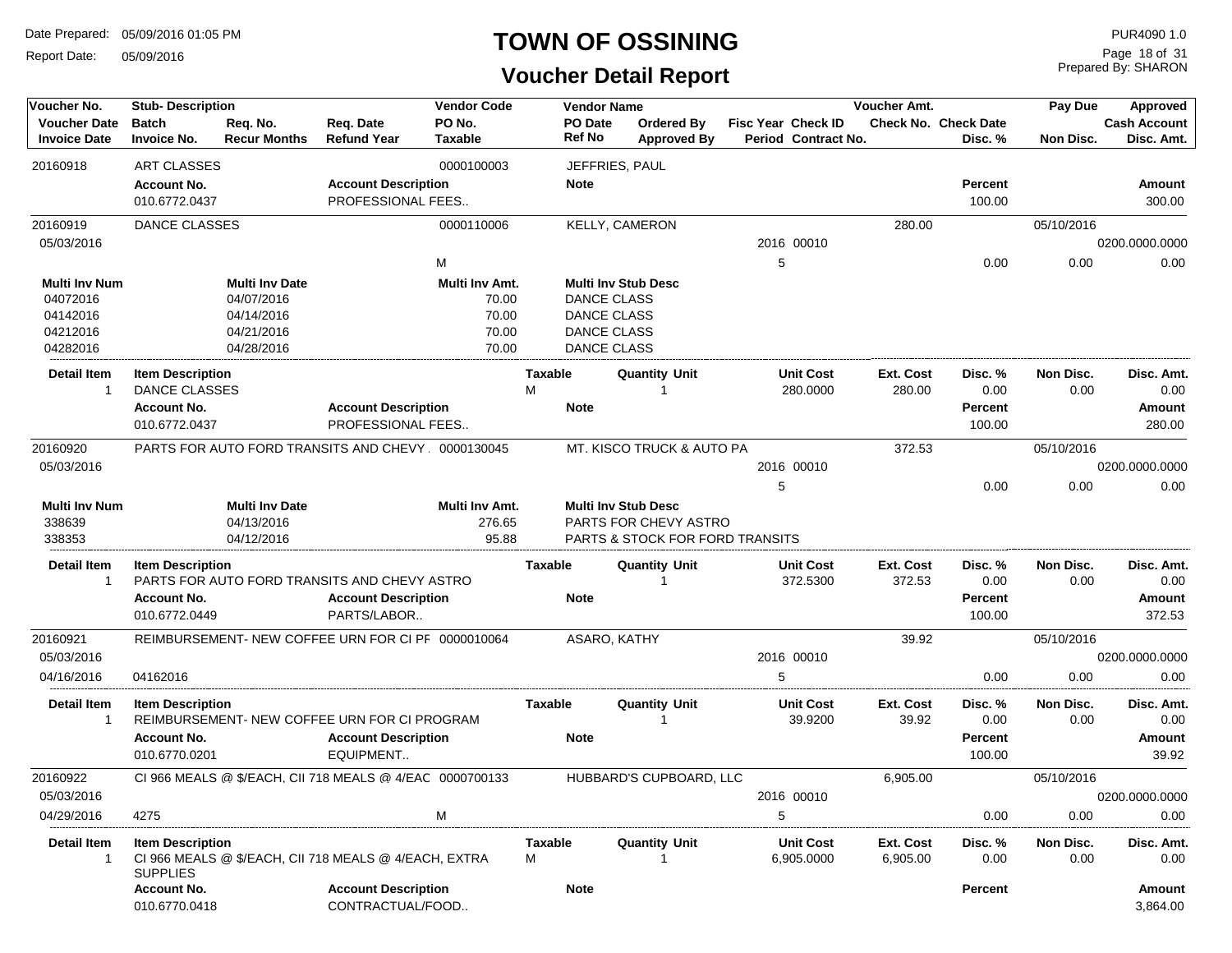Report Date: 05/09/2016

#### **TOWN OF OSSINING**

Prepared By: SHARON Page 19 of 31

| Voucher No.                                | <b>Stub-Description</b>                              |                                 |                                                            | <b>Vendor Code</b>       |         | <b>Vendor Name</b>       |                                  |   |                                                  | Voucher Amt. |                                        | Pay Due    | Approved                          |
|--------------------------------------------|------------------------------------------------------|---------------------------------|------------------------------------------------------------|--------------------------|---------|--------------------------|----------------------------------|---|--------------------------------------------------|--------------|----------------------------------------|------------|-----------------------------------|
| <b>Voucher Date</b><br><b>Invoice Date</b> | <b>Batch</b><br><b>Invoice No.</b>                   | Req. No.<br><b>Recur Months</b> | Req. Date<br><b>Refund Year</b>                            | PO No.<br><b>Taxable</b> |         | PO Date<br><b>Ref No</b> | Ordered By<br><b>Approved By</b> |   | <b>Fisc Year Check ID</b><br>Period Contract No. |              | <b>Check No. Check Date</b><br>Disc. % | Non Disc.  | <b>Cash Account</b><br>Disc. Amt. |
| 20160922                                   |                                                      |                                 | CI 966 MEALS @ \$/EACH, CII 718 MEALS @ 4/EAC 0000700133   |                          |         |                          | HUBBARD'S CUPBOARD, LLC          |   |                                                  |              |                                        |            |                                   |
|                                            | <b>Account No.</b><br>010.6771.0418<br>010.6773.0401 |                                 | <b>Account Description</b><br>CONTRACTUAL/FOOD<br>SUPPLIES |                          |         | <b>Note</b>              |                                  |   |                                                  |              | <b>Percent</b>                         |            | Amount<br>2,872.00<br>169.00      |
| 20160923                                   | FOOD WIN                                             |                                 |                                                            | 0000700455               |         | C-TOWN                   |                                  |   |                                                  | 447.36       |                                        | 05/10/2016 |                                   |
| 05/03/2016                                 |                                                      |                                 |                                                            |                          |         |                          |                                  |   | 2016 00010                                       |              |                                        |            | 0200.0000.0000                    |
|                                            |                                                      |                                 |                                                            |                          |         |                          |                                  | 5 |                                                  |              | 0.00                                   | 0.00       | 0.00                              |
| Multi Inv Num                              |                                                      | <b>Multi Inv Date</b>           |                                                            | Multi Inv Amt.           |         |                          | <b>Multi Inv Stub Desc</b>       |   |                                                  |              |                                        |            |                                   |
| 04202016                                   |                                                      | 04/20/2016                      |                                                            | 29.63                    |         | FOOD WIN                 |                                  |   |                                                  |              |                                        |            |                                   |
| 04212016                                   |                                                      | 04/21/2016                      |                                                            | 64.76                    |         | <b>FOOD WIN</b>          |                                  |   |                                                  |              |                                        |            |                                   |
| 04252016                                   |                                                      | 04/25/2016                      |                                                            | 47.75                    |         | <b>FOOD WIN</b>          |                                  |   |                                                  |              |                                        |            |                                   |
| 04262016                                   |                                                      | 04/26/2016                      |                                                            | 11.57                    |         | <b>FOOD WIN</b>          |                                  |   |                                                  |              |                                        |            |                                   |
| 04272016                                   |                                                      | 04/27/2016                      |                                                            | 46.03                    |         | <b>FOOD WIN</b>          |                                  |   |                                                  |              |                                        |            |                                   |
| 04282016                                   |                                                      | 04/28/2016                      |                                                            | 66.01                    |         | <b>FOOD WIN</b>          |                                  |   |                                                  |              |                                        |            |                                   |
| 05022016                                   |                                                      | 05/02/2016                      |                                                            | 59.48                    |         | <b>FOOD WIN</b>          |                                  |   |                                                  |              |                                        |            |                                   |
| 05032016                                   |                                                      | 05/03/2016                      |                                                            | 91.81                    |         | <b>FOOD WIN</b>          |                                  |   |                                                  |              |                                        |            |                                   |
| 04262016                                   |                                                      | 04/26/2016                      |                                                            | 30.32                    |         | FOOD WIN                 |                                  |   |                                                  |              |                                        |            |                                   |
| <b>Detail Item</b>                         | <b>Item Description</b>                              |                                 |                                                            |                          | Taxable |                          |                                  |   | <b>Unit Cost</b>                                 | Ext. Cost    |                                        | Non Disc.  |                                   |
| $\overline{1}$                             | <b>FOOD WIN</b>                                      |                                 |                                                            |                          |         |                          | <b>Quantity Unit</b>             |   | 447.3600                                         | 447.36       | Disc. %<br>0.00                        | 0.00       | Disc. Amt.<br>0.00                |
|                                            |                                                      |                                 |                                                            |                          |         |                          |                                  |   |                                                  |              |                                        |            |                                   |
|                                            | <b>Account No.</b>                                   |                                 | <b>Account Description</b>                                 |                          |         | <b>Note</b>              |                                  |   |                                                  |              | <b>Percent</b>                         |            | Amount                            |
|                                            | 010.6773.0423                                        |                                 | FOOD SUPPLIES                                              |                          |         |                          |                                  |   |                                                  |              | 100.00                                 |            | 447.36                            |
| 20160924                                   |                                                      | VERIZON CHARGES 3/28-4/27       |                                                            | 0000150028               |         |                          | VILLAGE OF OSSINING              |   |                                                  | 2,012.38     |                                        | 05/10/2016 |                                   |
| 05/03/2016                                 |                                                      |                                 |                                                            |                          |         |                          |                                  |   | 2016 00010                                       |              |                                        |            | 0200.0000.0000                    |
| 04/12/2016                                 | 2016200014019                                        |                                 |                                                            |                          |         |                          |                                  | 5 |                                                  |              | 0.00                                   | 0.00       | 0.00                              |
| <b>Detail Item</b>                         | <b>Item Description</b>                              |                                 |                                                            |                          | Taxable |                          | <b>Quantity Unit</b>             |   | <b>Unit Cost</b>                                 | Ext. Cost    | Disc. %                                | Non Disc.  | Disc. Amt.                        |
| -1                                         |                                                      | VERIZON CHARGES 3/28-4/27       |                                                            |                          |         |                          |                                  |   | 2,012.3800                                       | 2,012.38     | 0.00                                   | 0.00       | 0.00                              |
|                                            | <b>Account No.</b>                                   |                                 | <b>Account Description</b>                                 |                          |         | <b>Note</b>              |                                  |   |                                                  |              | <b>Percent</b>                         |            | Amount                            |
|                                            | 010.1620.0419                                        |                                 | MAINT./REPAIR                                              |                          |         |                          |                                  |   |                                                  |              |                                        |            | 70.43                             |
|                                            | 020.3620.0406                                        |                                 | TELEPHONE                                                  |                          |         |                          |                                  |   |                                                  |              |                                        |            | 156.35                            |
|                                            | 032.8810.0406                                        |                                 | TELEPHONE                                                  |                          |         |                          |                                  |   |                                                  |              |                                        |            | 75.16                             |
|                                            |                                                      |                                 |                                                            |                          |         |                          |                                  |   |                                                  |              |                                        |            |                                   |
|                                            | 031.5010.0406                                        |                                 | TELEPHONE                                                  |                          |         |                          |                                  |   |                                                  |              |                                        |            | 149.56                            |
|                                            | 010.1650.0438                                        |                                 | PHONE, WEB SERVICES                                        |                          |         |                          |                                  |   |                                                  |              |                                        |            | 1,560.88                          |
| 20160925                                   | POSTAGE MACHINE TAPE                                 |                                 |                                                            | 0000701487               |         |                          | NEOPOST USA, INC.                |   |                                                  | 68.50        |                                        | 05/10/2016 |                                   |
| 05/03/2016                                 |                                                      |                                 |                                                            |                          |         |                          |                                  |   | 2016 00010                                       |              |                                        |            | 0200.0000.0000                    |
| 03/15/2016                                 | NEDAR235202                                          |                                 |                                                            | M                        |         |                          |                                  | 5 |                                                  |              | 0.00                                   | 0.00       | 0.00                              |
| Detail Item                                | <b>Item Description</b>                              |                                 |                                                            |                          | Taxable |                          | <b>Quantity Unit</b>             |   | <b>Unit Cost</b>                                 | Ext. Cost    | Disc. %                                | Non Disc.  | Disc. Amt.                        |
| -1                                         | POSTAGE MACHINE TAPE                                 |                                 |                                                            |                          | м       |                          |                                  |   | 68.5000                                          | 68.50        | 0.00                                   | 0.00       | 0.00                              |
|                                            | <b>Account No.</b>                                   |                                 | <b>Account Description</b>                                 |                          |         | <b>Note</b>              |                                  |   |                                                  |              | Percent                                |            | Amount                            |
|                                            | 010.1620.0401                                        |                                 | SUPPLIES                                                   |                          |         |                          |                                  |   |                                                  |              | 100.00                                 |            | 68.50                             |
| 20160926                                   |                                                      |                                 | BEAM CLAY BASEBALL DIAMOND MIX-ORIGINAL 0000160012         |                          |         |                          | PARTAC PEAT CORP.                |   |                                                  | 5,343.84     |                                        | 05/10/2016 |                                   |
|                                            |                                                      |                                 |                                                            |                          |         |                          |                                  |   |                                                  |              |                                        |            |                                   |
| 05/04/2016                                 |                                                      |                                 |                                                            | 5124                     |         | 03/30/2016               |                                  |   | 2016 00010                                       |              |                                        |            | 0200.0000.0000                    |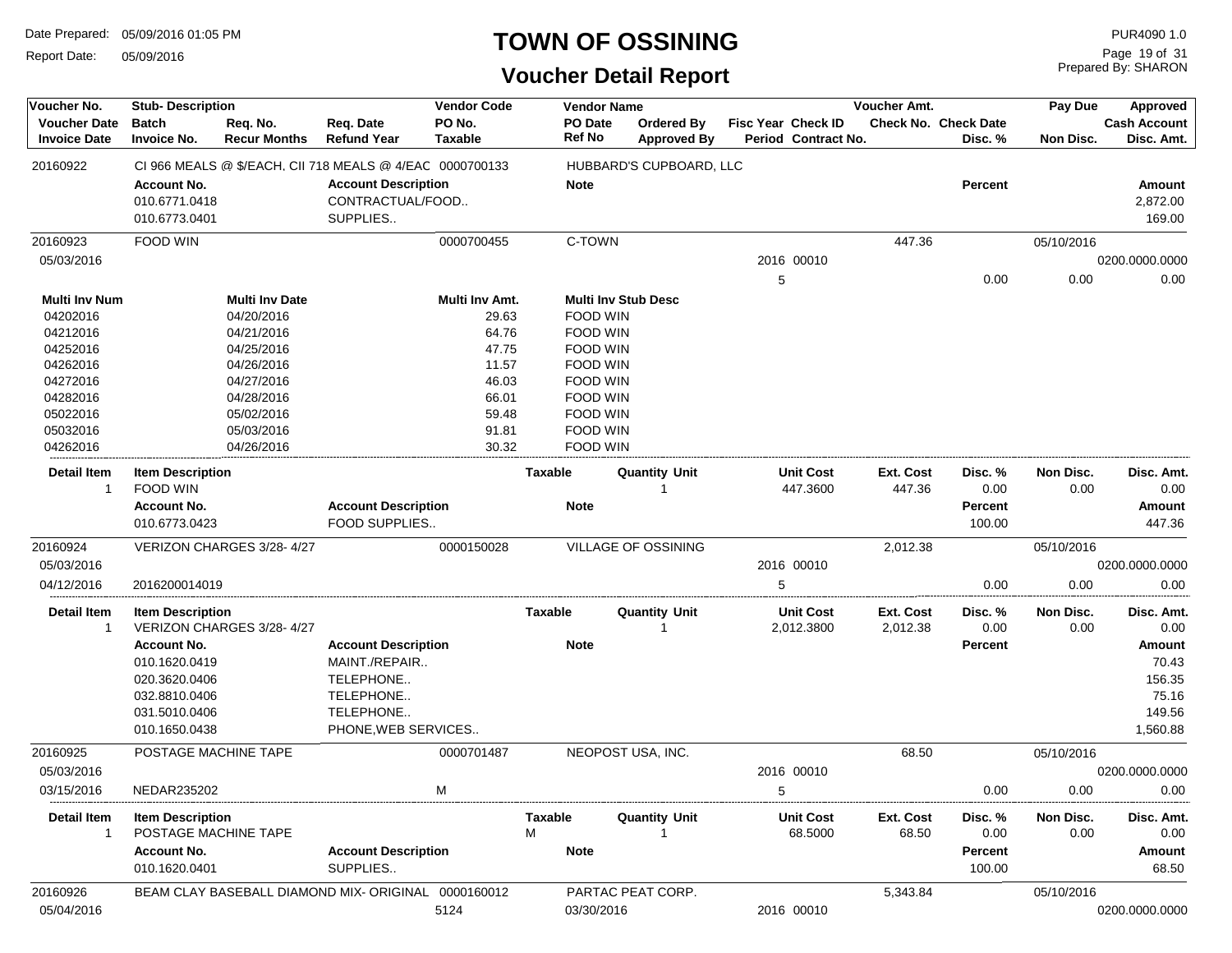Report Date: 05/09/2016

### **TOWN OF OSSINING**

### **Voucher Detail Report**

Prepared By: SHARON Page 20 of 31

| Voucher No.                                | <b>Stub-Description</b>            |                                 |                                                                                                                   | <b>Vendor Code</b>       |                | <b>Vendor Name</b>       |                                                                                        |   |                                                  | Voucher Amt.                 |                                        | Pay Due           | Approved                          |
|--------------------------------------------|------------------------------------|---------------------------------|-------------------------------------------------------------------------------------------------------------------|--------------------------|----------------|--------------------------|----------------------------------------------------------------------------------------|---|--------------------------------------------------|------------------------------|----------------------------------------|-------------------|-----------------------------------|
| <b>Voucher Date</b><br><b>Invoice Date</b> | <b>Batch</b><br><b>Invoice No.</b> | Req. No.<br><b>Recur Months</b> | Req. Date<br><b>Refund Year</b>                                                                                   | PO No.<br><b>Taxable</b> |                | PO Date<br><b>Ref No</b> | Ordered By<br><b>Approved By</b>                                                       |   | <b>Fisc Year Check ID</b><br>Period Contract No. |                              | <b>Check No. Check Date</b><br>Disc. % | Non Disc.         | <b>Cash Account</b><br>Disc. Amt. |
| 20160926                                   |                                    |                                 | BEAM CLAY BASEBALL DIAMOND MIX- ORIGINAL 0000160012                                                               |                          |                |                          | PARTAC PEAT CORP.                                                                      | 5 |                                                  |                              | 0.00                                   | 0.00              | 0.00                              |
| <b>Multi Inv Num</b>                       |                                    | <b>Multi Inv Date</b>           |                                                                                                                   | Multi Inv Amt.           |                |                          | <b>Multi Inv Stub Desc</b>                                                             |   |                                                  |                              |                                        |                   |                                   |
| 2016-31130                                 |                                    | 04/30/2016                      |                                                                                                                   | 2,656.80                 |                |                          | 24.6 TONS BEAM CLAY BASEBALL DIAMOND MIX- ORIGINAL PREMIUM (4MM)-                      |   |                                                  |                              |                                        |                   |                                   |
| 2016-31129                                 |                                    | 04/30/2016                      |                                                                                                                   | 2,687.04                 |                |                          | PREFERRED SOURCE<br>24.88 TONS BEAM CLAY BASEBALL DIAMOND MIX- ORIGINAL PREMIUM (4MM)- |   |                                                  |                              |                                        |                   |                                   |
|                                            |                                    |                                 |                                                                                                                   |                          |                |                          | PREFERRED SOURCE                                                                       |   |                                                  |                              |                                        |                   |                                   |
| <b>Detail Item</b><br>-1                   | <b>Item Description</b>            | (4MM)- PREFERRED SOURCE         | BEAM CLAY BASEBALL DIAMOND MIX- ORIGINAL PREMIUM                                                                  |                          | <b>Taxable</b> |                          | <b>Quantity Unit</b><br>-1                                                             |   | <b>Unit Cost</b><br>5,343.8400                   | <b>Ext. Cost</b><br>5,343.84 | Disc. %<br>0.00                        | Non Disc.<br>0.00 | Disc. Amt.<br>0.00                |
|                                            | <b>Account No.</b>                 |                                 | <b>Account Description</b>                                                                                        |                          |                | <b>Note</b>              |                                                                                        |   |                                                  |                              | <b>Percent</b>                         |                   | Amount                            |
|                                            | 010.7110.0419                      |                                 | MAINT./REPAIR                                                                                                     |                          |                |                          |                                                                                        |   |                                                  |                              | 100.00                                 |                   | 5,343.84                          |
| 20160927                                   | <b>CONSULTATION FEES</b>           |                                 |                                                                                                                   | 0000701465               |                |                          | SILVERBERG ZALANTIS, LLP                                                               |   |                                                  | 2,361.00                     |                                        | 05/10/2016        |                                   |
| 05/04/2016                                 |                                    |                                 |                                                                                                                   |                          |                |                          |                                                                                        |   | 2016 00010                                       |                              |                                        |                   | 0200.0000.0000                    |
|                                            |                                    |                                 |                                                                                                                   | Α                        |                |                          |                                                                                        | 5 |                                                  |                              | 0.00                                   | 0.00              | 0.00                              |
| <b>Multi Inv Num</b>                       |                                    | <b>Multi Inv Date</b>           |                                                                                                                   | Multi Inv Amt.           |                |                          | <b>Multi Inv Stub Desc</b>                                                             |   |                                                  |                              |                                        |                   |                                   |
| 11688                                      |                                    | 04/04/2016                      |                                                                                                                   | 468.00                   |                |                          | PRE PLANNING NON ESCROW                                                                |   |                                                  |                              |                                        |                   |                                   |
| 11693                                      |                                    | 04/04/2016                      |                                                                                                                   | 78.00                    |                | <b>RIVER KNOLL</b>       |                                                                                        |   |                                                  |                              |                                        |                   |                                   |
| 11691                                      |                                    | 04/04/2016                      |                                                                                                                   | 842.00                   |                | PARTH KNOLLS             |                                                                                        |   |                                                  |                              |                                        |                   |                                   |
| 11690                                      |                                    | 04/04/2016                      |                                                                                                                   | 391.50                   |                | <b>GRANT</b>             |                                                                                        |   |                                                  |                              |                                        |                   |                                   |
| 11689                                      |                                    | 04/04/2016                      |                                                                                                                   | 156.00                   |                | <b>DIPIANO</b>           |                                                                                        |   |                                                  |                              |                                        |                   |                                   |
| 11685                                      |                                    | 04/04/2016                      |                                                                                                                   | 312.00                   |                | <b>ARTIS</b>             |                                                                                        |   |                                                  |                              |                                        |                   |                                   |
| 11687                                      |                                    | 04/04/2016                      |                                                                                                                   | 113.50                   |                | <b>BUTLER</b>            |                                                                                        |   |                                                  |                              |                                        |                   |                                   |
| Detail Item                                | <b>Item Description</b>            |                                 |                                                                                                                   |                          | <b>Taxable</b> |                          | <b>Quantity Unit</b>                                                                   |   | <b>Unit Cost</b>                                 | Ext. Cost                    | Disc. %                                | Non Disc.         | Disc. Amt.                        |
| -1                                         | <b>CONSULTATION FEES</b>           |                                 |                                                                                                                   |                          | Α              |                          | $\Omega$                                                                               |   | 0.0000                                           | 2,361.00                     | 0.00                                   | 0.00              | 0.00                              |
|                                            | <b>Account No.</b>                 |                                 | <b>Account Description</b>                                                                                        |                          |                | <b>Note</b>              |                                                                                        |   |                                                  |                              | <b>Percent</b>                         |                   | Amount                            |
|                                            | 020.8020.0413                      |                                 | CONSULTANT                                                                                                        |                          |                |                          |                                                                                        |   |                                                  |                              |                                        |                   | 468.00                            |
|                                            |                                    |                                 | PLANNING BOARD/ENGINEERING                                                                                        |                          |                |                          |                                                                                        |   |                                                  |                              |                                        |                   | 78.00                             |
|                                            | 033.0033.0065.3039                 |                                 | FEES ESCROW.RIVER KNOLL -<br>STONY LODGE PROPERTY                                                                 |                          |                |                          |                                                                                        |   |                                                  |                              |                                        |                   |                                   |
|                                            | 033.0033.0065.3037                 |                                 | PLANNING BOARD/ENGINEERING<br>FEES ESCROW.PARTH KNOLLS - 87                                                       |                          |                |                          |                                                                                        |   |                                                  |                              |                                        |                   | 842.00                            |
|                                            | 033.0033.0065.3030                 |                                 | <b>HAWKES AVENUE</b><br>PLANNING BOARD/ENGINEERING<br>FEES ESCROW.GRANT 68                                        |                          |                |                          |                                                                                        |   |                                                  |                              |                                        |                   | 391.50                            |
|                                            | 033.0033.0065.3038                 |                                 | SOMERSTOWN RD<br>PLANNING BOARD/ENGINEERING<br>FEES ESCROW.CROTON DAM RD                                          |                          |                |                          |                                                                                        |   |                                                  |                              |                                        |                   | 156.00                            |
|                                            | 033.0033.0065.3032                 |                                 | SUBDIVISION - DIPIANO<br>PLANNING BOARD/ENGINEERING<br><b>FEES ESCROW.ARTIS SENIOR</b>                            |                          |                |                          |                                                                                        |   |                                                  |                              |                                        |                   | 312.00                            |
|                                            | 033.0033.0065.3033                 |                                 | LIVING/553 NORTH STATE ROAD<br>PLANNING BOARD/ENGINEERING<br>FEES ESCROW.BULTER SUBDIVISION<br>/3 HILLCREST DRIVE |                          |                |                          |                                                                                        |   |                                                  |                              |                                        |                   | 113.50                            |
| 20160928                                   | <b>CONSULTING SERVICES</b>         |                                 |                                                                                                                   | 0000060020               |                |                          | FREDERICK P. CLARK ASSOCIATES                                                          |   |                                                  | 9,487.10                     |                                        | 05/10/2016        |                                   |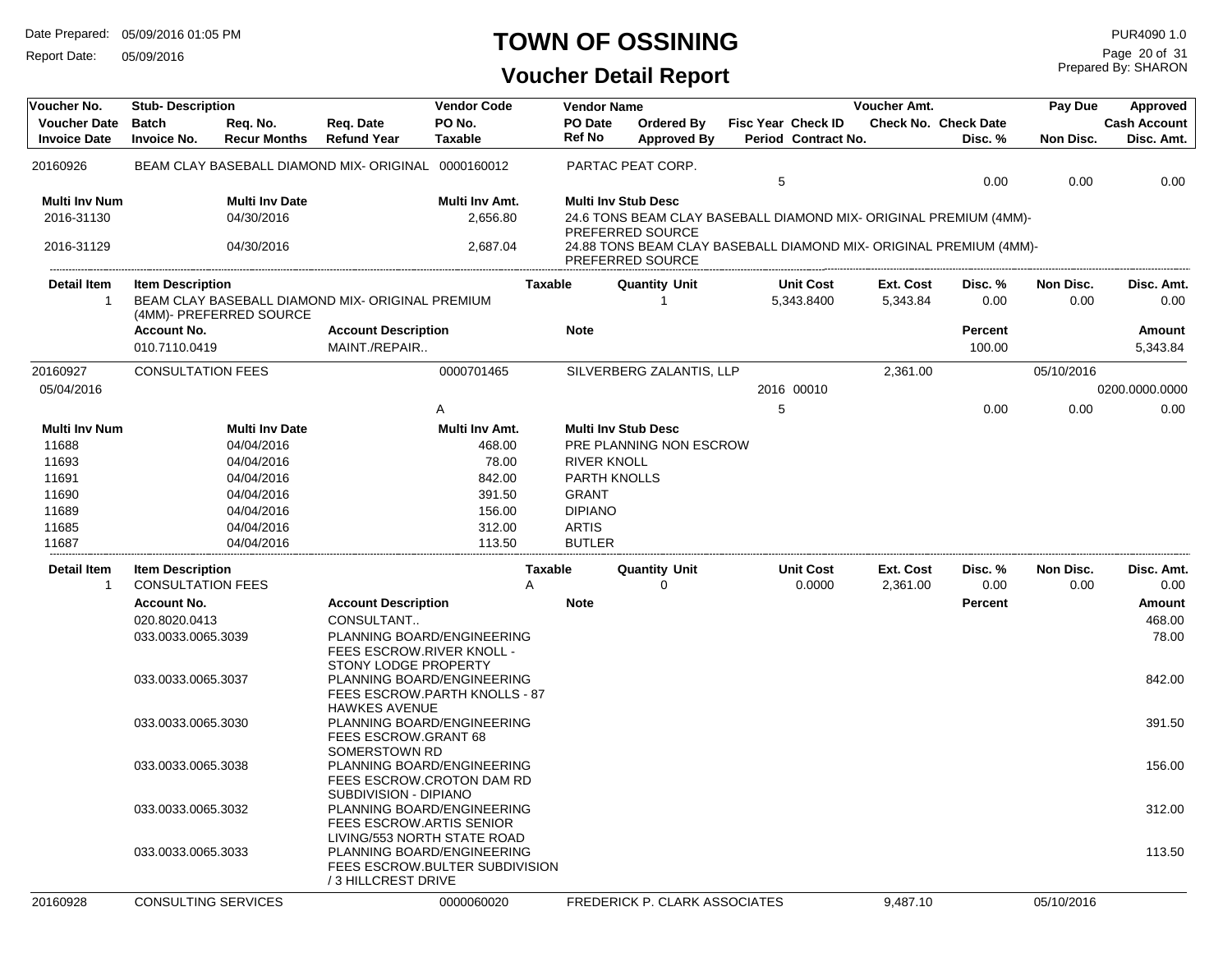Report Date: 05/09/2016

#### **TOWN OF OSSINING**

| Voucher No.                                | <b>Stub- Description</b>                              |                                 |                                                                            | <b>Vendor Code</b>                                           | <b>Vendor Name</b>         |                                                                        |   |                                                  | Voucher Amt.          |                                        | Pay Due           | Approved                          |
|--------------------------------------------|-------------------------------------------------------|---------------------------------|----------------------------------------------------------------------------|--------------------------------------------------------------|----------------------------|------------------------------------------------------------------------|---|--------------------------------------------------|-----------------------|----------------------------------------|-------------------|-----------------------------------|
| <b>Voucher Date</b><br><b>Invoice Date</b> | <b>Batch</b><br><b>Invoice No.</b>                    | Req. No.<br><b>Recur Months</b> | Req. Date<br><b>Refund Year</b>                                            | PO No.<br><b>Taxable</b>                                     | PO Date<br><b>Ref No</b>   | <b>Ordered Bv</b><br><b>Approved By</b>                                |   | <b>Fisc Year Check ID</b><br>Period Contract No. |                       | <b>Check No. Check Date</b><br>Disc. % | Non Disc.         | <b>Cash Account</b><br>Disc. Amt. |
| 20160928                                   | <b>CONSULTING SERVICES</b>                            |                                 |                                                                            | 0000060020                                                   |                            | FREDERICK P. CLARK ASSOCIATES                                          |   |                                                  |                       |                                        |                   |                                   |
| 05/04/2016                                 |                                                       |                                 |                                                                            |                                                              |                            |                                                                        |   | 2016 00010                                       |                       |                                        |                   | 0200.0000.0000                    |
|                                            |                                                       |                                 |                                                                            | M                                                            |                            |                                                                        | 5 |                                                  |                       | 0.00                                   | 0.00              | 0.00                              |
| <b>Multi Inv Num</b>                       |                                                       | <b>Multi Inv Date</b>           |                                                                            | Multi Inv Amt.                                               | <b>Multi Inv Stub Desc</b> |                                                                        |   |                                                  |                       |                                        |                   |                                   |
| 3816                                       |                                                       | 03/25/2016                      |                                                                            | 365.50                                                       |                            | CARAFIELLO (GRANT)                                                     |   |                                                  |                       |                                        |                   |                                   |
| 3818                                       |                                                       | 03/25/2016                      |                                                                            | 795.50                                                       | <b>ARTIS</b>               |                                                                        |   |                                                  |                       |                                        |                   |                                   |
| 3819                                       |                                                       | 03/25/2016                      |                                                                            | 172.00                                                       | <b>BUTLER</b>              |                                                                        |   |                                                  |                       |                                        |                   |                                   |
| 3820                                       |                                                       | 03/25/2016                      |                                                                            | 4,489.00                                                     | PARTH KNOLLS               |                                                                        |   |                                                  |                       |                                        |                   |                                   |
| 3821                                       |                                                       | 03/25/2016                      |                                                                            | 1,675.60                                                     | <b>DIPIANO</b>             |                                                                        |   |                                                  |                       |                                        |                   |                                   |
| 3822                                       |                                                       | 03/25/2016                      |                                                                            | 1,774.50                                                     | <b>RIVER KNOLL</b>         |                                                                        |   |                                                  |                       |                                        |                   |                                   |
| 3817                                       |                                                       | 03/25/2016                      |                                                                            | 215.00                                                       | <b>HIGHVIEW FARMS</b>      |                                                                        |   |                                                  |                       |                                        |                   |                                   |
| Detail Item<br>$\mathbf 1$                 | <b>Item Description</b><br><b>CONSULTING SERVICES</b> |                                 |                                                                            | <b>Taxable</b><br>М                                          |                            | <b>Quantity Unit</b><br>0                                              |   | <b>Unit Cost</b><br>0.0000                       | Ext. Cost<br>9,487.10 | Disc. %<br>0.00                        | Non Disc.<br>0.00 | Disc. Amt.<br>0.00                |
|                                            | <b>Account No.</b>                                    |                                 | <b>Account Description</b>                                                 |                                                              | <b>Note</b>                |                                                                        |   |                                                  |                       | <b>Percent</b>                         |                   | Amount                            |
|                                            | 033.0033.0065.3024                                    |                                 | 123C MORNINGSIDE (HIGHVW)                                                  | PLANNING BOARD/ENGINEERING<br>FEES ESCROW.ZAPPICO CONST.     |                            |                                                                        |   |                                                  |                       |                                        |                   | 215.00                            |
|                                            | 033.0033.0065.3030                                    |                                 | FEES ESCROW.GRANT 68<br>SOMERSTOWN RD                                      | PLANNING BOARD/ENGINEERING                                   |                            |                                                                        |   |                                                  |                       |                                        |                   | 365.50                            |
|                                            | 033.0033.0065.3032                                    |                                 | FEES ESCROW.ARTIS SENIOR                                                   | PLANNING BOARD/ENGINEERING<br>LIVING/553 NORTH STATE ROAD    |                            |                                                                        |   |                                                  |                       |                                        |                   | 795.50                            |
|                                            | 033.0033.0065.3033                                    |                                 | / 3 HILLCREST DRIVE                                                        | PLANNING BOARD/ENGINEERING<br>FEES ESCROW.BULTER SUBDIVISION |                            |                                                                        |   |                                                  |                       |                                        |                   | 172.00                            |
|                                            | 033.0033.0065.3037                                    |                                 | <b>HAWKES AVENUE</b>                                                       | PLANNING BOARD/ENGINEERING<br>FEES ESCROW.PARTH KNOLLS - 87  |                            |                                                                        |   |                                                  |                       |                                        |                   | 4,489.00                          |
|                                            | 033.0033.0065.3038                                    |                                 |                                                                            | PLANNING BOARD/ENGINEERING<br>FEES ESCROW.CROTON DAM RD      |                            |                                                                        |   |                                                  |                       |                                        |                   | 1,675.60                          |
|                                            | 033.0033.0065.3039                                    |                                 | SUBDIVISION - DIPIANO<br>FEES ESCROW.RIVER KNOLL -<br>STONY LODGE PROPERTY | PLANNING BOARD/ENGINEERING                                   |                            |                                                                        |   |                                                  |                       |                                        |                   | 1,774.50                          |
| 20160929                                   |                                                       |                                 | SUPPLIES FOR PARKS DEPARTMENT AND SHINE 0000130027                         |                                                              |                            | MELROSE LUMBER CO., INC.                                               |   |                                                  | 2,077.82              |                                        | 05/10/2016        |                                   |
| 05/04/2016                                 |                                                       |                                 |                                                                            |                                                              |                            |                                                                        |   | 2016 00010                                       |                       |                                        |                   | 0200.0000.0000                    |
|                                            |                                                       |                                 |                                                                            |                                                              |                            |                                                                        | 5 |                                                  |                       | 0.00                                   | 0.00              | 0.00                              |
| <b>Multi Inv Num</b>                       |                                                       | <b>Multi Inv Date</b>           |                                                                            | Multi Inv Amt.                                               | <b>Multi Inv Stub Desc</b> |                                                                        |   |                                                  |                       |                                        |                   |                                   |
| D210178                                    |                                                       | 03/29/2016                      |                                                                            | 22.38                                                        |                            | PARKS - CABLE TIES FOR SNOW FENCE                                      |   |                                                  |                       |                                        |                   |                                   |
| B26240                                     |                                                       | 03/29/2016                      |                                                                            | 14.43                                                        | <b>GRASS</b>               | PARKS - FOR WATER FRONT, INSTALLATION OF BALLARD TO PREVENT DRIVING ON |   |                                                  |                       |                                        |                   |                                   |
| A163117                                    |                                                       | 03/31/2016                      |                                                                            | 246.68                                                       |                            | PARKS - CONCRETE TO MAKE BASES, PAINT FOR PARK BATHROOM FLOORS         |   |                                                  |                       |                                        |                   |                                   |
| B26351                                     |                                                       | 03/31/2016                      |                                                                            | 40.99                                                        |                            | PARKS - BATHROOM FLOORS                                                |   |                                                  |                       |                                        |                   |                                   |
| A163322                                    |                                                       | 04/04/2016                      |                                                                            | 1.75                                                         | <b>PARKS - KEYS</b>        |                                                                        |   |                                                  |                       |                                        |                   |                                   |
| D210706                                    |                                                       | 04/04/2016                      |                                                                            | 60.25                                                        |                            | PARKS - SUPPLIES FOR WATER SPICKET AT GARDEN                           |   |                                                  |                       |                                        |                   |                                   |
| A163398                                    |                                                       | 04/05/2016                      |                                                                            | 97.00                                                        |                            | SHINE HOUSE - SUPPLIES FOR SANDING/PAINTING                            |   |                                                  |                       |                                        |                   |                                   |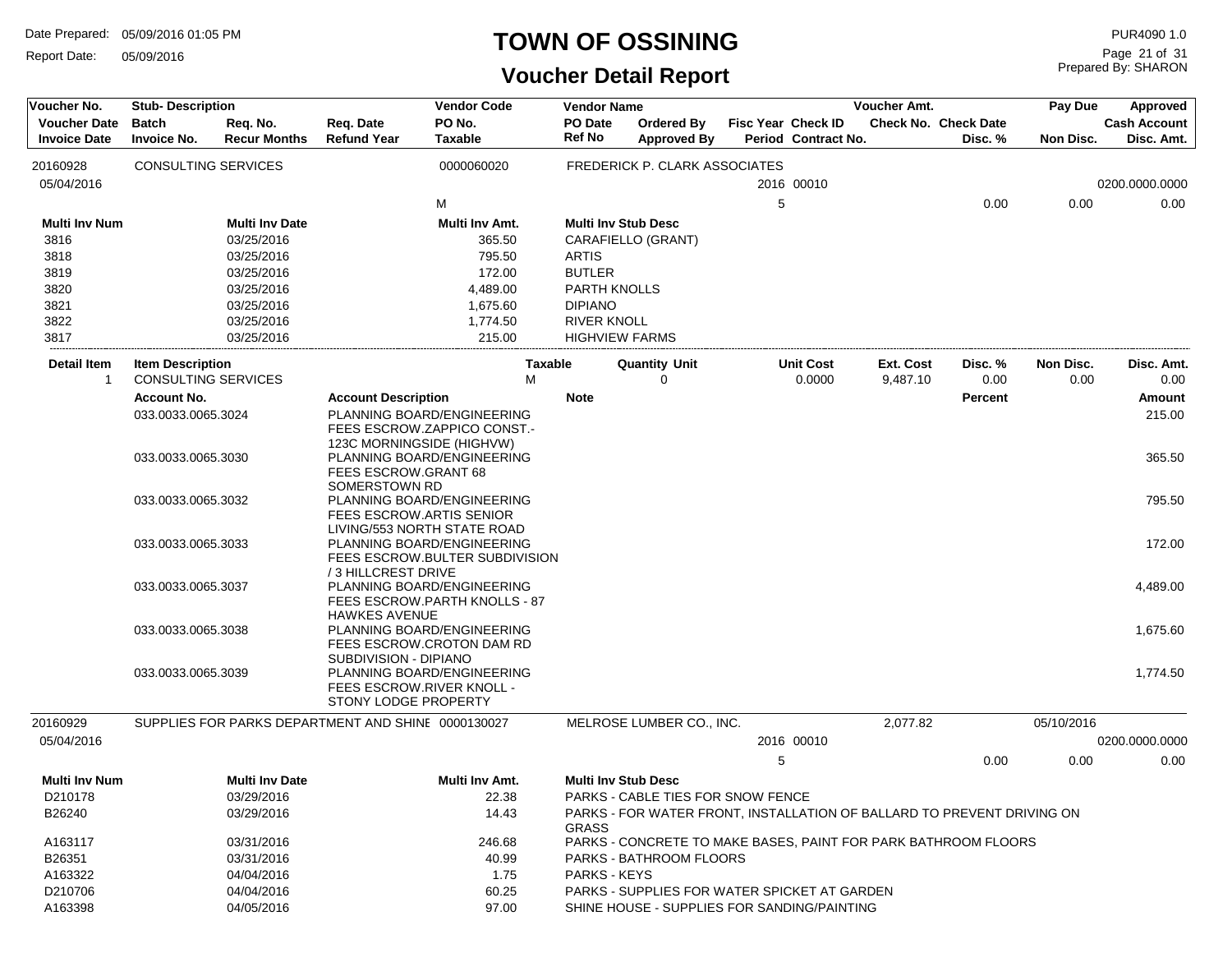Report Date: 05/09/2016

#### **TOWN OF OSSINING**

| Voucher No.          | <b>Stub-Description</b> |                                    |                                                       | <b>Vendor Code</b> |                | Vendor Name                |                                                                      |   |                                | Voucher Amt.          |                             | Pay Due           | Approved            |
|----------------------|-------------------------|------------------------------------|-------------------------------------------------------|--------------------|----------------|----------------------------|----------------------------------------------------------------------|---|--------------------------------|-----------------------|-----------------------------|-------------------|---------------------|
| <b>Voucher Date</b>  | <b>Batch</b>            | Req. No.                           | Req. Date                                             | PO No.             |                | PO Date                    | Ordered By                                                           |   | <b>Fisc Year Check ID</b>      |                       | <b>Check No. Check Date</b> |                   | <b>Cash Account</b> |
| <b>Invoice Date</b>  | <b>Invoice No.</b>      | <b>Recur Months</b>                | <b>Refund Year</b>                                    | <b>Taxable</b>     |                | <b>Ref No</b>              | <b>Approved By</b>                                                   |   | Period Contract No.            |                       | Disc. %                     | Non Disc.         | Disc. Amt.          |
| 20160929             |                         |                                    | SUPPLIES FOR PARKS DEPARTMENT AND SHINE 0000130027    |                    |                |                            | MELROSE LUMBER CO., INC.                                             |   |                                |                       |                             |                   |                     |
| <b>Multi Inv Num</b> |                         | <b>Multi Inv Date</b>              |                                                       | Multi Inv Amt.     |                | <b>Multi Inv Stub Desc</b> |                                                                      |   |                                |                       |                             |                   |                     |
| A163437              |                         | 04/06/2016                         |                                                       | 27.99              |                |                            | PARKS - WATERPROOFING MATERIALS FOR CEDAR POST AT ENGEL PARK SIGN    |   |                                |                       |                             |                   |                     |
| A163499              |                         | 04/07/2016                         |                                                       | 503.43             |                |                            | SHINE HOUSE - PAINT                                                  |   |                                |                       |                             |                   |                     |
| D211259              |                         | 04/11/2016                         |                                                       | 7.59               |                |                            | PARKS - PAINT ROLLERS FOR GERLACH BATHROOM                           |   |                                |                       |                             |                   |                     |
| A163713              |                         | 04/11/2016                         |                                                       | 71.98              |                |                            | <b>PARKS - PAINT FOR GERLACH BATHROOMS</b>                           |   |                                |                       |                             |                   |                     |
| A162973              |                         | 03/28/2016                         |                                                       | 397.45             |                |                            | SHINE HOUSE - CEILING PAINT, PRIMER, ROLLERS                         |   |                                |                       |                             |                   |                     |
| B26858               |                         | 04/11/2016                         |                                                       | 107.97             |                |                            | SHINE HOUSE - IVORY LACE COLOR PAINT                                 |   |                                |                       |                             |                   |                     |
| B27035               |                         | 04/15/2016                         |                                                       | 235.48             |                |                            | PARKS - STAKES FOR WATERFRONT FOR EARTH DAY & FIREMANS PARADE MAY 21 |   |                                |                       |                             |                   |                     |
| A164359              |                         | 04/20/2016                         |                                                       | 50.39              |                |                            | PARKS - GARDEN WATER LINE                                            |   |                                |                       |                             |                   |                     |
| D212193              |                         | 04/20/2016                         |                                                       | 4.98               |                |                            | PARKS - GARDEN WATER LINE                                            |   |                                |                       |                             |                   |                     |
| D212686              |                         | 04/25/2016                         |                                                       | 139.71             |                |                            | PARKS - HOSE MATERIAL FOR STORAGE ROOM AT WATERFRONT, PEAT MOSS FOR  |   |                                |                       |                             |                   |                     |
| B27735               |                         | 04/25/2016                         |                                                       | 47.37              |                |                            | <b>WATERFRONT TO RESEED</b><br>PARKS - WATERFRONT RESEED             |   |                                |                       |                             |                   |                     |
|                      |                         |                                    |                                                       |                    |                |                            |                                                                      |   |                                |                       |                             |                   |                     |
| Detail Item<br>-1    | <b>Item Description</b> |                                    | SUPPLIES FOR PARKS DEPARTMENT AND SHINE HOUSE         |                    | <b>Taxable</b> |                            | <b>Quantity Unit</b>                                                 |   | <b>Unit Cost</b><br>2.077.8200 | Ext. Cost<br>2,077.82 | Disc. %<br>0.00             | Non Disc.<br>0.00 | Disc. Amt.<br>0.00  |
|                      | <b>PROJECT</b>          |                                    |                                                       |                    |                |                            |                                                                      |   |                                |                       |                             |                   |                     |
|                      | <b>Account No.</b>      |                                    | <b>Account Description</b>                            |                    |                | <b>Note</b>                |                                                                      |   |                                |                       | Percent                     |                   | Amount              |
|                      | 037.7110.2183           |                                    | SHINEHOUSE RESTORATION                                |                    |                |                            |                                                                      |   |                                |                       |                             |                   | 1,105.85            |
|                      | 010.7110.0419           |                                    | MAINT./REPAIR                                         |                    |                |                            |                                                                      |   |                                |                       |                             |                   | 971.97              |
| 20160930             |                         |                                    | RYDER SHOP WELDING TANKS AND TORCH TAN 0000010067     |                    |                |                            | ALL-WELD PRODUCTS                                                    |   |                                | 30.00                 |                             | 05/10/2016        |                     |
| 05/04/2016           |                         |                                    |                                                       |                    |                |                            |                                                                      |   | 2016 00010                     |                       |                             |                   | 0200.0000.0000      |
|                      |                         |                                    |                                                       |                    |                |                            |                                                                      |   |                                |                       |                             |                   |                     |
| 03/31/2016           | 425877                  |                                    |                                                       | M                  |                |                            |                                                                      | 5 |                                |                       | 0.00                        | 0.00              | 0.00                |
| Detail Item          | <b>Item Description</b> |                                    |                                                       |                    | <b>Taxable</b> |                            | <b>Quantity Unit</b>                                                 |   | <b>Unit Cost</b>               | Ext. Cost             | Disc. %                     | Non Disc.         | Disc. Amt.          |
| -1                   | #01285)                 |                                    | RYDER SHOP WELDING TANKS AND TORCH TANKS (ACCT        |                    | м              |                            |                                                                      |   | 30.0000                        | 30.00                 | 0.00                        | 0.00              | 0.00                |
|                      | <b>Account No.</b>      |                                    | <b>Account Description</b>                            |                    |                | <b>Note</b>                |                                                                      |   |                                |                       | <b>Percent</b>              |                   | Amount              |
|                      | 010.7110.0419           |                                    | MAINT./REPAIR                                         |                    |                |                            |                                                                      |   |                                |                       | 100.00                      |                   | 30.00               |
| 20160931             |                         |                                    | SHINE HOUSE FUEL DELIVERY 66.1 GAL@\$1.112 0000701212 |                    |                |                            | UNITED METRO ENERGY CORP                                             |   |                                | 95.45                 |                             | 05/10/2016        |                     |
| 05/04/2016           |                         |                                    |                                                       |                    |                |                            |                                                                      |   | 2016 00010                     |                       |                             |                   | 0200.0000.0000      |
|                      |                         |                                    |                                                       |                    |                |                            |                                                                      |   |                                |                       |                             |                   |                     |
| 04/21/2016           | 229204                  |                                    |                                                       | M                  |                |                            |                                                                      | 5 |                                |                       | 0.00                        | 0.00              | 0.00                |
| Detail Item          | <b>Item Description</b> |                                    |                                                       |                    | Taxable        |                            | <b>Quantity Unit</b>                                                 |   | <b>Unit Cost</b>               | Ext. Cost             | Disc. %                     | Non Disc.         | Disc. Amt.          |
| -1                   |                         |                                    | SHINE HOUSE FUEL DELIVERY 66.1 GAL@\$1,1120 AND NORA  |                    | м              |                            | -1                                                                   |   | 95.4500                        | 95.45                 | 0.00                        | 0.00              | 0.00                |
|                      |                         | ASSESSMENT 66.1 GAL@\$0.002/GALLON |                                                       |                    |                |                            |                                                                      |   |                                |                       |                             |                   |                     |
|                      | <b>Account No.</b>      |                                    | <b>Account Description</b>                            |                    |                | <b>Note</b>                |                                                                      |   |                                |                       | <b>Percent</b>              |                   | Amount              |
|                      | 010.7110.0474           |                                    | FUEL OIL                                              |                    |                |                            |                                                                      |   |                                |                       | 100.00                      |                   | 95.45               |
| 20160932             |                         | CHALK MACHINE FOR BALL FIELDS      |                                                       | 0000160012         |                |                            | PARTAC PEAT CORP.                                                    |   |                                | 352.50                |                             | 05/10/2016        |                     |
| 05/04/2016           |                         |                                    |                                                       |                    |                |                            |                                                                      |   | 2016 00010                     |                       |                             |                   | 0200.0000.0000      |
| 04/23/2016           | 2016-31131              |                                    |                                                       |                    |                |                            |                                                                      | 5 |                                |                       | 0.00                        | 0.00              | 0.00                |
|                      |                         |                                    |                                                       |                    |                |                            |                                                                      |   |                                |                       |                             |                   |                     |
| <b>Detail Item</b>   | <b>Item Description</b> |                                    |                                                       |                    | Taxable        |                            | <b>Quantity Unit</b>                                                 |   | <b>Unit Cost</b>               | Ext. Cost             | Disc.%                      | Non Disc.         | Disc. Amt.          |
| $\mathbf{1}$         |                         | CHALK MACHINE FOR BALL FIELDS      |                                                       |                    |                |                            |                                                                      |   | 352.5000                       | 352.50                | 0.00                        | 0.00              | 0.00                |
|                      | <b>Account No.</b>      |                                    | <b>Account Description</b>                            |                    |                | <b>Note</b>                |                                                                      |   |                                |                       | Percent                     |                   | Amount              |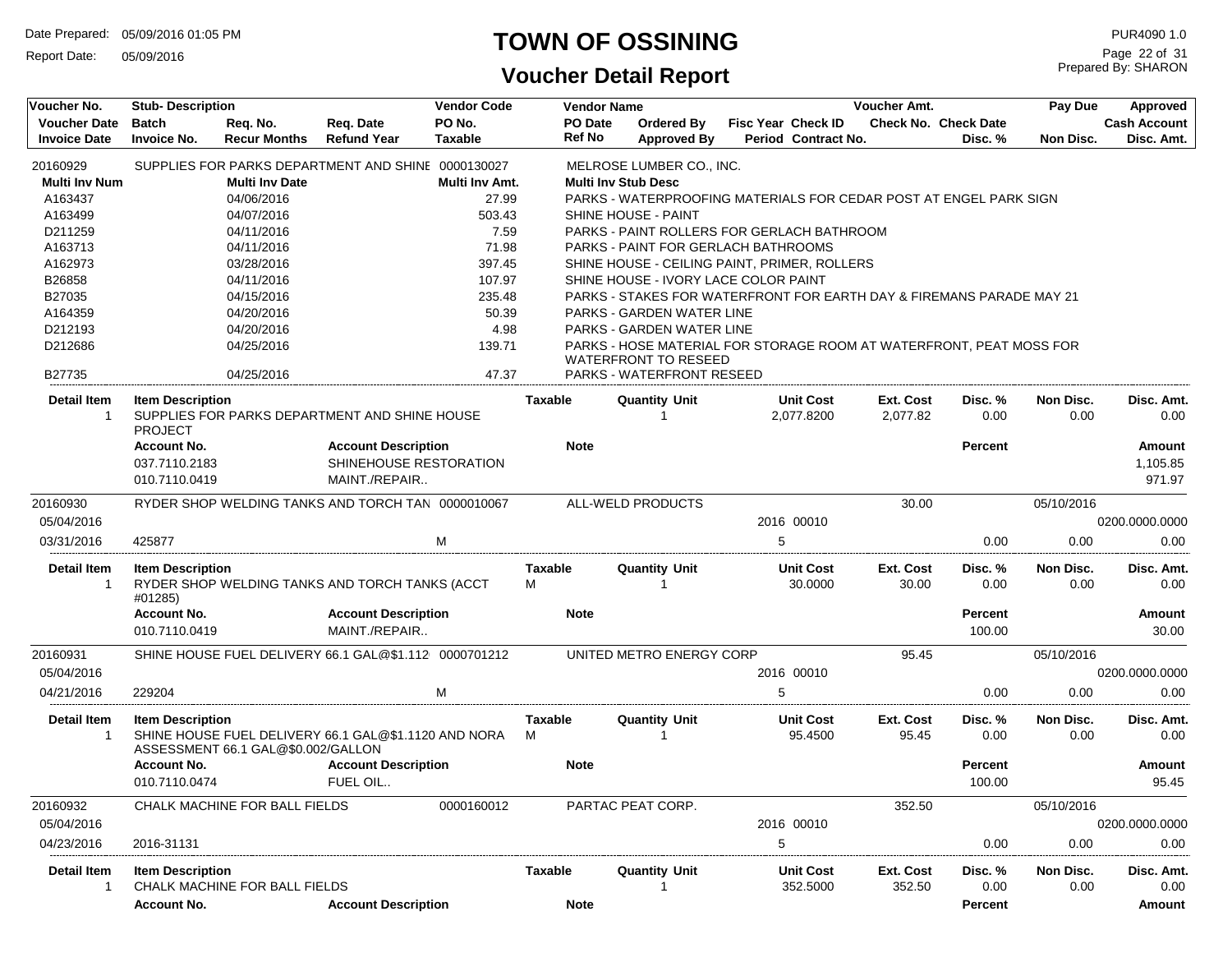Report Date: 05/09/2016

### **TOWN OF OSSINING**

Prepared By: SHARON Page 23 of 31

| Voucher No.                                | <b>Stub-Description</b>                        |                                                   |                                                    | <b>Vendor Code</b>               |                          | <b>Vendor Name</b>                                                            |                                  |                                 |                                           | Voucher Amt.               |                                 | Pay Due           | Approved                          |
|--------------------------------------------|------------------------------------------------|---------------------------------------------------|----------------------------------------------------|----------------------------------|--------------------------|-------------------------------------------------------------------------------|----------------------------------|---------------------------------|-------------------------------------------|----------------------------|---------------------------------|-------------------|-----------------------------------|
| <b>Voucher Date</b><br><b>Invoice Date</b> | <b>Batch</b><br><b>Invoice No.</b>             | Req. No.<br><b>Recur Months</b>                   | Req. Date<br><b>Refund Year</b>                    | PO No.<br><b>Taxable</b>         | PO Date<br><b>Ref No</b> |                                                                               | Ordered By<br><b>Approved By</b> |                                 | Fisc Year Check ID<br>Period Contract No. |                            | Check No. Check Date<br>Disc. % | Non Disc.         | <b>Cash Account</b><br>Disc. Amt. |
| 20160932                                   |                                                | CHALK MACHINE FOR BALL FIELDS                     |                                                    | 0000160012                       |                          | PARTAC PEAT CORP.                                                             |                                  |                                 |                                           |                            |                                 |                   |                                   |
|                                            | <b>Account No.</b><br>010.7110.0449            |                                                   | <b>Account Description</b><br>PARTS/LABOR          |                                  | <b>Note</b>              |                                                                               |                                  |                                 |                                           |                            | Percent<br>100.00               |                   | Amount<br>352.50                  |
| 20160933                                   |                                                |                                                   | REPLACED FLUSH VALVES IN RYDER LOWER BA 0000701059 |                                  |                          |                                                                               |                                  | CASTLE PLUMBING & HEATING, INC. |                                           | 583.00                     |                                 | 05/10/2016        |                                   |
| 05/04/2016                                 |                                                |                                                   |                                                    |                                  |                          |                                                                               |                                  |                                 | 2016 00010                                |                            |                                 |                   | 0200.0000.0000                    |
| 04/19/2016                                 | 10040                                          |                                                   |                                                    | M                                |                          |                                                                               |                                  | 5                               |                                           |                            | 0.00                            | 0.00              | 0.00                              |
| <b>Detail Item</b><br>$\mathbf 1$          | <b>Item Description</b>                        | AND REPAIRED BACKFLOW FOR FIELDS                  | REPLACED FLUSH VALVES IN RYDER LOWER BATHROOMS     |                                  | <b>Taxable</b><br>М      |                                                                               | <b>Quantity Unit</b>             |                                 | <b>Unit Cost</b><br>583.0000              | Ext. Cost<br>583.00        | Disc. %<br>0.00                 | Non Disc.<br>0.00 | Disc. Amt.<br>0.00                |
|                                            | <b>Account No.</b><br>010.7110.0419            |                                                   | <b>Account Description</b><br>MAINT./REPAIR        |                                  | <b>Note</b>              |                                                                               |                                  |                                 |                                           |                            | Percent<br>100.00               |                   | Amount<br>583.00                  |
| 20160934                                   |                                                | PARTS FOR PARKS '61 FORD TRACTOR                  |                                                    | 0000130045                       |                          |                                                                               | MT. KISCO TRUCK & AUTO PA        |                                 |                                           | 97.76                      |                                 | 05/10/2016        |                                   |
| 05/04/2016                                 |                                                |                                                   |                                                    |                                  |                          |                                                                               |                                  | 5                               | 2016 00010                                |                            | 0.00                            | 0.00              | 0200.0000.0000<br>0.00            |
| <b>Multi Inv Num</b><br>335520<br>335524   |                                                | <b>Multi Inv Date</b><br>03/31/2016<br>03/31/2016 |                                                    | Multi Inv Amt.<br>80.75<br>17.01 |                          | <b>Multi Inv Stub Desc</b><br><b>FLYWHLCUT &amp; LABOR</b><br><b>BEARINGS</b> |                                  |                                 |                                           |                            |                                 |                   |                                   |
| <b>Detail Item</b><br>$\mathbf{1}$         | <b>Item Description</b>                        | PARTS FOR PARKS '61 FORD TRACTOR                  |                                                    |                                  | <b>Taxable</b>           |                                                                               | <b>Quantity Unit</b><br>1        |                                 | <b>Unit Cost</b>                          | <b>Ext. Cost</b>           | Disc. %                         | Non Disc.         | Disc. Amt.                        |
|                                            | <b>Account No.</b>                             |                                                   | <b>Account Description</b>                         |                                  | <b>Note</b>              |                                                                               |                                  |                                 | 97.7600                                   | 97.76                      | 0.00<br><b>Percent</b>          | 0.00              | 0.00<br>Amount                    |
|                                            | 010.7110.0449                                  |                                                   | PARTS/LABOR                                        |                                  |                          |                                                                               |                                  |                                 |                                           |                            | 100.00                          |                   | 97.76                             |
| 20160935                                   | PARTS FOR PARKS #15                            |                                                   |                                                    | 0000700205                       |                          |                                                                               | PARK FORD LINCOLN & MERCURY      |                                 |                                           | 33.98                      |                                 | 05/10/2016        |                                   |
| 05/04/2016                                 |                                                |                                                   |                                                    |                                  |                          |                                                                               |                                  |                                 | 2016 00010                                |                            |                                 |                   | 0200.0000.0000                    |
| 04/19/2016                                 | 5034023                                        |                                                   |                                                    |                                  |                          |                                                                               |                                  | 5                               |                                           |                            | 0.00                            | 0.00              | 0.00                              |
| <b>Detail Item</b><br>$\mathbf{1}$         | <b>Item Description</b><br>PARTS FOR PARKS #15 |                                                   |                                                    |                                  | Taxable                  |                                                                               | <b>Quantity Unit</b>             |                                 | <b>Unit Cost</b><br>33.9800               | Ext. Cost<br>33.98         | Disc. %<br>0.00                 | Non Disc.<br>0.00 | Disc. Amt.<br>0.00                |
|                                            | <b>Account No.</b><br>010.7110.0449            |                                                   | <b>Account Description</b><br>PARTS/LABOR          |                                  | <b>Note</b>              |                                                                               |                                  |                                 |                                           |                            | <b>Percent</b><br>100.00        |                   | Amount<br>33.98                   |
| 20160936<br>05/05/2016                     | <b>MAY STORAGE</b>                             |                                                   |                                                    | 0000130013                       |                          |                                                                               |                                  | MANY'S WAREHOUSE & STORAGE INC  | 2016 00010                                | 820.00                     |                                 | 05/10/2016        | 0200.0000.0000                    |
| 05/01/2016                                 | 6955                                           |                                                   |                                                    |                                  |                          |                                                                               |                                  | 5                               |                                           |                            | 0.00                            | 0.00              | 0.00                              |
| <b>Detail Item</b><br>$\mathbf 1$          | <b>Item Description</b><br><b>MAY STORAGE</b>  |                                                   |                                                    |                                  | Taxable                  |                                                                               | <b>Quantity Unit</b><br>$\Omega$ |                                 | <b>Unit Cost</b><br>0.0000                | <b>Ext. Cost</b><br>820.00 | Disc. %<br>0.00                 | Non Disc.<br>0.00 | Disc. Amt.<br>0.00                |
|                                            | <b>Account No.</b>                             |                                                   | <b>Account Description</b>                         |                                  | <b>Note</b>              |                                                                               |                                  |                                 |                                           |                            | <b>Percent</b>                  |                   | Amount                            |
|                                            | 010.1450.0432                                  |                                                   | CARTING/LIGHT                                      |                                  |                          |                                                                               |                                  |                                 |                                           |                            | 100.00                          |                   | 820.00                            |
| 20160937                                   |                                                | MONTHLY RETAINER FOR APRIL 2016                   |                                                    | 0000701465                       |                          |                                                                               | SILVERBERG ZALANTIS, LLP         |                                 |                                           | 4,500.00                   |                                 | 05/10/2016        |                                   |
| 05/05/2016                                 |                                                |                                                   |                                                    |                                  |                          |                                                                               |                                  |                                 | 2016 00010                                |                            |                                 |                   | 0200.0000.0000                    |
| 05/03/2016                                 | 05032016                                       |                                                   |                                                    | Α                                |                          |                                                                               |                                  | 5                               |                                           |                            | 0.00                            | 0.00              | 0.00                              |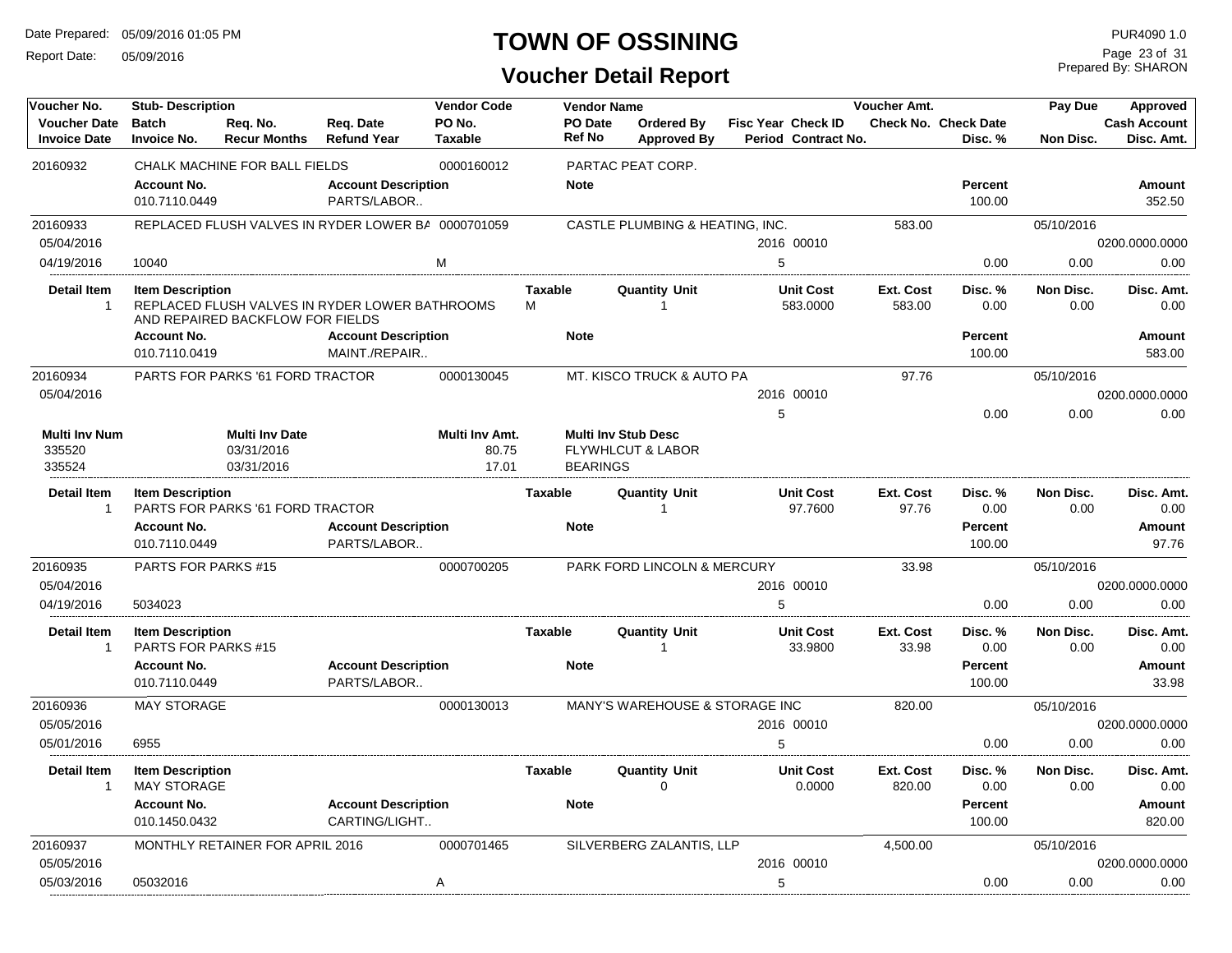Report Date: 05/09/2016

### **TOWN OF OSSINING**

### **Voucher Detail Report**

Prepared By: SHARON Page 24 of 31

| Voucher No.                                | <b>Stub-Description</b>               |                                 |                                                                                                        | <b>Vendor Code</b>            |                     | <b>Vendor Name</b> |                                   |                                                  | Voucher Amt.          |                                        | Pay Due           | Approved                   |
|--------------------------------------------|---------------------------------------|---------------------------------|--------------------------------------------------------------------------------------------------------|-------------------------------|---------------------|--------------------|-----------------------------------|--------------------------------------------------|-----------------------|----------------------------------------|-------------------|----------------------------|
| <b>Voucher Date</b><br><b>Invoice Date</b> | <b>Batch</b><br><b>Invoice No.</b>    | Reg. No.<br><b>Recur Months</b> | Req. Date<br><b>Refund Year</b>                                                                        | PO No.<br><b>Taxable</b>      |                     | PO Date<br>Ref No  | Ordered By<br><b>Approved By</b>  | <b>Fisc Year Check ID</b><br>Period Contract No. |                       | <b>Check No. Check Date</b><br>Disc. % | Non Disc.         | Cash Account<br>Disc. Amt. |
| 20160937                                   |                                       | MONTHLY RETAINER FOR APRIL 2016 |                                                                                                        | 0000701465                    |                     |                    | SILVERBERG ZALANTIS, LLP          |                                                  |                       |                                        |                   |                            |
| <b>Detail Item</b><br>-1                   | <b>Item Description</b>               | MONTHLY RETAINER FOR APRIL 2016 |                                                                                                        |                               | <b>Taxable</b><br>A |                    | <b>Quantity Unit</b>              | <b>Unit Cost</b><br>4,500.0000                   | Ext. Cost<br>4,500.00 | Disc. %<br>0.00                        | Non Disc.<br>0.00 | Disc. Amt.<br>0.00         |
|                                            | <b>Account No.</b>                    |                                 | <b>Account Description</b>                                                                             |                               |                     | <b>Note</b>        |                                   |                                                  |                       | <b>Percent</b>                         |                   | Amount                     |
|                                            | 010.1420.0426                         |                                 | SPECIAL COUNSEL                                                                                        |                               |                     |                    |                                   |                                                  |                       | 65.00                                  |                   | 2,925.00                   |
|                                            | 020.1420.0426                         |                                 | SPECIAL COUNSEL                                                                                        |                               |                     |                    |                                   |                                                  |                       | 35.00                                  |                   | 1,575.00                   |
| 20160938                                   |                                       |                                 | TWENTY-SIXTH MONTHLY PAYMENT FOR MONIT 0000701287                                                      |                               |                     |                    | MICHAEL HABERMAN ASSOCIATES, INC. |                                                  | 2,607.41              |                                        | 05/10/2016        |                            |
| 05/05/2016                                 |                                       |                                 |                                                                                                        |                               |                     |                    |                                   | 2016 00010                                       |                       |                                        |                   | 0200.0000.0000             |
| 05/02/2016                                 | 05022016                              |                                 |                                                                                                        | м                             |                     |                    |                                   | 5                                                |                       | 0.00                                   | 0.00              | 0.00                       |
| Detail Item<br>$\mathbf{1}$                | <b>Item Description</b><br><b>VAL</b> |                                 | TWENTY-SIXTH MONTHLY PAYMENT FOR MONITORING RE-                                                        |                               | Taxable<br>М        |                    | <b>Quantity Unit</b><br>1         | <b>Unit Cost</b><br>2,607.4100                   | Ext. Cost<br>2,607.41 | Disc. %<br>0.00                        | Non Disc.<br>0.00 | Disc. Amt.<br>0.00         |
|                                            | <b>Account No.</b>                    |                                 | <b>Account Description</b>                                                                             |                               |                     | <b>Note</b>        |                                   |                                                  |                       | <b>Percent</b>                         |                   | Amount                     |
|                                            | 037.1355.2187                         |                                 |                                                                                                        | TOWN-WIDE REVALUATION PROJECT |                     |                    |                                   |                                                  |                       | 100.00                                 |                   | 2,607.41                   |
| 20160939                                   |                                       |                                 | COURT & SUPERVISORS COPIERS, 11/1/15-11/3( 0000040097                                                  |                               |                     |                    | DE LAGE LANDEN FINANCIAL SRVCS    |                                                  | 747.56                |                                        | 05/10/2016        |                            |
| 05/05/2016                                 |                                       |                                 |                                                                                                        |                               |                     |                    |                                   | 2016 00010                                       |                       |                                        |                   | 0200.0000.0000             |
| 11/07/2015                                 | 47828958                              |                                 |                                                                                                        |                               |                     |                    |                                   | 5 24938431                                       |                       | 0.00                                   | 0.00              | 0.00                       |
| <b>Detail Item</b><br>-1                   | <b>Item Description</b>               |                                 | COURT & SUPERVISORS COPIERS, 11/1/15-11/30/15                                                          |                               | Taxable             |                    | <b>Quantity Unit</b>              | <b>Unit Cost</b><br>747.5600                     | Ext. Cost<br>747.56   | Disc. %<br>0.00                        | Non Disc.<br>0.00 | Disc. Amt.<br>0.00         |
|                                            | <b>Account No.</b>                    |                                 | <b>Account Description</b>                                                                             |                               |                     | <b>Note</b>        |                                   |                                                  |                       | <b>Percent</b>                         |                   | Amount                     |
|                                            | 010.1110.0419                         |                                 | MAINT./REPAIR                                                                                          |                               |                     |                    |                                   |                                                  |                       |                                        |                   | 321.64                     |
|                                            | 010.1620.0419                         |                                 | MAINT./REPAIR                                                                                          |                               |                     |                    |                                   |                                                  |                       |                                        |                   | 393.43                     |
|                                            | 010.1110.0419                         |                                 | MAINT./REPAIR                                                                                          |                               |                     |                    |                                   |                                                  |                       |                                        |                   | 7.00                       |
|                                            | 010.1620.0419                         |                                 | MAINT./REPAIR                                                                                          |                               |                     |                    |                                   |                                                  |                       |                                        |                   | 25.49                      |
| 20160940                                   |                                       |                                 | RESTOCKING OF FIRST AID SUPPLY CABINETS / 0000701490                                                   |                               |                     |                    | <b>CINTAS CORPORATION #2</b>      |                                                  | 295.40                |                                        | 05/10/2016        |                            |
| 05/05/2016                                 |                                       |                                 |                                                                                                        |                               |                     |                    |                                   | 2016 00010                                       |                       |                                        |                   | 0200.0000.0000             |
| 04/13/2016                                 | 5004795995                            |                                 |                                                                                                        | M                             |                     |                    |                                   | 5                                                |                       | 0.00                                   | 0.00              | 0.00                       |
| <b>Detail Item</b><br>-1                   | <b>Item Description</b>               |                                 | RESTOCKING OF FIRST AID SUPPLY CABINETS AT 16<br>CROTON, COURTHOUSE AND SENIOR CENTER                  |                               | Taxable<br>M        |                    | <b>Quantity Unit</b><br>1         | <b>Unit Cost</b><br>295.4000                     | Ext. Cost<br>295.40   | Disc. %<br>0.00                        | Non Disc.<br>0.00 | Disc. Amt.<br>0.00         |
|                                            | <b>Account No.</b>                    |                                 | <b>Account Description</b>                                                                             |                               |                     | <b>Note</b>        |                                   |                                                  |                       | <b>Percent</b>                         |                   | Amount                     |
|                                            | 010.1620.0401                         |                                 | SUPPLIES                                                                                               |                               |                     |                    |                                   |                                                  |                       | 100.00                                 |                   | 295.40                     |
| 20160941                                   |                                       |                                 | FOR SERVICES RENDERED IN CONNECTION WIT 0000700561                                                     |                               |                     |                    | USI CONSULTING GROUP              |                                                  | 3.900.00              |                                        | 05/10/2016        |                            |
| 05/05/2016                                 |                                       |                                 |                                                                                                        |                               |                     |                    |                                   | 2016 00010                                       |                       |                                        |                   | 0200.0000.0000             |
| 03/31/2016                                 | 90010248                              |                                 |                                                                                                        | M                             |                     |                    |                                   | 5                                                |                       | 0.00                                   | 0.00              | 0.00                       |
| Detail Item<br>$\mathbf{1}$                | <b>Item Description</b>               |                                 | FOR SERVICES RENDERED IN CONNECTION WITH JANUARY<br>1, 2015 GASB 45 VALUATION OF RETIREE WELFARE PLANS |                               | Taxable<br>М        |                    | <b>Quantity Unit</b>              | <b>Unit Cost</b><br>3,900.0000                   | Ext. Cost<br>3,900.00 | Disc. %<br>0.00                        | Non Disc.<br>0.00 | Disc. Amt.<br>0.00         |
|                                            | <b>Account No.</b>                    |                                 | <b>Account Description</b>                                                                             |                               |                     | <b>Note</b>        |                                   |                                                  |                       | Percent                                |                   | Amount                     |
|                                            | 010.1910.0465                         |                                 | GASB 45 SERVICES                                                                                       |                               |                     |                    |                                   |                                                  |                       |                                        |                   | 1,950.00                   |
|                                            | 020.1910.0465                         |                                 | GASB 45 SERVICES                                                                                       |                               |                     |                    |                                   |                                                  |                       |                                        |                   | 780.00                     |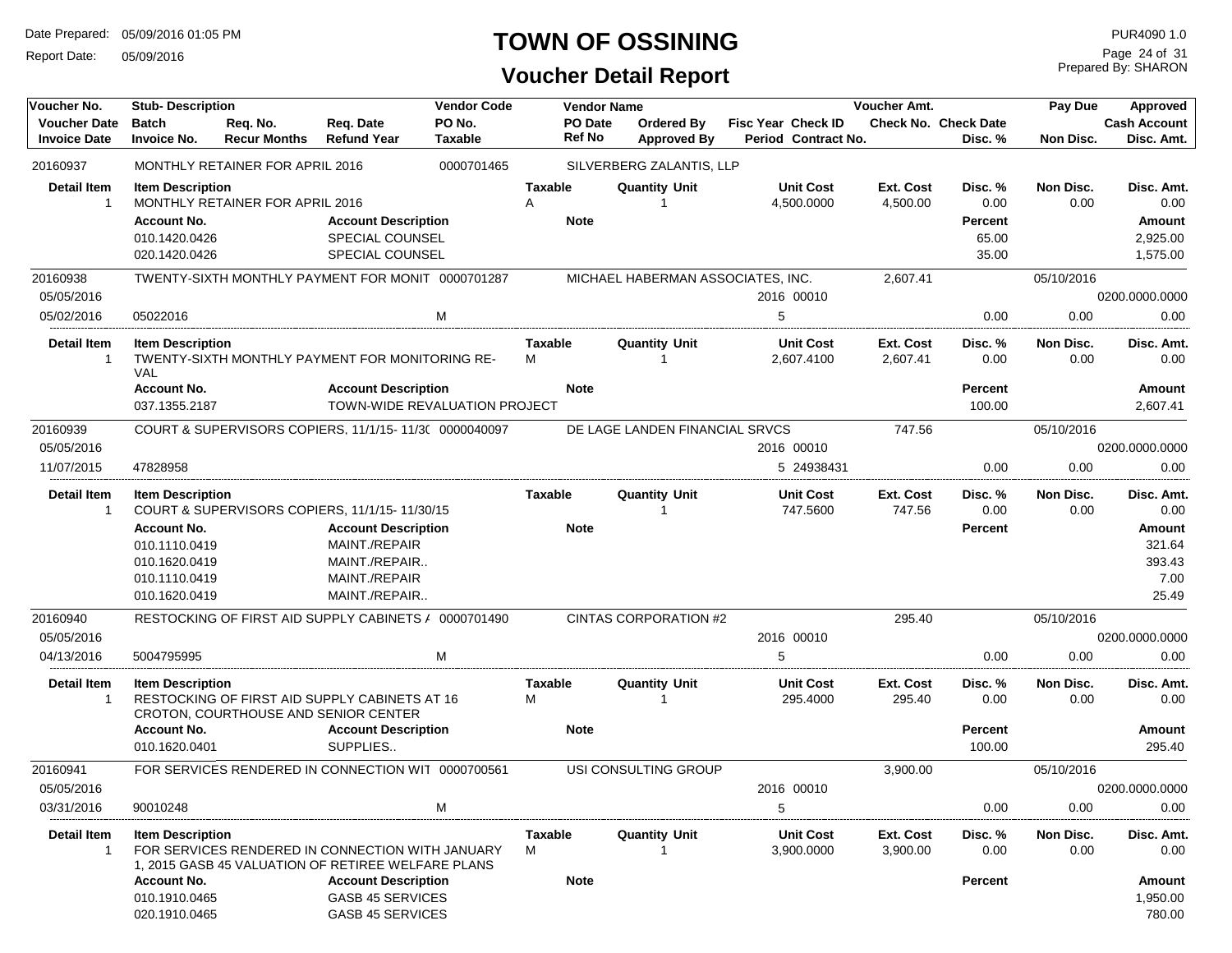Report Date: 05/09/2016

#### **TOWN OF OSSINING**

| PO No.<br>PO Date<br><b>Voucher Date</b><br><b>Batch</b><br>Req. No.<br>Req. Date<br><b>Ordered By</b><br><b>Fisc Year Check ID</b><br>Ref No<br><b>Refund Year</b><br><b>Taxable</b><br><b>Invoice Date</b><br><b>Invoice No.</b><br><b>Recur Months</b><br><b>Approved By</b><br>Period Contract No. | <b>Cash Account</b><br><b>Check No. Check Date</b><br>Disc. %<br>Non Disc.<br>Disc. Amt. |
|--------------------------------------------------------------------------------------------------------------------------------------------------------------------------------------------------------------------------------------------------------------------------------------------------------|------------------------------------------------------------------------------------------|
| FOR SERVICES RENDERED IN CONNECTION WIT 0000700561<br>20160941<br>USI CONSULTING GROUP                                                                                                                                                                                                                 |                                                                                          |
| <b>Account No.</b><br><b>Account Description</b><br><b>Note</b>                                                                                                                                                                                                                                        | <b>Percent</b><br>Amount                                                                 |
| 031.1910.0465<br><b>GASB 45 SERVICES</b>                                                                                                                                                                                                                                                               | 1,170.00                                                                                 |
| 0000701334<br>20160942<br>SENIOR COPY MACHINE 1/3-4/3<br>CONNECTICUT BUSINESS SYSTEMS, LLC                                                                                                                                                                                                             | 17.85<br>05/10/2016                                                                      |
| 05/05/2016<br>2016 00010                                                                                                                                                                                                                                                                               | 0200.0000.0000                                                                           |
| M<br>5<br>04/27/2016<br>126212                                                                                                                                                                                                                                                                         | 0.00<br>0.00<br>0.00                                                                     |
| <b>Item Description</b><br><b>Quantity Unit</b><br><b>Unit Cost</b><br>Detail Item<br><b>Taxable</b><br>M<br>SENIOR COPY MACHINE 1/3-4/3<br>17.8500<br>1                                                                                                                                               | <b>Ext. Cost</b><br>Non Disc.<br>Disc. Amt.<br>Disc. %<br>17.85<br>0.00<br>0.00<br>0.00  |
| <b>Account No.</b><br><b>Account Description</b><br><b>Note</b>                                                                                                                                                                                                                                        | <b>Percent</b><br>Amount                                                                 |
| 010.6772.0402<br>PRINTING                                                                                                                                                                                                                                                                              | 100.00<br>17.85                                                                          |
| <b>VILLAGE OF OSSINING</b><br>20160943<br>APRIL 2016 IMA SERVICES<br>0000150028                                                                                                                                                                                                                        | 128,146.62<br>05/10/2016                                                                 |
| 05/05/2016<br>2016 00010                                                                                                                                                                                                                                                                               | 0200.0000.0000                                                                           |
| 04/01/2016<br>2016200014008<br>5                                                                                                                                                                                                                                                                       | 0.00<br>0.00<br>0.00                                                                     |
| Detail Item<br><b>Item Description</b><br>Taxable<br><b>Quantity Unit</b><br><b>Unit Cost</b><br>APRIL 2016 IMA SERVICES<br>$\mathbf 1$<br>128,146.6200                                                                                                                                                | Ext. Cost<br>Non Disc.<br>Disc. %<br>Disc. Amt.<br>0.00<br>0.00<br>0.00<br>128,146.62    |
| <b>Account No.</b><br><b>Account Description</b><br><b>Note</b>                                                                                                                                                                                                                                        | Amount<br><b>Percent</b>                                                                 |
| <b>VILLAGE OSS.CONTRACTUAL</b><br>010.1680.0475                                                                                                                                                                                                                                                        | 12,240.51                                                                                |
| VILLAGE OSS.CONTRACTUAL<br>020.1680.0475                                                                                                                                                                                                                                                               | 7,161.41                                                                                 |
| VILLAGE OSS.CONTRACTUAL<br>031.1680.0475                                                                                                                                                                                                                                                               | 6,887.46                                                                                 |
| 032.1680.0475<br><b>VILLAGE OSS.CONTRACTUAL</b>                                                                                                                                                                                                                                                        | 584.69                                                                                   |
| 050.1680.0475<br><b>VILLAGE OSS.CONTRACTUAL</b>                                                                                                                                                                                                                                                        | 79.97                                                                                    |
| 051.1680.0475<br>VILLAGE OSS.CONTRACTUAL                                                                                                                                                                                                                                                               | 88.40                                                                                    |
| VILLAGE OSS.CONTRACTUAL<br>045.1680.0475                                                                                                                                                                                                                                                               | 1,038.63                                                                                 |
| VILLAGE OSS.CONTRACTUAL<br>063.1680.0475                                                                                                                                                                                                                                                               | 204.91                                                                                   |
| <b>VILLAGE OSS.CONTRACTUAL</b><br>064.1680.0475                                                                                                                                                                                                                                                        | 1,564.09                                                                                 |
| 065.1680.0475<br><b>VILLAGE OSS.CONTRACTUAL</b>                                                                                                                                                                                                                                                        | 1,309.50                                                                                 |
| 066.1680.0475<br><b>VILLAGE OSS.CONTRACTUAL</b>                                                                                                                                                                                                                                                        | 1,454.21                                                                                 |
| 020.3620.0438<br>RENT.                                                                                                                                                                                                                                                                                 | 1,318.60                                                                                 |
| 010.1440.0413<br><b>CONSULTANT</b>                                                                                                                                                                                                                                                                     | 355.79                                                                                   |
| CONSULTANT<br>020.1440.0413                                                                                                                                                                                                                                                                            | 6,048.46                                                                                 |
| CONSULTANT<br>032.8810.0413                                                                                                                                                                                                                                                                            | 355.79                                                                                   |
| 045.1440.0413<br><b>CONSULTANT</b>                                                                                                                                                                                                                                                                     | 355.79                                                                                   |
| VILLAGE IMA-BUILDING RENTAL<br>010.1620.0430                                                                                                                                                                                                                                                           | 313.71                                                                                   |
| 020.7310.0475<br>VILLAGE OSS.CONTRACTUAL                                                                                                                                                                                                                                                               | 28,563.14                                                                                |
| VILLAGE OSS.CONTRACTUAL<br>010.1420.0475                                                                                                                                                                                                                                                               | 944.54                                                                                   |
| 010.1620.0430<br>VILLAGE IMA-BUILDING RENTAL                                                                                                                                                                                                                                                           | 13,226.78                                                                                |
| 010.6770.0438<br><b>MISCELLANEOUS</b>                                                                                                                                                                                                                                                                  | 2,909.12                                                                                 |
| VILLAGE OSS.CONTRACTUAL<br>064.3410.0475                                                                                                                                                                                                                                                               | 41,141.12                                                                                |
| 20160944<br>IN TICKET COLLECTIONS- OUT OF STATE COLLE 0000701074<br>COMPLUS DATA INNOVATIONS, INC.                                                                                                                                                                                                     | 5,096.25<br>05/10/2016                                                                   |
| 05/05/2016<br>2016 00010                                                                                                                                                                                                                                                                               | 0200.0000.0000                                                                           |
| M<br>04/30/2016<br>32242<br>5                                                                                                                                                                                                                                                                          | 0.00<br>0.00<br>0.00                                                                     |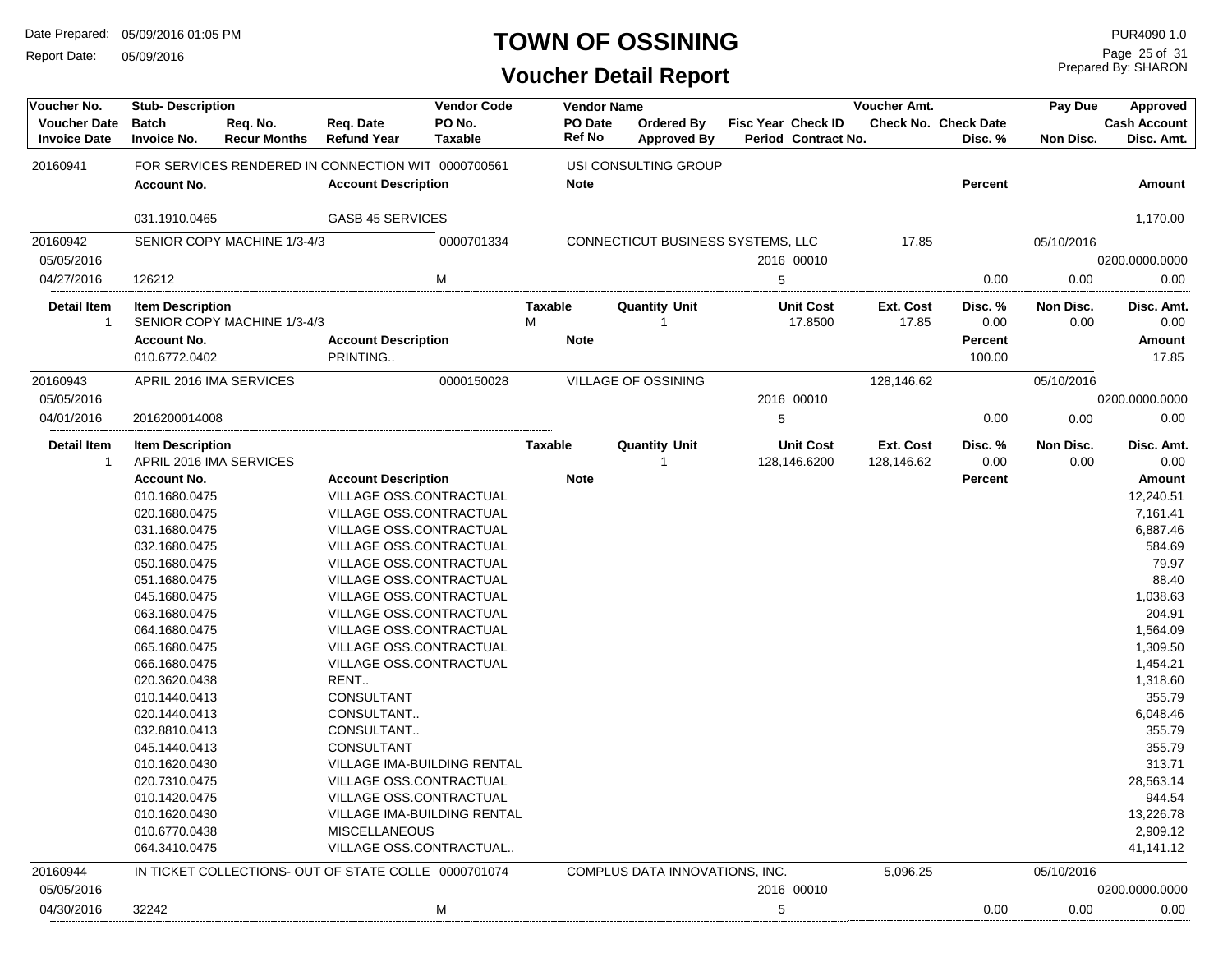Report Date: 05/09/2016

### **TOWN OF OSSINING**

| Voucher No.<br><b>Voucher Date</b>         | <b>Stub-Description</b><br><b>Batch</b>              | Req. No.                                          | Req. Date                                            | <b>Vendor Code</b><br>PO No.     | <b>Vendor Name</b><br><b>PO Date</b> | Ordered By                                                                         | Fisc Year Check ID             | <b>Voucher Amt.</b>          | <b>Check No. Check Date</b> | Pay Due           | <b>Approved</b><br><b>Cash Account</b> |
|--------------------------------------------|------------------------------------------------------|---------------------------------------------------|------------------------------------------------------|----------------------------------|--------------------------------------|------------------------------------------------------------------------------------|--------------------------------|------------------------------|-----------------------------|-------------------|----------------------------------------|
| <b>Invoice Date</b>                        | <b>Invoice No.</b>                                   | <b>Recur Months</b>                               | <b>Refund Year</b>                                   | <b>Taxable</b>                   | Ref No                               | <b>Approved By</b>                                                                 | Period Contract No.            |                              | Disc. %                     | Non Disc.         | Disc. Amt.                             |
| 20160944                                   |                                                      |                                                   | IN TICKET COLLECTIONS- OUT OF STATE COLLE 0000701074 |                                  |                                      | COMPLUS DATA INNOVATIONS, INC.                                                     |                                |                              |                             |                   |                                        |
| <b>Detail Item</b><br>$\mathbf{1}$         | <b>Item Description</b><br><b>DELINQUENT NOTICES</b> |                                                   | IN TICKET COLLECTIONS- OUT OF STATE COLLECTIONS,     |                                  | <b>Taxable</b><br>M                  | <b>Quantity Unit</b>                                                               | <b>Unit Cost</b><br>5,096.2500 | <b>Ext. Cost</b><br>5.096.25 | Disc. %<br>0.00             | Non Disc.<br>0.00 | Disc. Amt.<br>0.00                     |
|                                            | <b>Account No.</b><br>010.1130.0400                  |                                                   | <b>Account Description</b><br>CONTRACTUAL            |                                  | <b>Note</b>                          |                                                                                    |                                |                              | Percent<br>100.00           |                   | Amount<br>5,096.25                     |
| 20160945<br>05/06/2016                     |                                                      | DALE CEMETERY GAS CHARGES, 3/28-4/26              |                                                      | 0000030001                       |                                      | <b>CON EDISON</b>                                                                  | 2016 00010                     | 173.22                       |                             | 05/10/2016        | 0200.0000.0000                         |
| 04/26/2016                                 | 04262016                                             |                                                   |                                                      |                                  |                                      |                                                                                    | 5                              |                              | 0.00                        | 0.00              | 0.00                                   |
| <b>Detail Item</b><br>-1                   | <b>Item Description</b><br><b>Account No.</b>        | DALE CEMETERY GAS CHARGES, 3/28-4/26              | <b>Account Description</b>                           |                                  | Taxable<br><b>Note</b>               | <b>Quantity Unit</b>                                                               | <b>Unit Cost</b><br>173.2200   | Ext. Cost<br>173.22          | Disc. %<br>0.00<br>Percent  | Non Disc.<br>0.00 | Disc. Amt.<br>0.00<br><b>Amount</b>    |
|                                            | 032.8810.0474                                        |                                                   | HEATING-NATURAL GAS                                  |                                  |                                      |                                                                                    |                                |                              | 100.00                      |                   | 173.22                                 |
| 20160946<br>05/06/2016                     |                                                      |                                                   | PLUMBING/LEAK REPAIRS FOR RESTROOM AT C 0000701059   |                                  |                                      | CASTLE PLUMBING & HEATING, INC.                                                    | 2016 00010                     | 118.00                       |                             | 05/10/2016        | 0200.0000.0000                         |
| 04/29/2016                                 | 10071                                                |                                                   |                                                      | M                                |                                      |                                                                                    | 5                              |                              | 0.00                        | 0.00              | 0.00                                   |
| <b>Detail Item</b><br>$\mathbf{1}$         | <b>Item Description</b><br><b>CEMETERY</b>           |                                                   | PLUMBING/LEAK REPAIRS FOR RESTROOM AT DALE           |                                  | Taxable<br>м                         | Quantity Unit<br>-1                                                                | <b>Unit Cost</b><br>118.0000   | Ext. Cost<br>118.00          | Disc. %<br>0.00             | Non Disc.<br>0.00 | Disc. Amt.<br>0.00                     |
|                                            | <b>Account No.</b><br>032.8810.0419                  |                                                   | <b>Account Description</b><br>MAINT./REPAIR          |                                  | <b>Note</b>                          |                                                                                    |                                |                              | <b>Percent</b><br>100.00    |                   | <b>Amount</b><br>118.00                |
| 20160947<br>05/06/2016                     |                                                      | SUPPLIES FOR DALE CEMETERY                        |                                                      | 0000150020                       |                                      | OSSINING HARDWARE COMPANY                                                          | 2016 00010                     | 84.94                        |                             | 05/10/2016        | 0200.0000.0000                         |
|                                            |                                                      |                                                   |                                                      | M                                |                                      |                                                                                    | 5                              |                              | 0.00                        | 0.00              | 0.00                                   |
| <b>Multi Inv Num</b><br>A141030<br>B154062 |                                                      | <b>Multi Inv Date</b><br>04/11/2016<br>04/15/2016 |                                                      | Multi Inv Amt.<br>23.38<br>61.56 |                                      | <b>Multi Inv Stub Desc</b><br>42 GAL CONTRACTOR BAGS<br>SUPPLIES FOR DALE CEMETERY |                                |                              |                             |                   |                                        |
| Detail Item<br>$\mathbf{1}$                | <b>Item Description</b>                              | SUPPLIES FOR DALE CEMETERY                        |                                                      |                                  | Taxable<br>M                         | <b>Quantity Unit</b><br>-1                                                         | <b>Unit Cost</b><br>84.9400    | Ext. Cost<br>84.94           | Disc. %<br>0.00             | Non Disc.<br>0.00 | Disc. Amt.<br>0.00                     |
|                                            | <b>Account No.</b><br>032.8810.0419                  |                                                   | <b>Account Description</b><br>MAINT./REPAIR          |                                  | <b>Note</b>                          |                                                                                    |                                |                              | <b>Percent</b><br>100.00    |                   | Amount<br>84.94                        |
| 20160948<br>05/06/2016                     |                                                      | 3X8 BANNER FOR HEALTH & WELLNESS DAY              |                                                      | 0000701491                       |                                      | PRISMA BANNERS                                                                     | 2016 00010                     | 80.00<br>96574               | 05/06/2016                  | 05/10/2016        | 0200.0000.0000                         |
| 05/05/2016<br>Prepaid                      | 1944                                                 |                                                   |                                                      | M                                |                                      |                                                                                    | 5                              |                              | 0.00                        | 0.00              | 0.00                                   |
| <b>Detail Item</b><br>-1                   | <b>Item Description</b>                              | 3X8 BANNER FOR HEALTH & WELLNESS DAY              |                                                      |                                  | Taxable<br>M                         | <b>Quantity Unit</b>                                                               | <b>Unit Cost</b><br>80.0000    | Ext. Cost<br>80.00           | Disc. %<br>0.00             | Non Disc.<br>0.00 | Disc. Amt.<br>0.00                     |
|                                            | <b>Account No.</b><br>010.7550.0438                  |                                                   | <b>Account Description</b><br>SUPPLIES AND SERVICES  |                                  | <b>Note</b>                          |                                                                                    |                                |                              | Percent                     |                   | Amount<br>80.00                        |
| 20160949                                   |                                                      |                                                   | REFUND OF OVERPAYMENT OF TOWN TAX 20 SI 0000701492   |                                  | KOLAJ, ZEF                           |                                                                                    |                                | 6.14                         |                             | 05/10/2016        |                                        |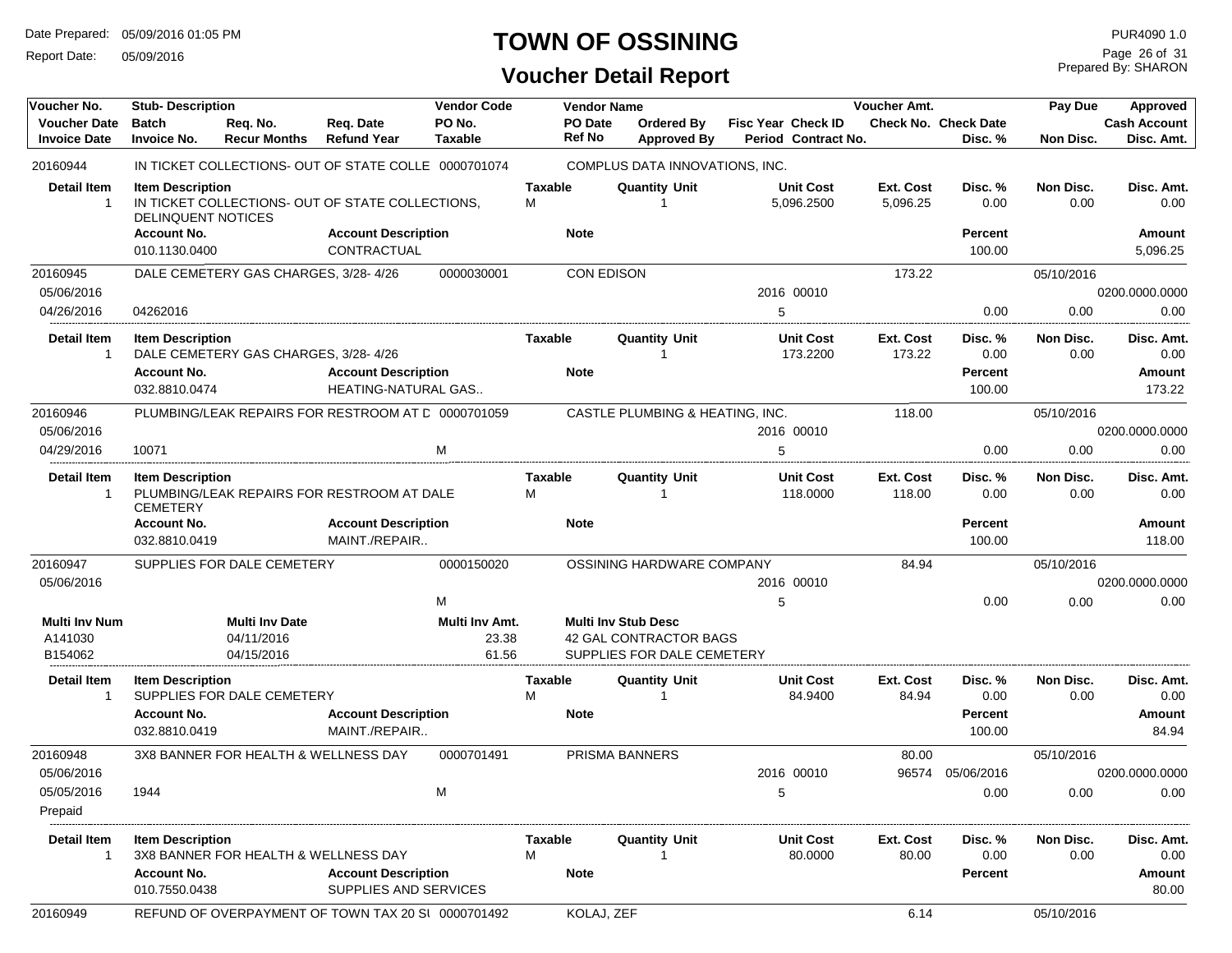Report Date: 05/09/2016

#### **TOWN OF OSSINING**

| Voucher No.                                | <b>Stub-Description</b>                   |                                                                        |                                                     | <b>Vendor Code</b>       |                          | <b>Vendor Name</b> |                                         |                                           | Voucher Amt.          |                                        | Pay Due           | Approved                          |
|--------------------------------------------|-------------------------------------------|------------------------------------------------------------------------|-----------------------------------------------------|--------------------------|--------------------------|--------------------|-----------------------------------------|-------------------------------------------|-----------------------|----------------------------------------|-------------------|-----------------------------------|
| <b>Voucher Date</b><br><b>Invoice Date</b> | <b>Batch</b><br><b>Invoice No.</b>        | Req. No.<br><b>Recur Months</b>                                        | Req. Date<br><b>Refund Year</b>                     | PO No.<br><b>Taxable</b> | PO Date<br><b>Ref No</b> |                    | <b>Ordered By</b><br><b>Approved By</b> | Fisc Year Check ID<br>Period Contract No. |                       | <b>Check No. Check Date</b><br>Disc. % | Non Disc.         | <b>Cash Account</b><br>Disc. Amt. |
| 20160949                                   |                                           |                                                                        | REFUND OF OVERPAYMENT OF TOWN TAX 20 SI 0000701492  |                          |                          | KOLAJ, ZEF         |                                         |                                           |                       |                                        |                   |                                   |
| 05/06/2016                                 |                                           |                                                                        |                                                     |                          |                          |                    |                                         | 2016 00010                                |                       |                                        |                   | 0200.0000.0000                    |
| 04/27/2016                                 | 6219                                      |                                                                        |                                                     |                          |                          |                    |                                         | 5                                         |                       | 0.00                                   | 0.00              | 0.00                              |
| Detail Item<br>$\mathbf 1$                 | <b>Item Description</b>                   | REFUND OF OVERPAYMENT OF TOWN TAX 20<br>SUSQUEHANNA, 554203 90.17-3-12 |                                                     |                          | <b>Taxable</b>           |                    | <b>Quantity Unit</b><br>$\Omega$        | <b>Unit Cost</b><br>0.0000                | Ext. Cost<br>6.14     | Disc. %<br>0.00                        | Non Disc.<br>0.00 | Disc. Amt.<br>0.00                |
|                                            | <b>Account No.</b><br>010.0010.0690       |                                                                        | <b>Account Description</b><br>OVERPAYMENTS          |                          | <b>Note</b>              |                    |                                         |                                           |                       | <b>Percent</b><br>100.00               |                   | Amount<br>6.14                    |
| 20160950                                   |                                           |                                                                        | REFUND OF OVRPMNT OF TOWN TAX, CARTER. 0000270398   |                          |                          |                    | LERETA CORP.                            |                                           | 1,971.81              |                                        | 05/10/2016        |                                   |
| 05/06/2016                                 |                                           |                                                                        |                                                     |                          |                          |                    |                                         | 2016 00010                                |                       |                                        |                   | 0200.0000.0000                    |
| 04/29/2016                                 | 5642                                      |                                                                        |                                                     |                          |                          |                    |                                         | 5                                         |                       | 0.00                                   | 0.00              | 0.00                              |
| <b>Detail Item</b><br>$\mathbf{1}$         | <b>Item Description</b>                   | RIDGEVIEW AVE., 554203 90.09-4-8                                       | REFUND OF OVRPMNT OF TOWN TAX, CARTER, 12           |                          | <b>Taxable</b>           |                    | <b>Quantity Unit</b><br>$\mathbf 0$     | <b>Unit Cost</b><br>0.0000                | Ext. Cost<br>1,971.81 | Disc. %<br>0.00                        | Non Disc.<br>0.00 | Disc. Amt.<br>0.00                |
|                                            | <b>Account No.</b>                        |                                                                        | <b>Account Description</b>                          |                          | <b>Note</b>              |                    |                                         |                                           |                       | <b>Percent</b>                         |                   | Amount                            |
|                                            | 010.0010.0690                             |                                                                        | OVERPAYMENTS                                        |                          |                          |                    |                                         |                                           |                       | 100.00                                 |                   | 1,971.81                          |
| 20160951                                   |                                           |                                                                        | REFUND OF OVRPMNT OF TOWN TAX, STEWAR1 0000270398   |                          |                          |                    | LERETA CORP.                            |                                           | 1.791.85              |                                        | 05/10/2016        |                                   |
| 05/06/2016                                 |                                           |                                                                        |                                                     |                          |                          |                    |                                         | 2016 00010                                |                       |                                        |                   | 0200.0000.0000                    |
| 04/29/2016                                 | 3965                                      |                                                                        |                                                     |                          |                          |                    |                                         | 5                                         |                       | 0.00                                   | 0.00              | 0.00                              |
| <b>Detail Item</b><br>$\mathbf{1}$         | <b>Item Description</b>                   | MALCOLM ST, 554203 89.15-4-59                                          | REFUND OF OVRPMNT OF TOWN TAX, STEWART, 52 N.       |                          | <b>Taxable</b>           |                    | <b>Quantity Unit</b><br>0               | <b>Unit Cost</b><br>0.0000                | Ext. Cost<br>1,791.85 | Disc. %<br>0.00                        | Non Disc.<br>0.00 | Disc. Amt.<br>0.00                |
|                                            | <b>Account No.</b><br>010.0010.0690       |                                                                        | <b>Account Description</b><br>OVERPAYMENTS          |                          | <b>Note</b>              |                    |                                         |                                           |                       | <b>Percent</b><br>100.00               |                   | Amount<br>1,791.85                |
| 20160952                                   |                                           |                                                                        | REFUND OF OVRPMNT OF TOWN TAX, 20 SUSQL 0000270398  |                          |                          |                    | LERETA CORP.                            |                                           | 2,014.88              |                                        | 05/10/2016        |                                   |
| 05/06/2016                                 |                                           |                                                                        |                                                     |                          |                          |                    |                                         | 2016 00010                                |                       |                                        |                   | 0200.0000.0000                    |
| 04/29/2016                                 | 6219                                      |                                                                        |                                                     |                          |                          |                    |                                         | 5                                         |                       | 0.00                                   | 0.00              | 0.00                              |
| <b>Detail Item</b><br>$\mathbf{1}$         | <b>Item Description</b><br>554203 17-3-12 |                                                                        | REFUND OF OVRPMNT OF TOWN TAX, 20 SUSQUEHANNA,      |                          | <b>Taxable</b>           |                    | <b>Quantity Unit</b><br>0               | <b>Unit Cost</b><br>0.0000                | Ext. Cost<br>2,014.88 | Disc.%<br>0.00                         | Non Disc.<br>0.00 | Disc. Amt.<br>0.00                |
|                                            | <b>Account No.</b><br>010.0010.0690       |                                                                        | <b>Account Description</b><br>OVERPAYMENTS          |                          | <b>Note</b>              |                    |                                         |                                           |                       | <b>Percent</b><br>100.00               |                   | Amount<br>2,014.88                |
| 20160953                                   |                                           |                                                                        | REFUND OF OVRPMNT OF SCHOOL TAX, 281 HOI 0000701493 |                          |                          | JAKAB, KELLY       |                                         |                                           | 1,924.97              |                                        | 05/10/2016        |                                   |
| 05/06/2016                                 |                                           |                                                                        |                                                     |                          |                          |                    |                                         | 2016 00010                                |                       |                                        |                   | 0200.0000.0000                    |
| 04/22/2016                                 | 6901                                      |                                                                        |                                                     |                          |                          |                    |                                         | 5                                         |                       | 0.00                                   | 0.00              | 0.00                              |
| <b>Detail Item</b>                         | <b>Item Description</b>                   |                                                                        |                                                     |                          | <b>Taxable</b>           |                    | <b>Quantity Unit</b>                    | <b>Unit Cost</b>                          | Ext. Cost             | Disc.%                                 | Non Disc.         | Disc. Amt.                        |
| $\mathbf{1}$                               |                                           | CIRCLE, 554289 80.20-1-1./2801                                         | REFUND OF OVRPMNT OF SCHOOL TAX, 281 HORSESHOE      |                          |                          |                    | $\mathbf 0$                             | 0.0000                                    | 1,924.97              | 0.00                                   | 0.00              | 0.00                              |
|                                            | <b>Account No.</b><br>010.0010.0690       |                                                                        | <b>Account Description</b><br>OVERPAYMENTS          |                          | <b>Note</b>              |                    |                                         |                                           |                       | <b>Percent</b><br>100.00               |                   | Amount<br>1,924.97                |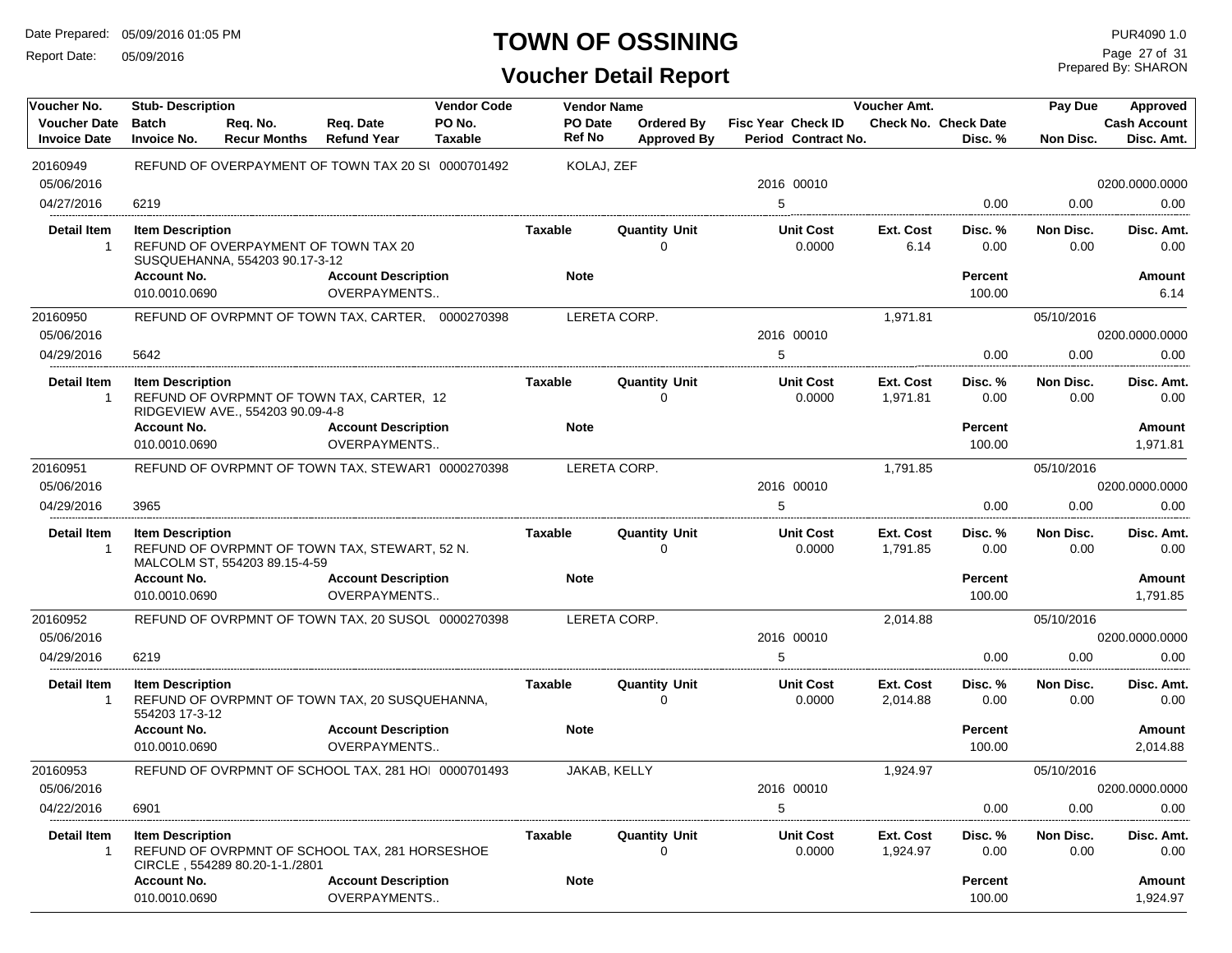Report Date: 05/09/2016

#### **TOWN OF OSSINING**

### **Voucher Detail Report**

Prepared By: SHARON Page 28 of 31

| Voucher No.                                | <b>Stub-Description</b>             | <b>Vendor Code</b>                                |                                                      | <b>Vendor Name</b>                  |                     |                            | Voucher Amt.                            |                                                 | Pay Due<br>Approved           |                                 |                   |                                   |
|--------------------------------------------|-------------------------------------|---------------------------------------------------|------------------------------------------------------|-------------------------------------|---------------------|----------------------------|-----------------------------------------|-------------------------------------------------|-------------------------------|---------------------------------|-------------------|-----------------------------------|
| <b>Voucher Date</b><br><b>Invoice Date</b> | <b>Batch</b><br><b>Invoice No.</b>  | Req. No.<br><b>Recur Months</b>                   | Req. Date<br><b>Refund Year</b>                      | PO No.<br><b>Taxable</b>            |                     | PO Date<br>Ref No          | <b>Ordered By</b><br><b>Approved By</b> | Fisc Year Check ID<br>Period Contract No.       |                               | Check No. Check Date<br>Disc. % | <b>Non Disc.</b>  | <b>Cash Account</b><br>Disc. Amt. |
| 20160954                                   |                                     |                                                   | REFUND OF OVRPMNT OF SCHOOL TAX 63 LAW               | 0000700760                          |                     | CORELOGIC                  |                                         |                                                 | 12,156.71                     |                                 | 05/10/2016        |                                   |
| 05/06/2016                                 |                                     |                                                   |                                                      |                                     |                     |                            |                                         | 2016 00010                                      |                               |                                 |                   | 0200.0000.0000                    |
|                                            | 9532                                |                                                   |                                                      | M                                   |                     |                            |                                         | 5                                               |                               | 0.00                            | 0.00              | 0.00                              |
| <b>Detail Item</b><br>$\overline{1}$       | <b>Item Description</b>             | DRUCKER, 554201 104.8-1-44                        | REFUND OF OVRPMNT OF SCHOOL TAX 63 LAW RD.           |                                     | <b>Taxable</b><br>M |                            | <b>Quantity Unit</b><br>$\Omega$        | <b>Unit Cost</b><br>0.0000                      | <b>Ext. Cost</b><br>12,156.71 | Disc. %<br>0.00                 | Non Disc.<br>0.00 | Disc. Amt.<br>0.00                |
|                                            | <b>Account No.</b><br>010.0010.0690 |                                                   | <b>Account Description</b><br>OVERPAYMENTS           |                                     |                     | <b>Note</b>                |                                         |                                                 |                               | <b>Percent</b><br>100.00        |                   | Amount<br>12,156.71               |
| 20160955                                   |                                     |                                                   | REFUND OF OVERPAYMENT OF SCHOOL TAX, 55 0000701494   |                                     |                     | ENGLISH, DALE              |                                         |                                                 | 244.75                        |                                 | 05/10/2016        |                                   |
| 05/06/2016                                 |                                     |                                                   |                                                      |                                     |                     |                            |                                         | 2016 00010                                      |                               |                                 |                   | 0200.0000.0000                    |
| 04/22/2016                                 | 463                                 |                                                   |                                                      |                                     |                     |                            |                                         | 5                                               |                               | 0.00                            | 0.00              | 0.00                              |
| <b>Detail Item</b><br>$\overline{1}$       | <b>Item Description</b><br>4        |                                                   | REFUND OF OVERPAYMENT OF SCHOOL TAX, 554201 97.20-1- |                                     | <b>Taxable</b>      |                            | <b>Quantity Unit</b><br>$\Omega$        | <b>Unit Cost</b><br>0.0000                      | Ext. Cost<br>244.75           | Disc. %<br>0.00                 | Non Disc.<br>0.00 | Disc. Amt.<br>0.00                |
|                                            | <b>Account No.</b><br>010.0010.0690 |                                                   | <b>Account Description</b><br><b>OVERPAYMENTS</b>    |                                     |                     | <b>Note</b>                |                                         |                                                 |                               | Percent<br>100.00               |                   | Amount<br>244.75                  |
| 20160956                                   |                                     |                                                   | REFUND OF OVERPAYMENT OF SCHOOL TAX, 55 0000701495   |                                     |                     | SMITH, DAWN                |                                         |                                                 | 5,035.03                      |                                 | 05/10/2016        |                                   |
| 05/06/2016                                 |                                     |                                                   |                                                      |                                     |                     |                            |                                         | 2016 00010                                      |                               |                                 |                   | 0200.0000.0000                    |
| 04/22/2016                                 | 444                                 |                                                   |                                                      |                                     |                     |                            |                                         | 5                                               |                               | 0.00                            | 0.00              | 0.00                              |
| <b>Detail Item</b><br>$\overline{1}$       | <b>Item Description</b><br>27       |                                                   | REFUND OF OVERPAYMENT OF SCHOOL TAX, 554201 97.16-1- |                                     | Taxable             |                            | <b>Quantity Unit</b><br>$\Omega$        | <b>Unit Cost</b><br>0.0000                      | Ext. Cost<br>5,035.03         | Disc. %<br>0.00                 | Non Disc.<br>0.00 | Disc. Amt.<br>0.00                |
|                                            | <b>Account No.</b><br>010.0010.0690 |                                                   | <b>Account Description</b><br>OVERPAYMENTS           |                                     |                     | <b>Note</b>                |                                         |                                                 |                               | <b>Percent</b><br>100.00        |                   | Amount<br>5,035.03                |
| 20160957                                   |                                     |                                                   | 2016 TOWN & COUNTY TAX BILL CREATION AND 0000701298  |                                     |                     |                            | NEXXLINX CORPORATION                    |                                                 | 2,649.85                      |                                 | 05/10/2016        |                                   |
| 05/09/2016                                 |                                     |                                                   |                                                      |                                     |                     |                            |                                         | 2016 00010                                      |                               |                                 |                   | 0200.0000.0000                    |
|                                            |                                     |                                                   |                                                      | м                                   |                     |                            |                                         | 5                                               |                               | 0.00                            | 0.00              | 0.00                              |
| <b>Multi Inv Num</b><br>10152<br>10153     |                                     | <b>Multi Inv Date</b><br>04/01/2016<br>04/01/2016 |                                                      | Multi Inv Amt.<br>2,579.21<br>70.64 |                     | <b>Multi Inv Stub Desc</b> | 2016 DELINQUENT LETTERS                 | 2016 TOWN & COUNTY TAX BILLS CREATION & MAILING |                               |                                 |                   |                                   |
| <b>Detail Item</b><br>$\overline{1}$       | <b>Item Description</b>             | AND 2016 DELINQUENT LETTERS                       | 2016 TOWN & COUNTY TAX BILL CREATION AND MAILING     |                                     | <b>Taxable</b><br>м |                            | <b>Quantity Unit</b><br>$\Omega$        | <b>Unit Cost</b><br>0.0000                      | Ext. Cost<br>2,649.85         | Disc. %<br>0.00                 | Non Disc.<br>0.00 | Disc. Amt.<br>0.00                |
|                                            | <b>Account No.</b><br>010.1330.0402 |                                                   | <b>Account Description</b><br>PRINTING               |                                     |                     | <b>Note</b>                |                                         |                                                 |                               | <b>Percent</b><br>100.00        |                   | Amount<br>2.649.85                |
| 20160958                                   |                                     |                                                   | POSTAGE FOR 2016 TOWN & COUNTY TAX RECE 0000701298   |                                     |                     |                            | NEXXLINX CORPORATION                    |                                                 | 2,235.00                      |                                 | 05/10/2016        |                                   |
| 05/09/2016                                 |                                     |                                                   |                                                      |                                     |                     |                            |                                         | 2016 00010                                      |                               |                                 |                   | 0200.0000.0000                    |
| 04/18/2016                                 | 2016TC                              |                                                   |                                                      | M                                   |                     |                            |                                         | 5                                               |                               | 0.00                            | 0.00              | 0.00                              |
| <b>Detail Item</b><br>$\overline{1}$       | <b>Item Description</b>             |                                                   | POSTAGE FOR 2016 TOWN & COUNTY TAX RECEIPTS          |                                     | Taxable<br>M        |                            | <b>Quantity Unit</b><br>$\mathbf 0$     | <b>Unit Cost</b><br>0.0000                      | Ext. Cost<br>2,235.00         | Disc. %<br>0.00                 | Non Disc.<br>0.00 | Disc. Amt.<br>0.00                |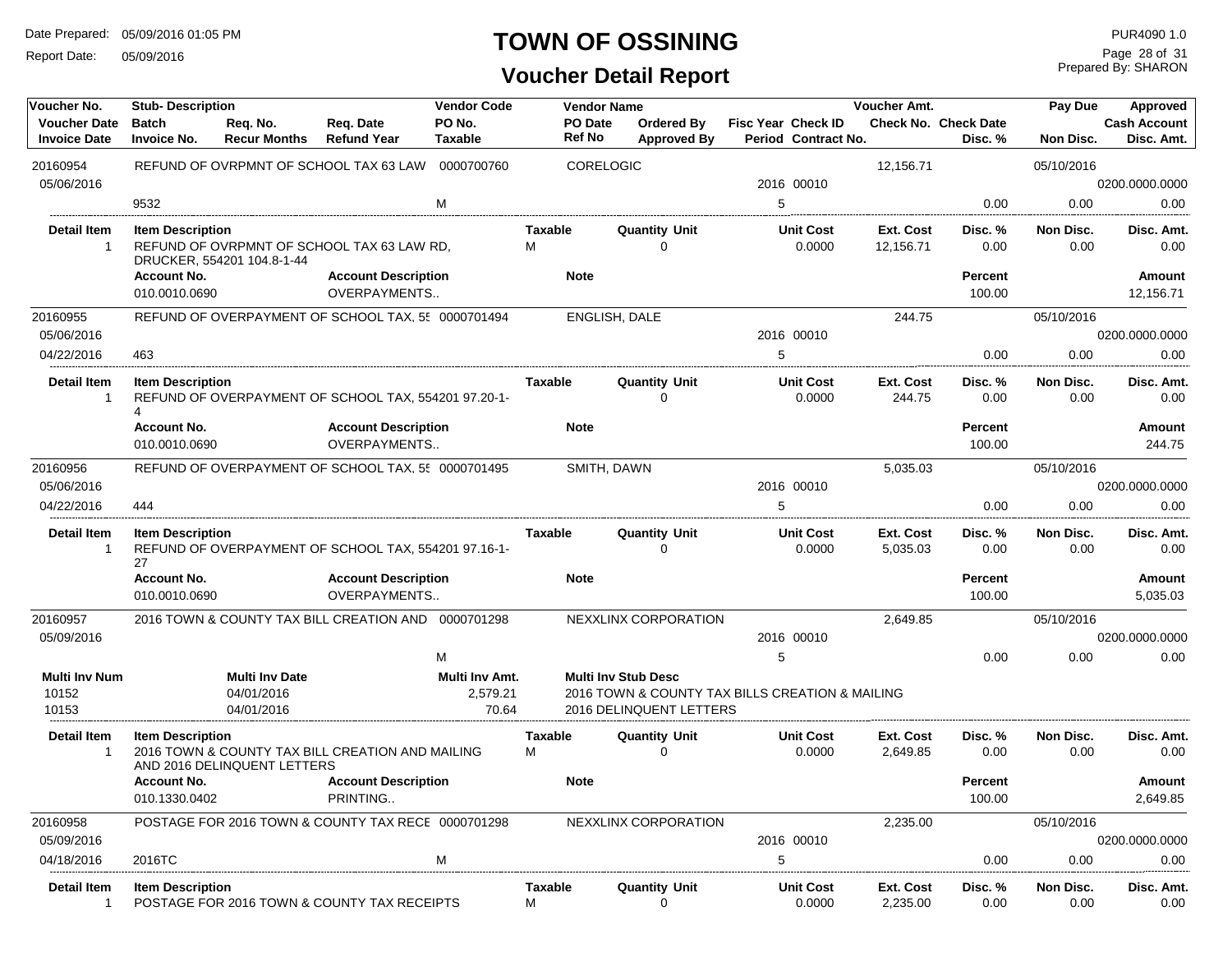Report Date: 05/09/2016

#### **TOWN OF OSSINING**

Prepared By: SHARON Page 29 of 31

| Voucher No.                     | <b>Stub-Description</b> |                     |                                                    | <b>Vendor Code</b> | <b>Vendor Name</b> |                      | <b>Voucher Amt.</b> |                            |                                  |                      | Pav Due   | Approved            |
|---------------------------------|-------------------------|---------------------|----------------------------------------------------|--------------------|--------------------|----------------------|---------------------|----------------------------|----------------------------------|----------------------|-----------|---------------------|
| <b>Voucher Date</b>             | <b>Batch</b>            | Rea. No.            | Reg. Date                                          | PO No.             | PO Date            | <b>Ordered By</b>    |                     | <b>Fisc Year Check ID</b>  |                                  | Check No. Check Date |           | <b>Cash Account</b> |
| <b>Invoice Date</b>             | <b>Invoice No.</b>      | <b>Recur Months</b> | <b>Refund Year</b>                                 | Taxable            | Ref No             | <b>Approved By</b>   |                     | <b>Period Contract No.</b> |                                  | Disc. %              | Non Disc. | Disc. Amt.          |
| 20160958                        |                         |                     | POSTAGE FOR 2016 TOWN & COUNTY TAX RECE 0000701298 |                    |                    | NEXXLINX CORPORATION |                     |                            |                                  |                      |           |                     |
|                                 | <b>Account No.</b>      |                     | <b>Account Description</b>                         |                    | <b>Note</b>        |                      |                     |                            |                                  | <b>Percent</b>       |           | Amount              |
|                                 | 010.1330.0436           |                     | POSTAGE                                            |                    |                    |                      |                     |                            |                                  | 100.00               |           | 2,235.00            |
| <b>Total Vouchers reported:</b> |                         | 109                 |                                                    |                    |                    |                      |                     |                            | <b>Total GL Detail Reported</b>  |                      |           | 356,089.95          |
|                                 |                         |                     |                                                    |                    |                    |                      |                     |                            | <b>Total Amount All Vouchers</b> |                      |           | 356,089.95          |

| <b>Fund</b> | <b>Cash Item</b>               |             |            |          |                      | -------- Direct Pay --------- |          |              |
|-------------|--------------------------------|-------------|------------|----------|----------------------|-------------------------------|----------|--------------|
|             |                                |             | Regular    | Prepaid  | <b>Wire Transfer</b> | Outstanding                   | Paid     | <b>Total</b> |
|             | 010 - TOWN GENERAL             |             |            |          |                      |                               |          |              |
|             | 0200.0000.0000                 | <b>TOWN</b> | 169,655.32 | 1,344.93 | 0.00                 | 0.00                          | 0.00     | 171,000.25   |
|             | <b>Fund Total</b>              |             | 169,655.32 | 1,344.93 | 0.00                 | 0.00                          | 0.00     | 171,000.25   |
|             | 020 - TOWN OUTSIDE             |             |            |          |                      |                               |          |              |
|             | 0200.0000.0000                 | <b>TOWN</b> | 59,434.93  | 4,550.24 | 0.00                 | 0.00                          | 0.00     | 63,985.17    |
|             | <b>Fund Total</b>              |             | 59,434.93  | 4,550.24 | 0.00                 | 0.00                          | 0.00     | 63,985.17    |
|             | 031 - HIGHWAY                  |             |            |          |                      |                               |          |              |
|             | 0200.0000.0000                 | <b>TOWN</b> | 23,027.33  | 0.00     | 0.00                 | 0.00                          | $0.00\,$ | 23,027.33    |
|             | <b>Fund Total</b>              |             | 23,027.33  | 0.00     | 0.00                 | 0.00                          | 0.00     | 23,027.33    |
|             | 032 - DALE CEMETERY TRUST FUND |             |            |          |                      |                               |          |              |
|             | 0200.0000.0000                 | <b>TOWN</b> | 3,173.67   | 0.00     | 0.00                 | 0.00                          | 0.00     | 3,173.67     |
|             | <b>Fund Total</b>              |             | 3,173.67   | 0.00     | 0.00                 | 0.00                          | 0.00     | 3,173.67     |
|             | 033 - TRUST & AGENCY           |             |            |          |                      |                               |          |              |
|             | 0200.0000.0000                 | <b>TOWN</b> | 11,380.10  | 0.00     | 0.00                 | 0.00                          | 0.00     | 11,380.10    |
|             | <b>Fund Total</b>              |             | 11,380.10  | 0.00     | 0.00                 | 0.00                          | 0.00     | 11,380.10    |
|             | 037 - CAPITAL FUND             |             |            |          |                      |                               |          |              |
|             | 0200.0000.0000                 | <b>TOWN</b> | 3,713.26   | 0.00     | 0.00                 | 0.00                          | 0.00     | 3,713.26     |
|             | <b>Fund Total</b>              |             | 3,713.26   | 0.00     | 0.00                 | 0.00                          | 0.00     | 3,713.26     |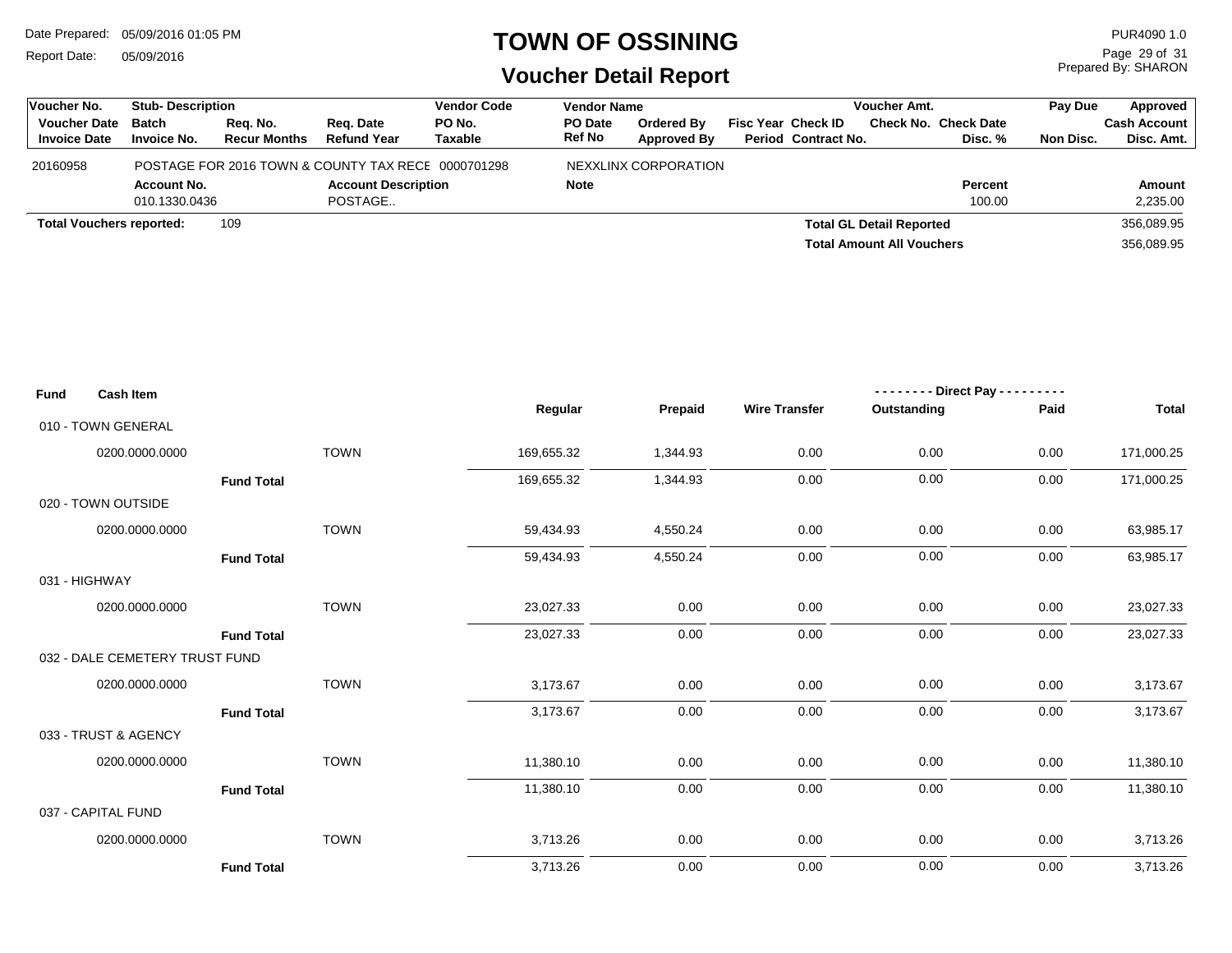Report Date: 05/09/2016

#### **TOWN OF OSSINING**

# **Voucher Detail Report**

Prepared By: SHARON Page 30 of 31

| Voucher No.                                | <b>Stub-Description</b>            |                                                            |                                 | <b>Vendor Code</b> | <b>Vendor Name</b>       |                                  |                                           | Voucher Amt.            | Pay Due              | Approved                          |
|--------------------------------------------|------------------------------------|------------------------------------------------------------|---------------------------------|--------------------|--------------------------|----------------------------------|-------------------------------------------|-------------------------|----------------------|-----------------------------------|
| <b>Voucher Date</b><br><b>Invoice Date</b> | <b>Batch</b><br><b>Invoice No.</b> | Req. No.<br><b>Recur Months</b>                            | Req. Date<br><b>Refund Year</b> | PO No.<br>Taxable  | PO Date<br><b>Ref No</b> | Ordered By<br><b>Approved By</b> | Fisc Year Check ID<br>Period Contract No. | Check No. Check Date    | Disc. %<br>Non Disc. | <b>Cash Account</b><br>Disc. Amt. |
| Fund                                       | <b>Cash Item</b>                   |                                                            |                                 |                    |                          |                                  |                                           | -------- Direct Pay --- | $- - - -$            |                                   |
|                                            | 045 - CONSOLIDATED SEWER DISTRICT  |                                                            |                                 |                    | Regular                  | Prepaid                          | <b>Wire Transfer</b>                      | Outstanding             | Paid                 | <b>Total</b>                      |
|                                            |                                    |                                                            |                                 |                    |                          |                                  |                                           |                         |                      |                                   |
|                                            | 0200.0000.0000                     |                                                            | <b>TOWN</b>                     |                    | 7,300.36                 | 0.00                             | 0.00                                      | 0.00                    | 0.00                 | 7,300.36                          |
|                                            |                                    | <b>Fund Total</b>                                          |                                 |                    | 7,300.36                 | 0.00                             | 0.00                                      | 0.00                    | 0.00                 | 7,300.36                          |
| 050 - TOWN WIDE WATER                      |                                    |                                                            |                                 |                    |                          |                                  |                                           |                         |                      |                                   |
|                                            | 0200.0000.0000                     |                                                            | <b>TOWN</b>                     |                    | 183.69                   | 0.00                             | 0.00                                      | 0.00                    | 0.00                 | 183.69                            |
|                                            |                                    | <b>Fund Total</b>                                          |                                 |                    | 183.69                   | 0.00                             | 0.00                                      | 0.00                    | 0.00                 | 183.69                            |
|                                            | 051 - NORTH STATE ROAD SEWER       |                                                            |                                 |                    |                          |                                  |                                           |                         |                      |                                   |
|                                            | 0200.0000.0000                     |                                                            | <b>TOWN</b>                     |                    | 88.40                    | 0.00                             | 0.00                                      | 0.00                    | 0.00                 | 88.40                             |
|                                            |                                    | <b>Fund Total</b>                                          |                                 |                    | 88.40                    | 0.00                             | 0.00                                      | 0.00                    | 0.00                 | 88.40                             |
| 063 - LIGHTING DIST.                       |                                    |                                                            |                                 |                    |                          |                                  |                                           |                         |                      |                                   |
|                                            | 0200.0000.0000                     |                                                            | <b>TOWN</b>                     |                    | 453.74                   | 0.00                             | 0.00                                      | 0.00                    | 0.00                 | 453.74                            |
|                                            |                                    | <b>Fund Total</b>                                          |                                 |                    | 453.74                   | 0.00                             | 0.00                                      | 0.00                    | 0.00                 | 453.74                            |
| 064 - FIRE PROTECT.DIST.                   |                                    |                                                            |                                 |                    |                          |                                  |                                           |                         |                      |                                   |
|                                            | 0200.0000.0000                     |                                                            | <b>TOWN</b>                     |                    | 44,956.85                | 0.00                             | 0.00                                      | 0.00                    | 0.00                 | 44,956.85                         |
|                                            |                                    | <b>Fund Total</b>                                          |                                 |                    | 44,956.85                | 0.00                             | 0.00                                      | 0.00                    | 0.00                 | 44,956.85                         |
| 065 - REFUSE/RECYCLING                     |                                    |                                                            |                                 |                    |                          |                                  |                                           |                         |                      |                                   |
|                                            | 0200.0000.0000                     |                                                            | <b>TOWN</b>                     |                    | 3,467.57                 | 0.00                             | 0.00                                      | 0.00                    | 0.00                 | 3,467.57                          |
|                                            |                                    | <b>Fund Total</b>                                          |                                 |                    | 3,467.57                 | 0.00                             | 0.00                                      | 0.00                    | 0.00                 | 3,467.57                          |
|                                            | 066 - AMBULANCE DISTRICT           |                                                            |                                 |                    |                          |                                  |                                           |                         |                      |                                   |
|                                            | 0200.0000.0000                     |                                                            | <b>TOWN</b>                     |                    | 23,359.56                | 0.00                             | 0.00                                      | 0.00                    | 0.00                 | 23,359.56                         |
|                                            |                                    | <b>Fund Total</b>                                          |                                 |                    | 23,359.56                | 0.00                             | 0.00                                      | 0.00                    | 0.00                 | 23,359.56                         |
| <b>Grand Totals</b>                        |                                    |                                                            |                                 |                    | 350,194.78               | 5,895.17                         | 0.00                                      | 0.00                    | 0.00                 | 356,089.95                        |
|                                            |                                    | Grand Total Regular, Prepaid, Wire Transfer and Direct Pay |                                 |                    | 356,089.95               |                                  |                                           |                         |                      |                                   |
|                                            |                                    |                                                            |                                 |                    |                          |                                  |                                           | -------- Direct Pay --- | -----                |                                   |
| <b>Fund</b>                                |                                    |                                                            |                                 |                    | Regular                  | Prepaid                          | <b>Wire Transfer</b>                      | Outstanding             | Paid                 | <b>Total</b>                      |
| 010 - TOWN GENERAL                         |                                    |                                                            | <b>TOWN</b>                     |                    | 169,655.32               | 1,344.93                         | 0.00                                      | 0.00                    | 0.00                 | 171,000.25                        |
| 020 - TOWN OUTSIDE                         |                                    |                                                            | <b>TOWN</b>                     |                    | 59,434.93                | 4,550.24                         | 0.00                                      | 0.00                    | 0.00                 | 63,985.17                         |
| 031 - HIGHWAY                              |                                    |                                                            | <b>TOWN</b>                     |                    | 23,027.33                | 0.00                             | 0.00                                      | 0.00                    | 0.00                 | 23,027.33                         |
|                                            |                                    |                                                            |                                 |                    | 3,173.67                 | 0.00                             | 0.00                                      | 0.00                    | 0.00                 | 3,173.67                          |